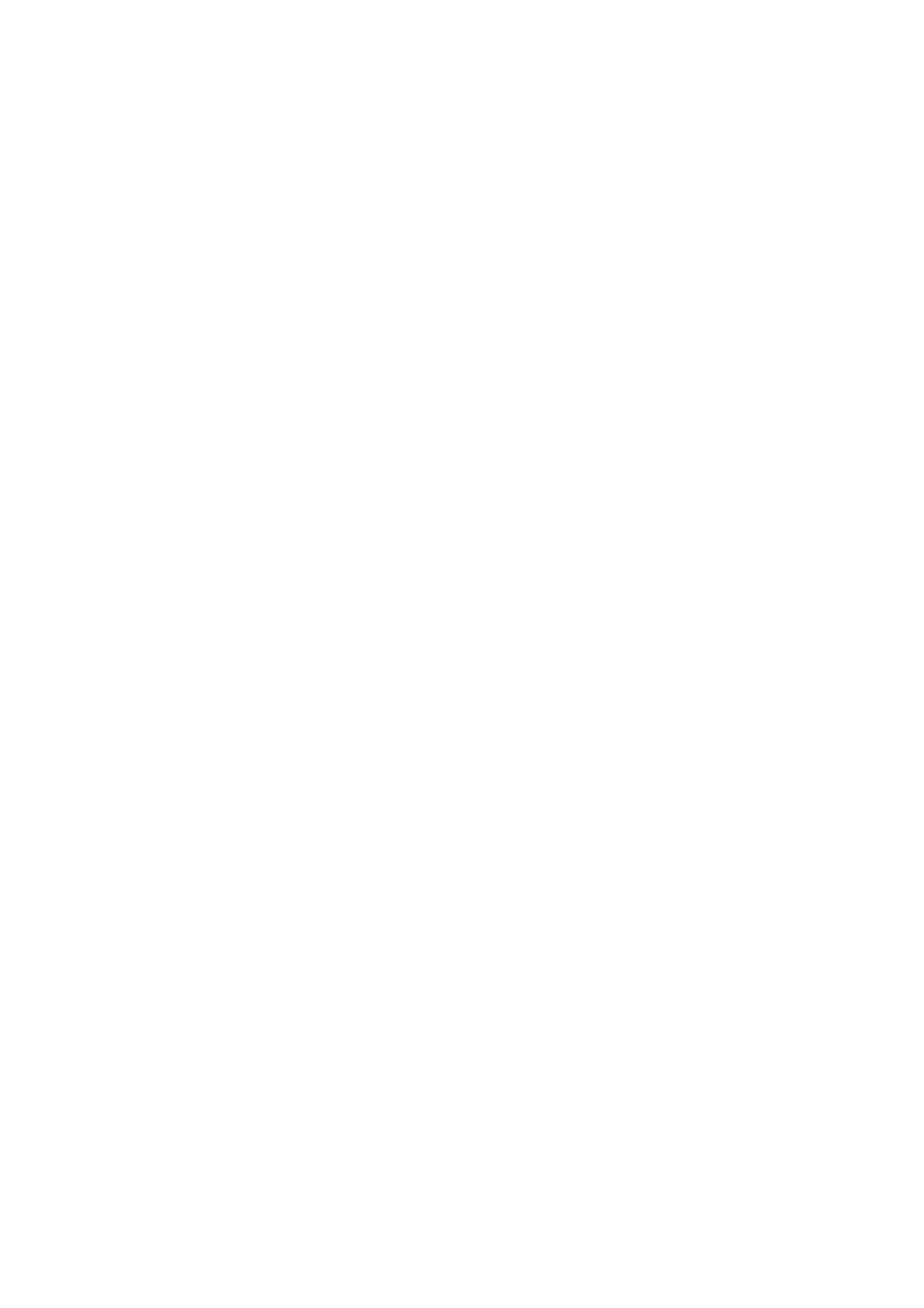

# **Selection, Use and Interpretation of Proficiency Testing (PT) Schemes**

# **Second Edition 2011**

## **Editors**

Ian Mann (SAS, Switzerland) Brian Brookman (LGC Standards, UK)

## **Composition of EEE-PT Working Group**

Brian Brookman (Chair), LGC Standards, UK Natalie Stephenson (Secretary), LGC Standards, UK Frank Baumeister, AQS Baden-Württemberg, Germany Greg Ewbank, UKAS, UK Holger Frenz, Institut für Eignungsprüfung (IfEP), Germany\* Maria Grazia del Monte, ACCREDIA, Italy Magnus Holmgren, SP Technical Research Institute, Sweden Eva Klokocnikova, CAI, Czech Republic Christian Lehmann, DAkkS, Germany Ulrich Leist, DRRR, Germany Mirja Leivuori, SYKE, Finland Minna Loikkanen, Labquality, Finland Ian Mann, SAS, Switzerland\* Piet Meijer, ECAT Foundation, The Netherlands\* Marina Patriarca, Istituto Superiore di Sanità (ISS), Italy Poul Erik Poulsen, DANAK, Denmark Piotr Robouch, IRMM, European Commission\* Pedro Rosario Ruiz, RPS-QUALITAS, Spain\* Annette Thomas, WEQAS, UK Johannes van de Kreeke, BAM,Germany

\*Members of the drafting group led by Ian Mann

## **Acknowledgements**

The revision of this document was undertaken by the EEE-PT Working Group (EA-Eurolab-Eurachem). EQALM (European Organisation for External Quality Assurance Programmes in Laboratory Medicine) as an affiliate member was also involved in this revision.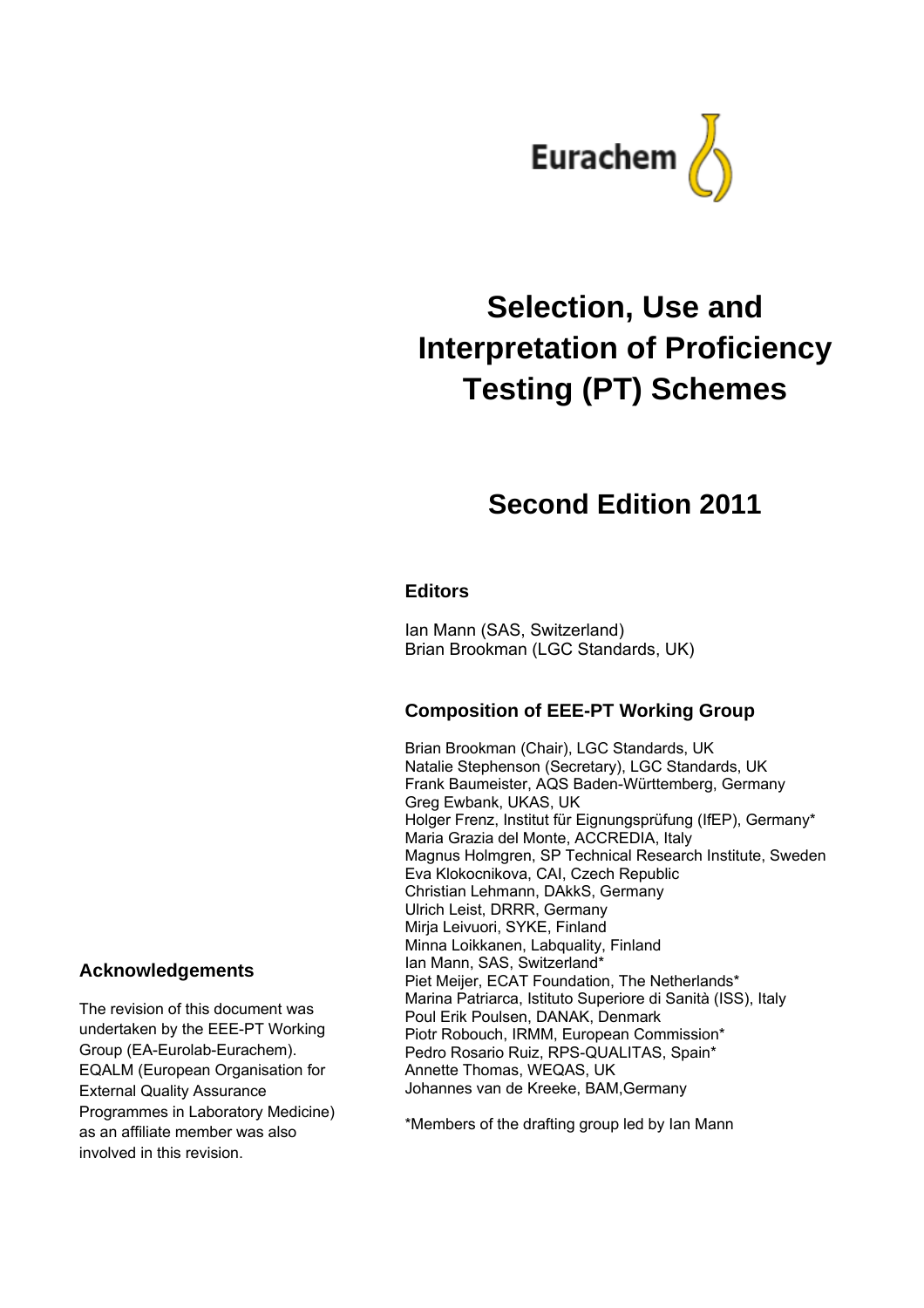## Selection, Use and Interpretation of Proficiency Testing (PT) Schemes

English edition

2<sup>nd</sup> edition 2011

Copyright © 2011

Copyright in this document is the property of the organisations represented by the members of the EEE-PT WG

Enquiries regarding the translation, and production and distribution of new editions of this document should be directed to the EURACHEM Secretariat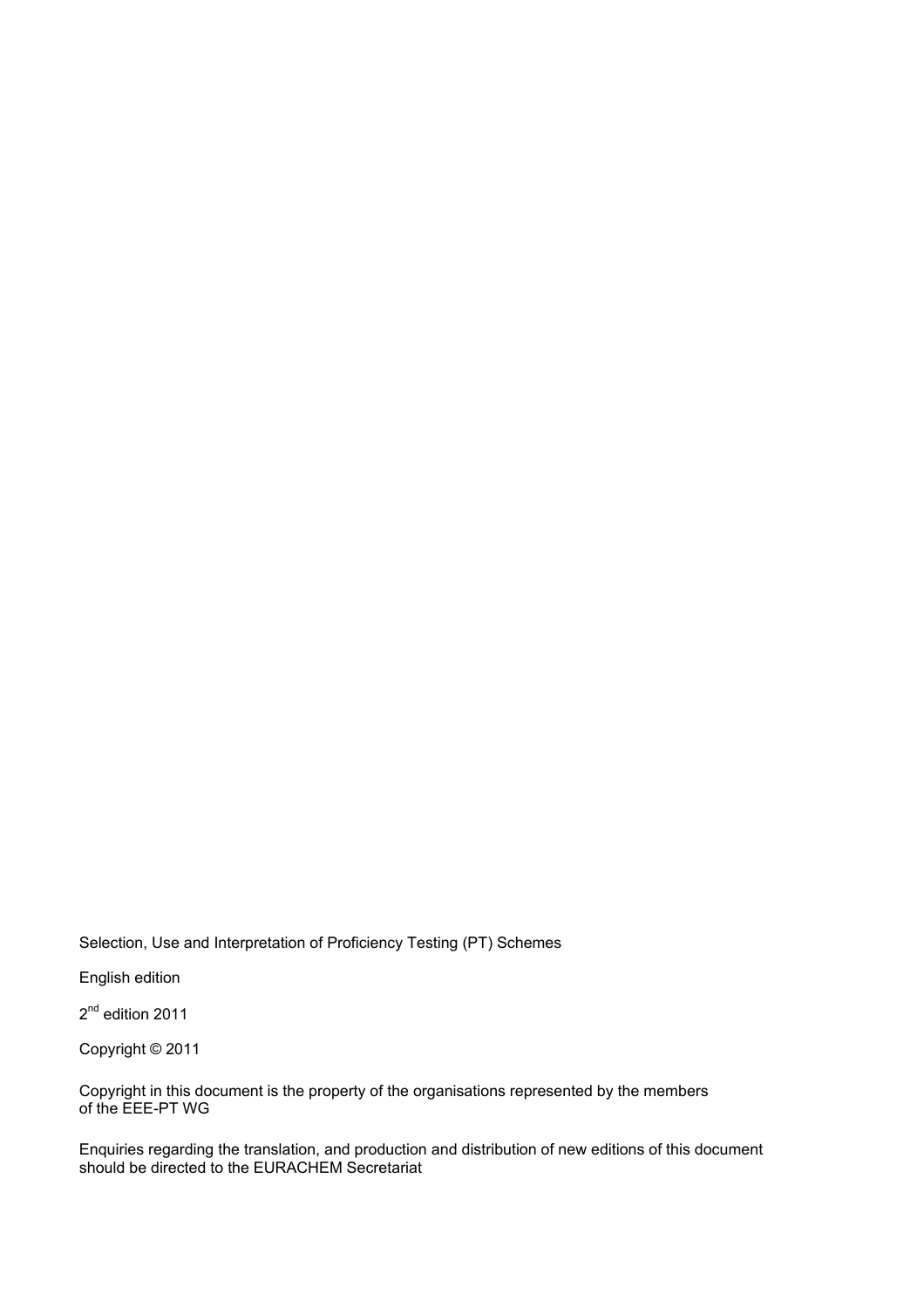## **CONTENTS**

| 1                             |                                                                        |  |
|-------------------------------|------------------------------------------------------------------------|--|
| 2                             |                                                                        |  |
| 3                             |                                                                        |  |
| 4                             |                                                                        |  |
| 4.1<br>4.2                    |                                                                        |  |
| 5                             |                                                                        |  |
| 5.1<br>5.2<br>5.3             | How to decide if the selected PT scheme is fit for purpose? 8          |  |
| 6                             |                                                                        |  |
| 7                             | HOW A PT PROVIDER EVALUATES THE LABORATORY'S PERFORMANCE  12           |  |
| 7.1<br>7.2<br>8<br>8.1<br>8.2 | Investigation of unsatisfactory or questionable PT results  18         |  |
|                               |                                                                        |  |
|                               |                                                                        |  |
|                               |                                                                        |  |
|                               |                                                                        |  |
|                               |                                                                        |  |
|                               | Appendix F: Examples of different performance evaluation approaches 32 |  |
|                               |                                                                        |  |
|                               |                                                                        |  |
|                               |                                                                        |  |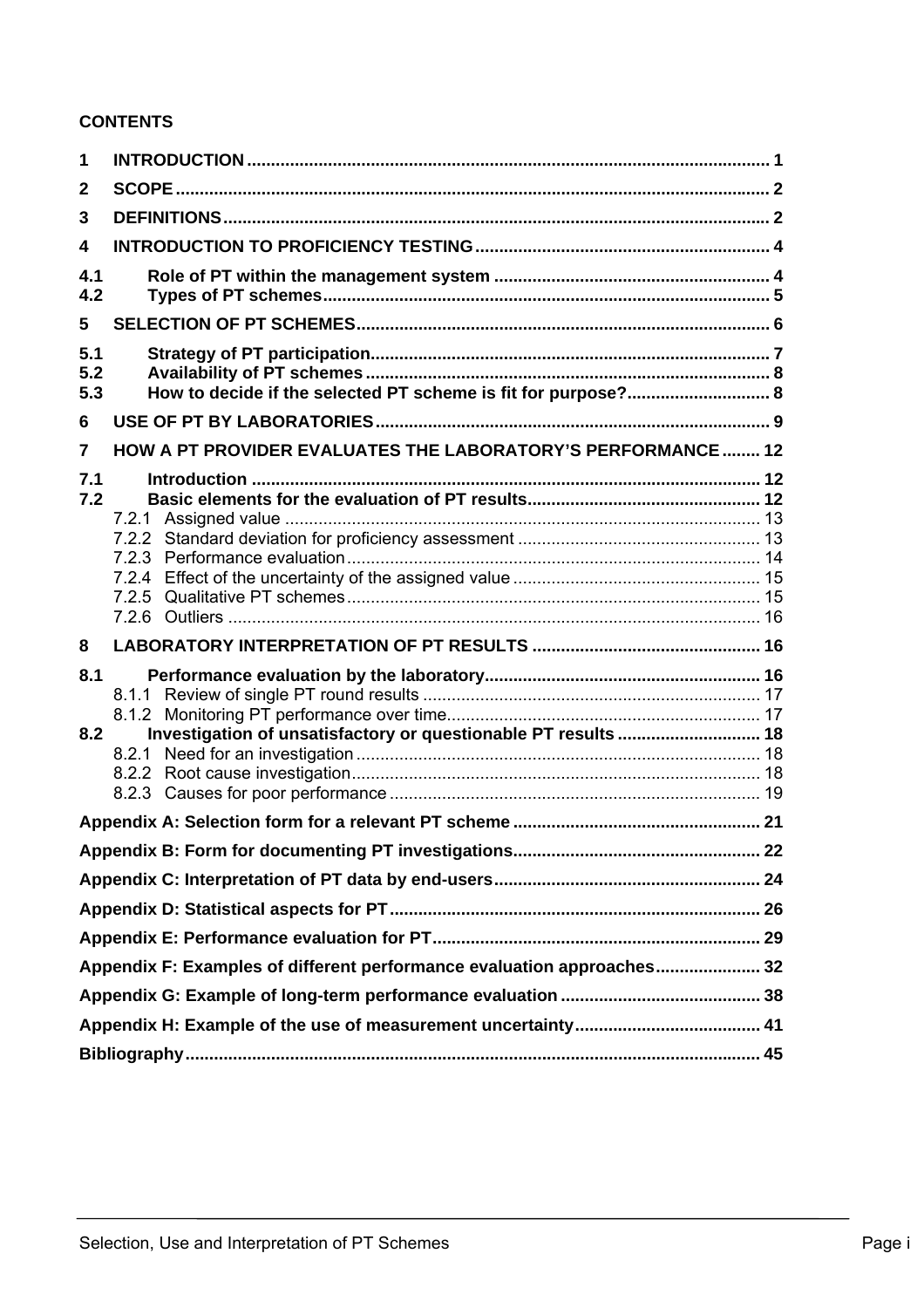## **1 INTRODUCTION**

A regular independent assessment of the technical performance of a laboratory is necessary to assure the validity of measurements or tests (the term "measurement" is used in this document and covers both measurement and tests), and should be part of an overall quality strategy. A common approach to this independent assessment is the use of independent Proficiency Testing (PT) schemes. A PT scheme is a system for objectively evaluating a laboratory's performance by the use of external means, and includes regular comparison of a laboratory's results with those of other laboratories. This is achieved by the PT scheme provider distributing homogeneous and stable PT items to participants for analysis and reporting of the results. Each distribution of PT items is referred to as a "round". The main objective of a PT scheme is to help the participant to assess the accuracy [1] of its measurements. In addition, participation in an appropriate PT scheme is required for laboratories seeking recognition of their competence through accreditation against the standard ISO/IEC 17025 [2] or ISO 15189 [3]. In some sectors participation in specific schemes can be mandatory.

PT schemes are operated for the benefit of participants. However, other parties also have a legitimate interest in PT schemes. These include, customers of analytical laboratory services, accreditation bodies, regulatory authorities and other end-users of the laboratory results. It is important for PT scheme providers to bear in mind the needs of these organisations in order that they are able to use the results from PT schemes to aid their understanding of the capabilities and competence of laboratories (See Appendix C).

It is important for laboratories to have comprehensive information on the availability and scope of PT schemes in the areas in which they work. This will enable them to make appropriate decisions about which scheme(s) they should participate in. It is important that this type of information is widely available in order to be able to select the most appropriate scheme.

Laboratories also need to have a good working understanding of PT, what the objectives of the PT schemes are, how the data is evaluated by the PT provider, and how the data from PT schemes should be internally evaluated and used.

There are a number of key principles, covered in this document, which help to ensure the appropriateness of participation in PT schemes that need to be considered and understood by interested parties:

- a) the PT scheme in which a laboratory participates should resemble as closely as possible the laboratory's routine work in terms of measurement samples, analytes and levels; any differences should be noted and accounted for;
- b) laboratories should treat PT items as routine samples, i.e. not give them special treatment;
- c) the evaluation and interpretation of the performance in a PT scheme should take into account the risk associated with the measurement;
- d) unsatisfactory or repeated questionable results must be thoroughly investigated so that the laboratory can understand the reasons for poor performance and correct as necessary;
- e) the performance of a laboratory over several rounds of a PT scheme and analysis of trends is paramount to determining the successfulness of participation;
- f) the PT scheme documentation and protocols must provide clear information in order for all parties to understand how the scheme operates;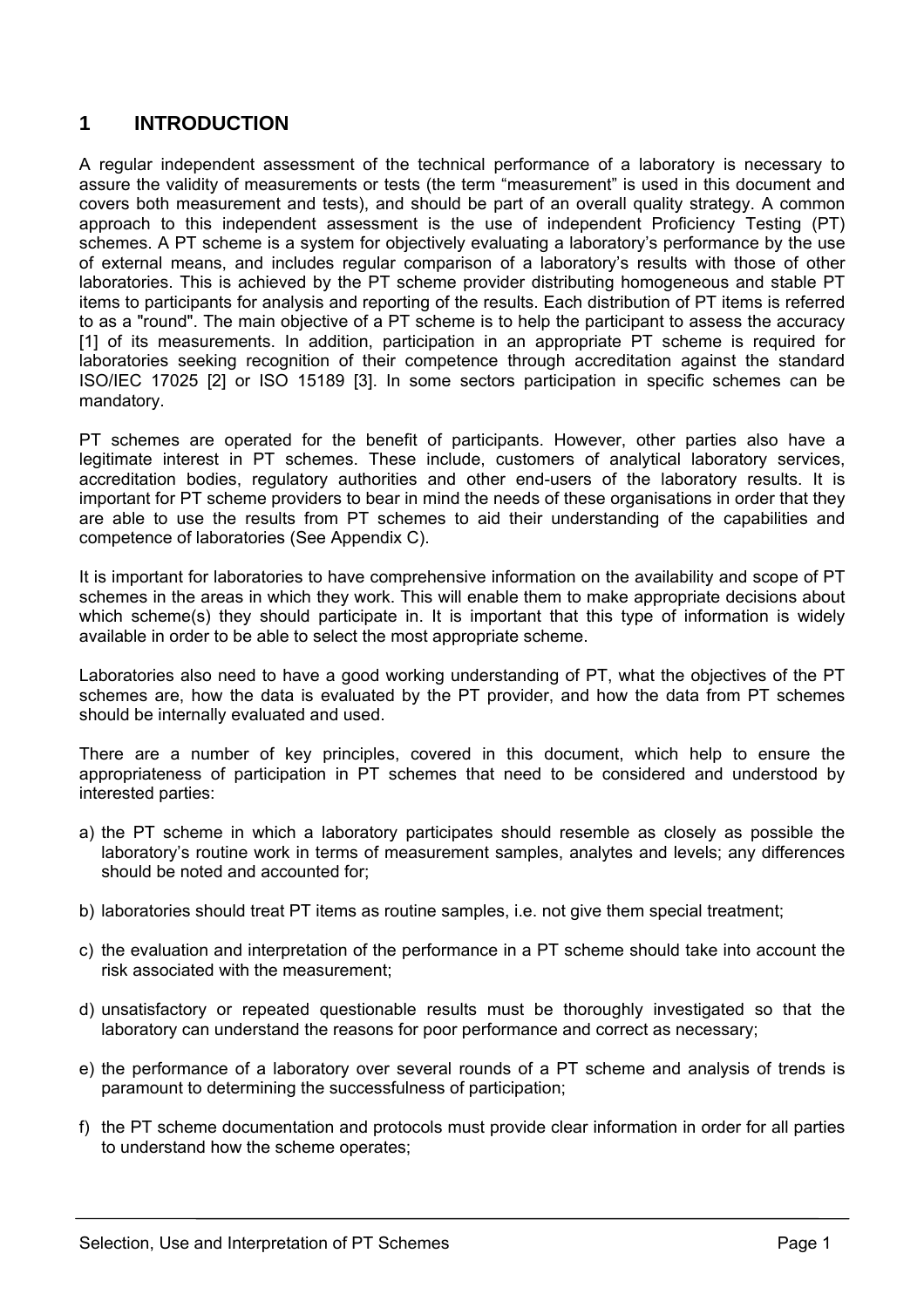- g) the PT provider should be open to discussion amongst interested parties in order to gain a more accurate understanding of the scheme and its operation;
- h) laboratories should view PT participation as an educational tool using the scheme results to give feedback to staff and in the improvement process.

## **2 SCOPE**

The aim of this document is to give laboratories guidance on:

a) aims and benefits of participation in PT schemes;

b) selecting the most appropriate PT scheme;

c) understanding the basic statistics and performance scoring used by the PT providers;

d) using and interpreting the PT results in order to improve the overall performance of the laboratory.

This document focuses mainly on quantitative PT schemes, as it is the type of PT scheme that is most used by the laboratories. Nevertheless, there is also some guidance on the qualitative and interpretive schemes. Many of the general principles are however applicable for all types of PT schemes.

Although this document is primarily aimed at testing laboratories, some of the principles mentioned in this document may apply to calibration laboratories. The information can also apply to other participants in PT schemes such as individuals, organisations or inspection bodies.

This document does not address those ILCs that are aimed at the evaluation of performance characteristics of a method or the assignment of values to reference materials as well as the "key comparisons" that are aimed for the National Metrology Institutes.

The information can also be very useful for other parties such as accreditation bodies, regulatory authorities or customers of the laboratory.

## **3 DEFINITIONS**

#### **3.1: interlaboratory comparison (ILC)**

organization, performance and evaluation of measurements or tests on the same or similar items by two or more laboratories in accordance with predetermined conditions

[ISO/IEC 17043, definition 3.4] [4]

## **3.2: proficiency testing (PT)**

evaluation of participant performance against pre-established criteria by means of interlaboratory comparisons

NOTE Some providers of proficiency testing in the medical area use the term External Quality Assessment (see ISO/IEC 17043) for their proficiency testing schemes and/or for their broader programmes.

[ISO/IEC 17043, definition 3.7] [4]

## **3.3: proficiency testing scheme (PT scheme)**

proficiency testing designed and operated in one or more rounds for a specified area of testing, measurement, calibration or inspection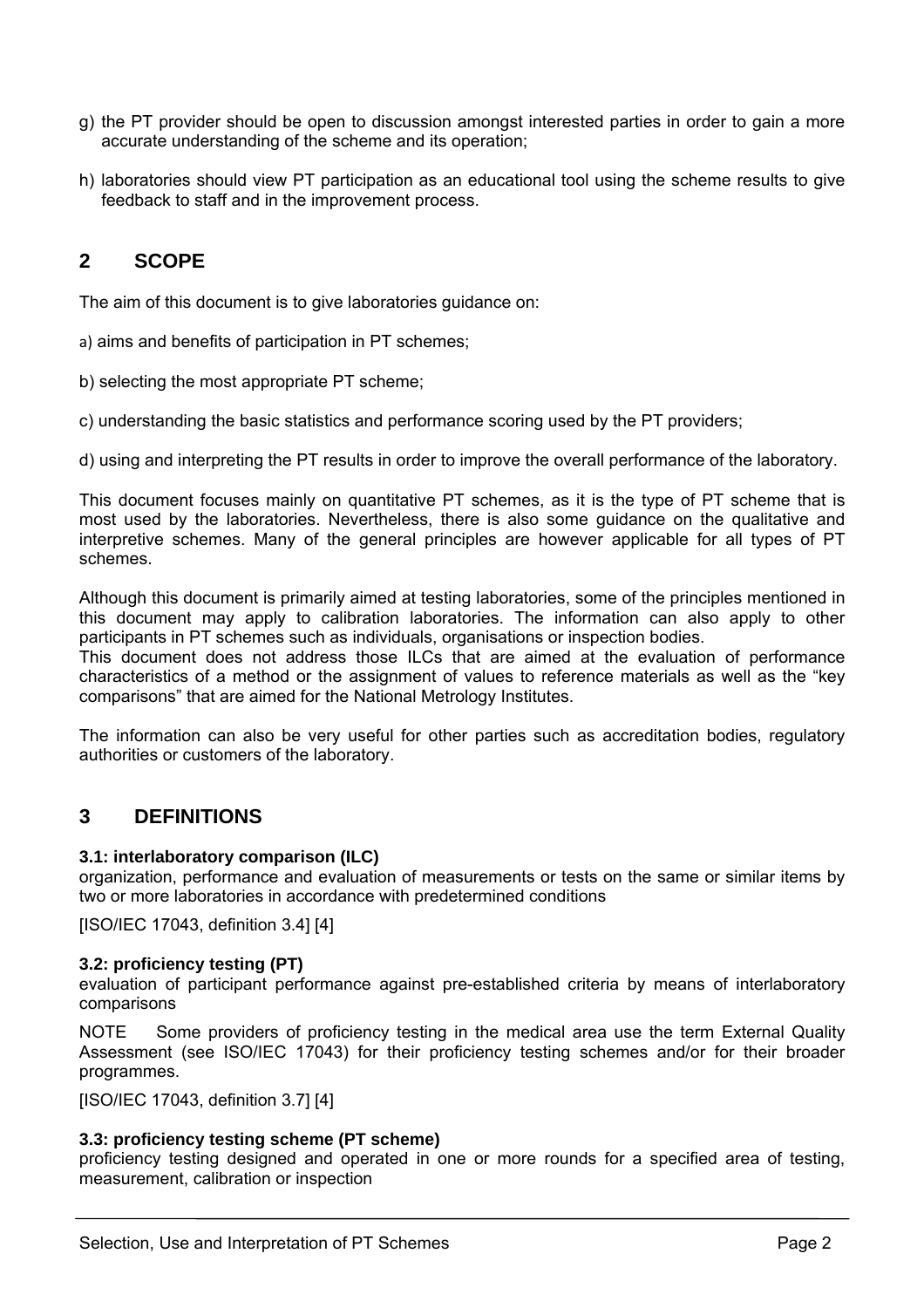[ISO/IEC 17043, definition 3.11] [4]

## **3.4: participant**

laboratory, organization or individual, that receives proficiency test items and submits results for review by the proficiency testing provider

NOTE In some cases the participant can be an inspection body.

[ISO/IEC 17043, definition 3.6] [4]

## **3.5: assigned value**

value attributed to a particular property of a proficiency test item

[ISO/IEC 17043, definition 3.1] [4]

## **3.6: standard deviation for proficiency assessment**

measure of dispersion used in the evaluation of results of proficiency testing, based on the available information

NOTE 1 The standard deviation applies only to ratio and differential scale results.

NOTE 2 Not all proficiency testing schemes evaluate proficiency based on the dispersion of results.

[ISO/IEC 17043, definition 3.13] [4]

## **3.7: measurement**

process of experimentally obtaining one or more quantity values that can reasonably be attributed to a quantity

NOTE 1 Measurement does not apply to nominal properties.

NOTE 2 Measurement implies comparison of quantities and includes counting of entities.

NOTE 3 Measurement presupposes a description of the quantity commensurate with the intended use of a measurement result, a measurement procedure, and a calibrated measuring system operating according to the specified measurement procedure, including the measurement conditions.

[ISO/IEC Guide 99:2007 [5] /JCGM 200:2008, definition 2.1] [5]

## **3.8: measurement uncertainty (uncertainty of measurement / uncertainty)**

non-negative parameter characterizing the dispersion of the quantity values being attributed to a measurand, based on the information used

NOTE 1 Measurement uncertainty includes components arising from systematic effects, such as components associated with corrections and the assigned quantity values of measurement standards, as well as the definitional uncertainty. Sometimes estimated systematic effects are not corrected for but, instead, associated measurement uncertainty components are incorporated.

NOTE 2 The parameter may be, for example, a standard deviation called standard measurement uncertainty (or a specified multiple of it), or the half-width of an interval, having a stated coverage probability.

NOTE 3 Measurement uncertainty comprises, in general, many components. Some of these may be evaluated by Type A evaluation of measurement uncertainty from the statistical distribution of the quantity values from series of measurements and can be characterized by standard deviations. The other components, which may be evaluated by Type B evaluation of measurement uncertainty, can also be characterized by standard deviations, evaluated from probability density functions based on experience or other information.

NOTE 4 In general, for a given set of information, it is understood that the measurement uncertainty is associated with a stated quantity value attributed to the measurand. A modification of this value results in a modification of the associated uncertainty.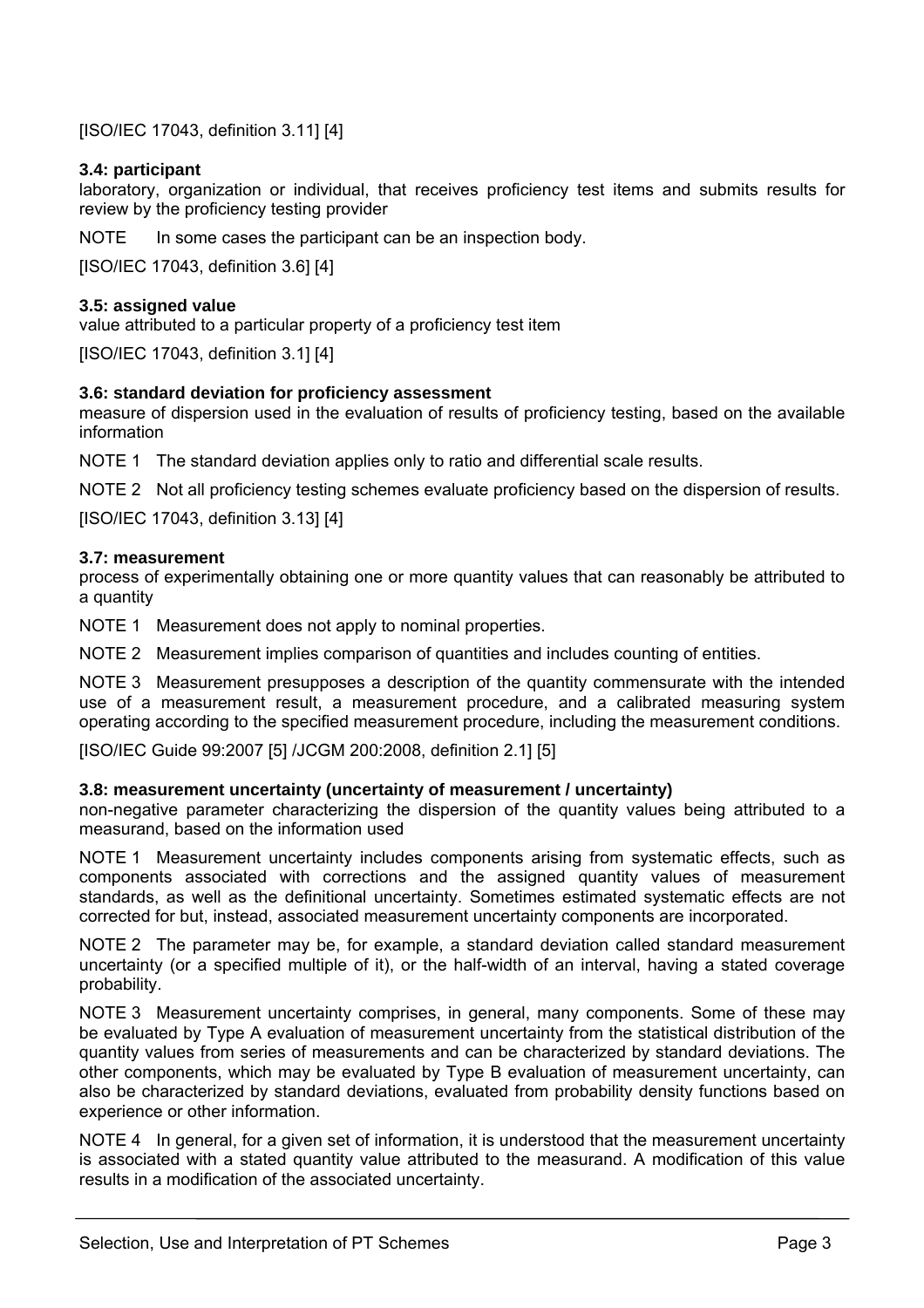[ISO/IEC Guide 99:2007 [5] / [JCGM 200:2008, definition 2.26] [5]

## **3.9: measurement technique**

the process of testing/calibrating/identifying the property, including any pre-treatment required to present the sample, as received by the laboratory, to the measuring device (e.g. ICP-MS, Rockwell Hardness, PCR, Microscopy, Force Measurement)

[EA-4/18] [6]

## **3.10: property**

the quantity being measured (e.g. Arsenic, Creatinine, Length, Hardness, Force)

[EA-4/18] [6]

NOTE In the context of this document, property can be further expanded to include other characteristics, such as opinions, colour, taste, presence/absence.

## **3.11: product**

the item that the measurement technique is being applied to (e.g. Soil, Vegetables, Serum, Polystyrene, Concrete)

[EA-4/18] [6]

## **3.12: level of participation**

the number of sub-disciplines that an organisation identifies within its scope, and therefore the number of specific proficiency tests that should be considered for participation

[EA-4/18] [6]

## **3.13: frequency of participation**

this is how often a laboratory determines that it needs to participate in PT for a given sub-discipline, this may vary from sub-discipline to sub-discipline within a laboratory and between laboratories with the same sub-disciplines

[EA-4/18] [6]

## **3.14: Sub-discipline (area of technical competence)**

an area of technical competence defined by a minimum of one Measurement Technique, Property and Product, which are related (e.g. Determination of Arsenic in soil by ICP-MS)

[EA-4/18] [6]

## **4 INTRODUCTION TO PROFICIENCY TESTING**

## **4.1 Role of PT within the management system**

In order to monitor the reliability of its measurements, it is important for the laboratory to implement quality control measures. For laboratories that are accredited, or seeking accreditation, these measures are an important aspect of the requirements. PT is one of these measures, as well as for example, the use of (certified) reference materials.

PT plays a highly valuable role as it provides an objective evidence of the competence of the participant. This evidence can be used to improve the performance of the participant and/or give confidence in the participant's ability to perform a specific measurement.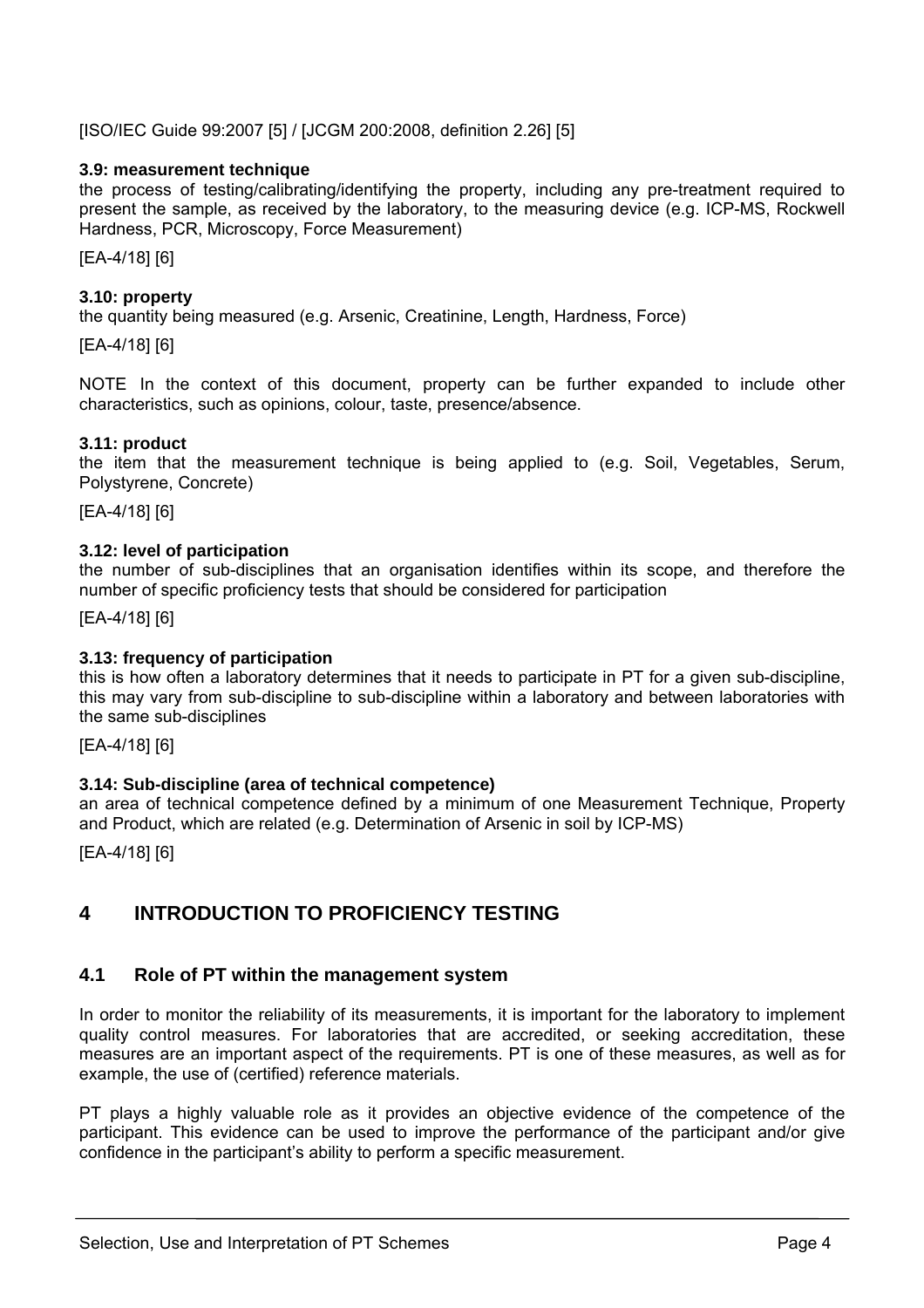Furthermore, participation in PT schemes does not only give information on the performance of the analytical system, but also on other aspects of the management system such as reception/treatment of the sample, treatment of the data, result reporting etc. It is most important that the laboratory sets up a relevant strategy for participation in PT schemes (see also 5.1).

PT provides an opportunity to also undertake comparisons of the participant's data compared to assigned values (or other performance criteria) or to the performance of their peers. The results from such participation will provide participants with either a confirmation that their performance is satisfactory or an alert that investigation of potential problems is required.

Human and financial resources needed for PT participation, can be important, but should not be limited to such a degree that there are risks that a participant's data may have errors, biases or significant differences compared to their peers that remain undetected.

It is important to underline that the aim of PT participation is not just about performing well or badly, but also about enabling the participant to learn from their participation in PT schemes and to use this information to improve the quality of their measurements.

Although the main aim of a PT scheme is to evaluate the performance of participants, there are many other benefits, which are detailed in chapter 6.

## **4.2 Types of PT schemes**

Various types of PT schemes are available, each based on at least one element of each of the following four categories:

1. a) qualitative: the results of qualitative tests are descriptive and reported on a nominal or ordinal scale;

NOTE 1 A nominal scale is a numerical system used for classifying and categorizing data, e.g. gender (Male/female). A nominal scale is also sometimes called a categorical scale

 NOTE 2 An ordinal scale is a measurement scale that assigns values to objects based on their ranking with respect to one another, e.g. +, ++, +++.

 b) quantitative: the results of quantitative measurements are numeric and are reported on an interval or a ratio scale;

NOTE 3 An interval scale is a measurement scale in which a certain distance along the scale means the same thing no matter where on the scale you are, but where "0" on the scale does not represent the absence of the thing being measured, e.g. Fahrenheit and Celsius temperature scales.

NOTE 4 A ratio scale is a measurement scale in which a certain distance along the scale means the same thing no matter where on the scale you are, and where "0" on the scale represents the absence of the thing being measured, e.g. a "4" on such a scale implies twice as much of the thing being measured as a "2".

 c) interpretive: no measurement is involved. The PT item is a measurement result, a set of data or other set of information concerning an interpretative feature of the participant's competence;

- 2. a) single: PT items are provided on a single occasion;
	- b) continuous: PT items are provided on a regular basis.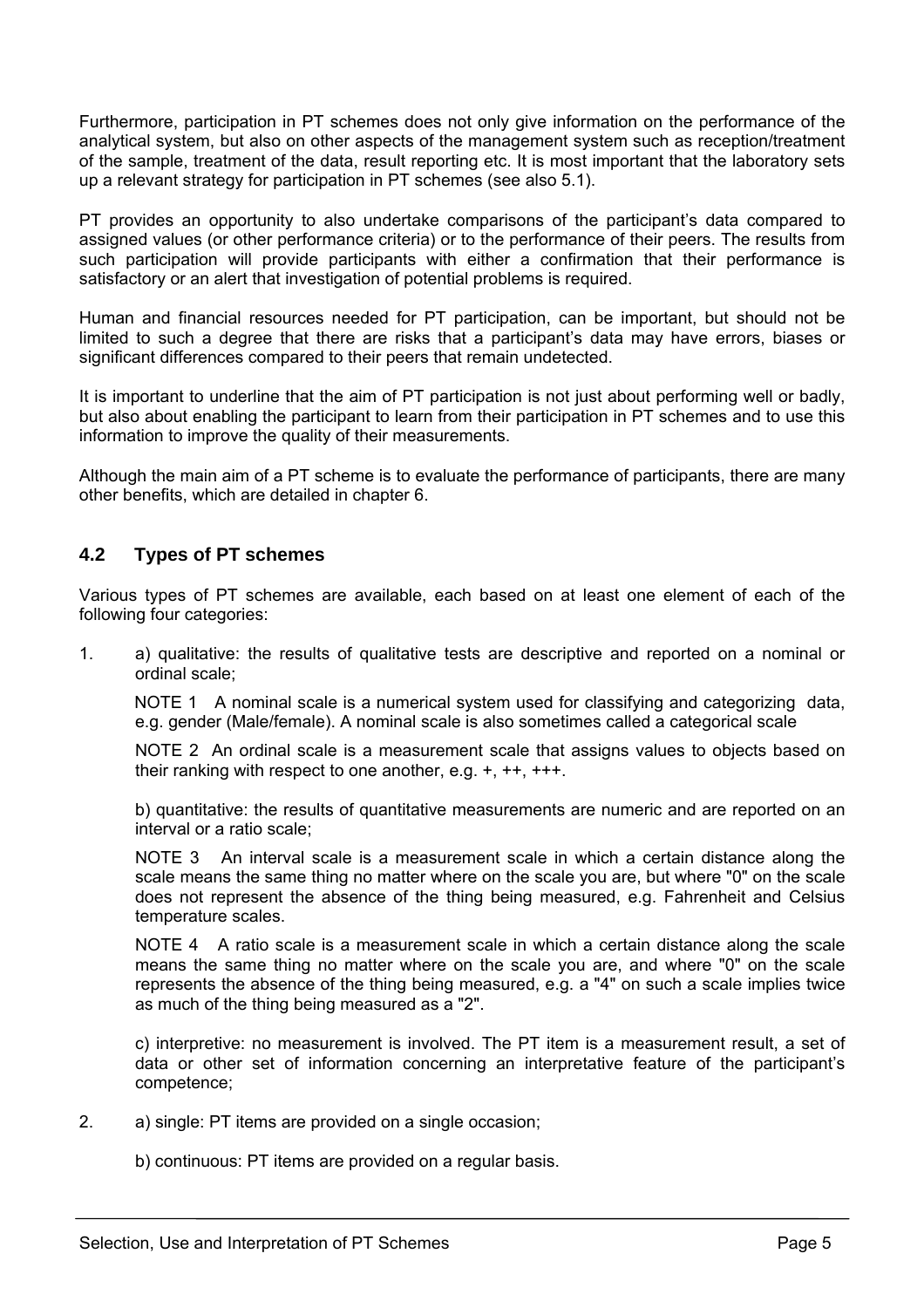3. a) sequential: PT item to be measured is circulated successively from one participant to the next. In this case the PT item may be returned to the PT provider before being passed on to the next participant in order to determine whether any changes have taken place to the PT item. It is also possible for the participants to converge in a common location to measure the same PT item;

 b) simultaneous: in the most common PTs, randomly selected sub-samples from a homogeneous bulk material are distributed simultaneously to participants for concurrent measurement. After reception of the results the PT provider will evaluate, on the basis of statistical techniques, the performance of each individual participant and of the group as a whole.

4. a) pre-measurement [7]: in this type of PT scheme, the "PT item" can be an item (e.g. a toy), on which the participant has to decide which measurements should be conducted or a set of data or other information (e.g. a case study);

b) measurement: the focus is specifically on the measurement process;

 c) post-measurement: in this type of PT scheme, the "PT item" can be a set of data on which the participant is requested to give an opinion or interpretation.

One special application of PT, often called "blind" PT, is where the PT item is indistinguishable from normal customer items or samples received by the participant. All of the types of PT schemes mentioned above could be organised as a blind PT.

## **5 SELECTION OF PT SCHEMES**

The selection of a PT scheme is critical to ensure that the participant obtains the most benefit from participating; therefore the selection process of an appropriate PT is important. It is therefore essential that the participant evaluates the competence of the PT provider. A PT provider that operates according to ISO/IEC 17043 [4] can be considered as competent.

Participating in a PT scheme provides a laboratory with an objective means of assessing and demonstrating the reliability of the results it produces. It thus supplements a laboratory's own internal quality control procedures by providing an additional external measure of its measuring capability. Thus, all laboratories need to establish an adequate PT participation strategy with the aim of participating in relevant PT schemes, at a frequency appropriate to their circumstances.

In selecting the appropriate PT scheme, within an area of technical competence, a laboratory should answer the following questions:

- 1) What level of PT and frequency do I need?
- 2) Do any PT schemes exist for the various areas of technical competence?
- 3) Is the PT scheme relevant?
- 4) Is the PT provider competent, i.e. does the PT provider operate according to ISO/IEC 17043 [4]?
- 5) Is the selected PT scheme independent of any manufacturing or marketing interests in equipment, reagents or calibrators in its field of operation?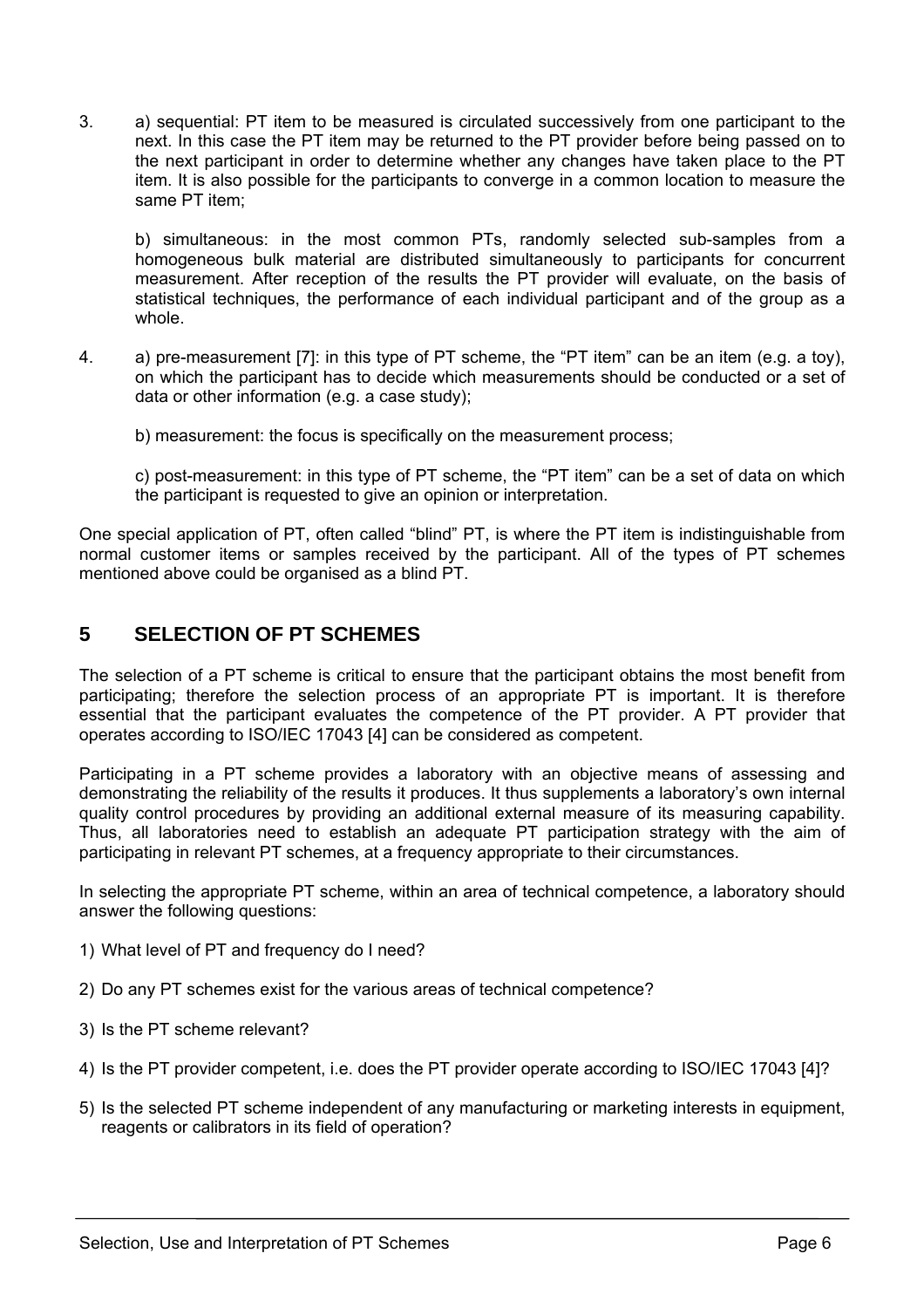## **5.1 Strategy of PT participation**

Before selecting a PT scheme, laboratories should evaluate the level and frequency of its participation and establish their PT participation strategy. This evaluation should be done, by taking into account the various areas of technical competence of the laboratory. The laboratory can then select the most appropriate PT scheme.

In cases where PTs are required as mandatory by the regulatory authorities, the laboratory has no choice to select the most appropriate scheme and frequency. But it can still consider them in its PT participation strategy to cover some of the fields where PT participation was decided to be useful.

The areas of technical competence (or sub-discipline) of a laboratory can be defined by one measurement technique, one property and one product [6]. Some areas may contain more than one measurement technique, property or product as long as equivalence and comparability can be demonstrated.

The following aspects should be taken into consideration when a laboratory is establishing its strategy of participation in proficiency testing:

- a) The laboratory should define its level and frequency of participation after careful analysis of its other QA measures (especially those that are able to disclose, quantify and follow the development of bias of a stated magnitude). The participation should be made dependent on the extent to which other measures have been taken. Other types of QA include, but are not limited to:
	- regular use of (certified) reference materials;
	- comparison of analysis by independent techniques;
	- participation in method development/validation and/or reference material characterisation studies;
	- use of internal quality control measures;
	- other inter/intra laboratory comparisons e.g. analysis on blind samples within the laboratory.
- b) The level of risk presented by the laboratory, the sector in which they operate or the methodology they are using. This can be determined, for example, by considering:
	- number of measurements undertaken;
	- turnover of technical staff;
	- experience and knowledge of technical staff;
	- source of traceability (e.g. availability of reference materials, national standards, etc...);
	- known stability/instability of the measurement technique;
	- significance and final use of measurement data (e.g. forensic science represents an area requiring a high level of assurance).
- c) Different types of PT that can be used by laboratories and should be accepted by accreditation bodies, regulatory bodies or customers, include:
	- PT organised by independent organisations such as accreditation bodies or organisations such as ILAC (International Laboratory Accreditation Cooperation), EA (European co-operation for Accreditation), APLAC (Asia Pacific Laboratory Accreditation Cooperation) and IRMM (Institute for Reference Materials and Measurements);
	- ILC organised by a sufficient number of laboratories (none of which is independent) as a single or continuous exercise;
	- submission of an internal sample or object to another or more external laboratories for the purposes of data comparison.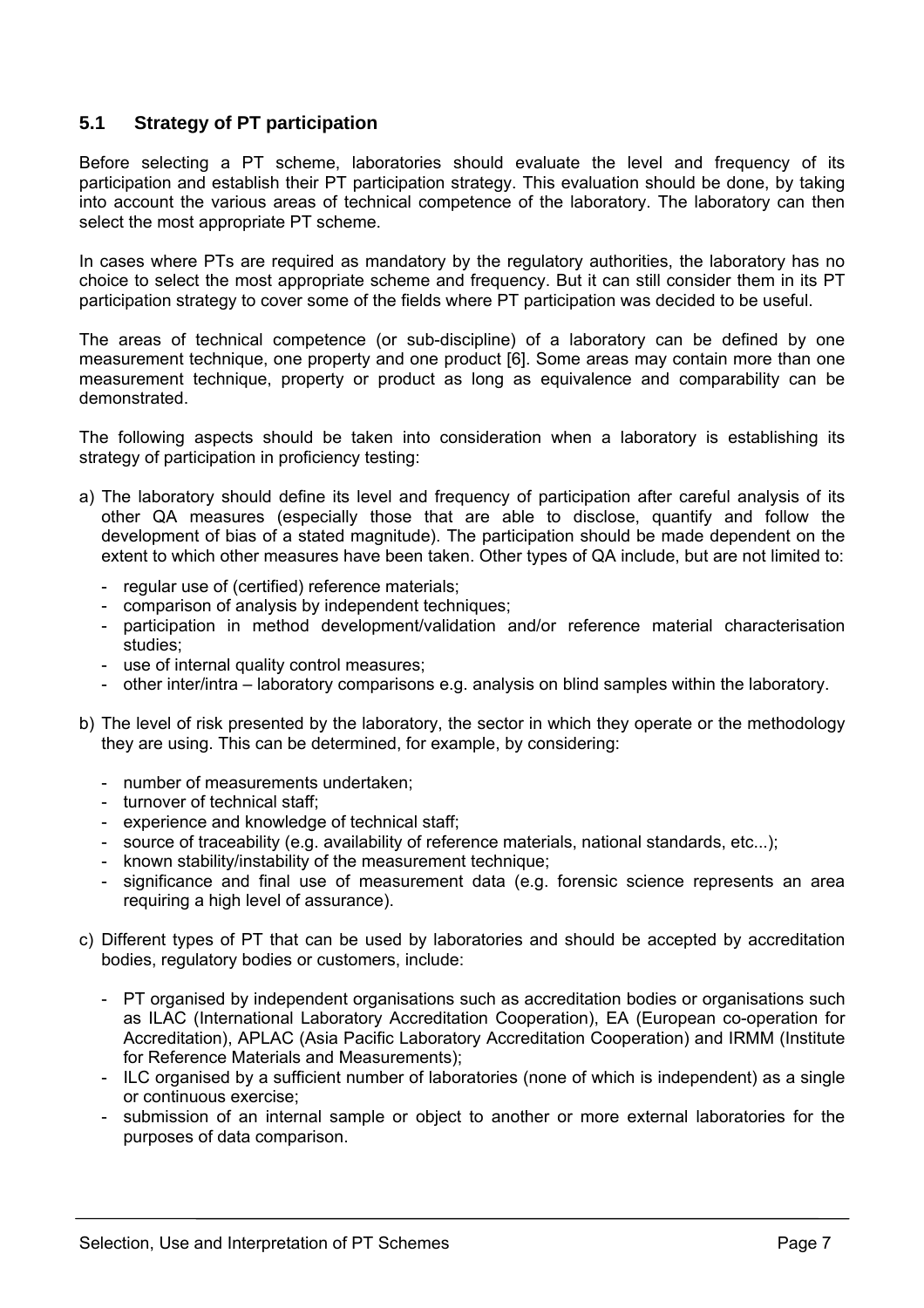- d) It must be recognised that there are sectors where participation in PT may be difficult, due to the technical characteristics of the measurement, the lack of PT schemes, the low number of existing laboratories in the sector, etc. For some fields PT may only be possible or economically feasible for parts of the test/calibration undertaken (e.g. EMC tests on simple objects for a limited number of quantities to be measured). In these areas the suitability of other QA/QC measures is paramount.
- e) Any legislative requirements for frequency of type of participation.

When determining an area of technical competence (sub-discipline) it may be helpful to consider a stepwise approach working up from measurement technique through properties to products. This is because it is more likely that there will be several products and/or properties associated with one measurement technique within a given sub-discipline than vice versa:

- a) with reference to the measurement technique: it is possible but not common to include different measurement techniques in the same sub-discipline;
- b) with reference to the property to be measured, determined or identified: it may be possible to include more than one property (parameter) in the same sub-discipline;
- c) with reference to products to be measured: It may be possible to include different products in the same sub-discipline provided that the matrices, objects or materials included, are of equivalent nature.

Laboratories should be able to justify and, where required, document the technical arguments that have led to the laboratories' decision on the level and frequency of participation in PT.

## **5.2 Availability of PT schemes**

Information on PT providers and/or the availability of PT schemes can be found by various means:

- a) The EPTIS database (www.eptis.bam.de) lists hundreds of PT schemes operated around the world. The focus is on the field of testing;
- b) National accreditation bodies can provide details of accredited PT Providers and their associated scope;
- c) Peer laboratories that already participate in PTs or know about relevant PT schemes;
- d) The PT providers in the participant's own country, which probably will also have (summarised) information about the PT schemes of other providers;
- e) A search on the Internet, using relevant keywords, can also provide useful information.

## **5.3 How to decide if the selected PT scheme is fit for purpose?**

If similar PT schemes are available and a choice has to be made, one should take into account that different PT schemes will provide different levels of fitness for purpose and that it is rare that a PT scheme with a perfect fit for a laboratory exists. Therefore, in practice, the PT scheme that provides the best fitness for purpose has to be chosen.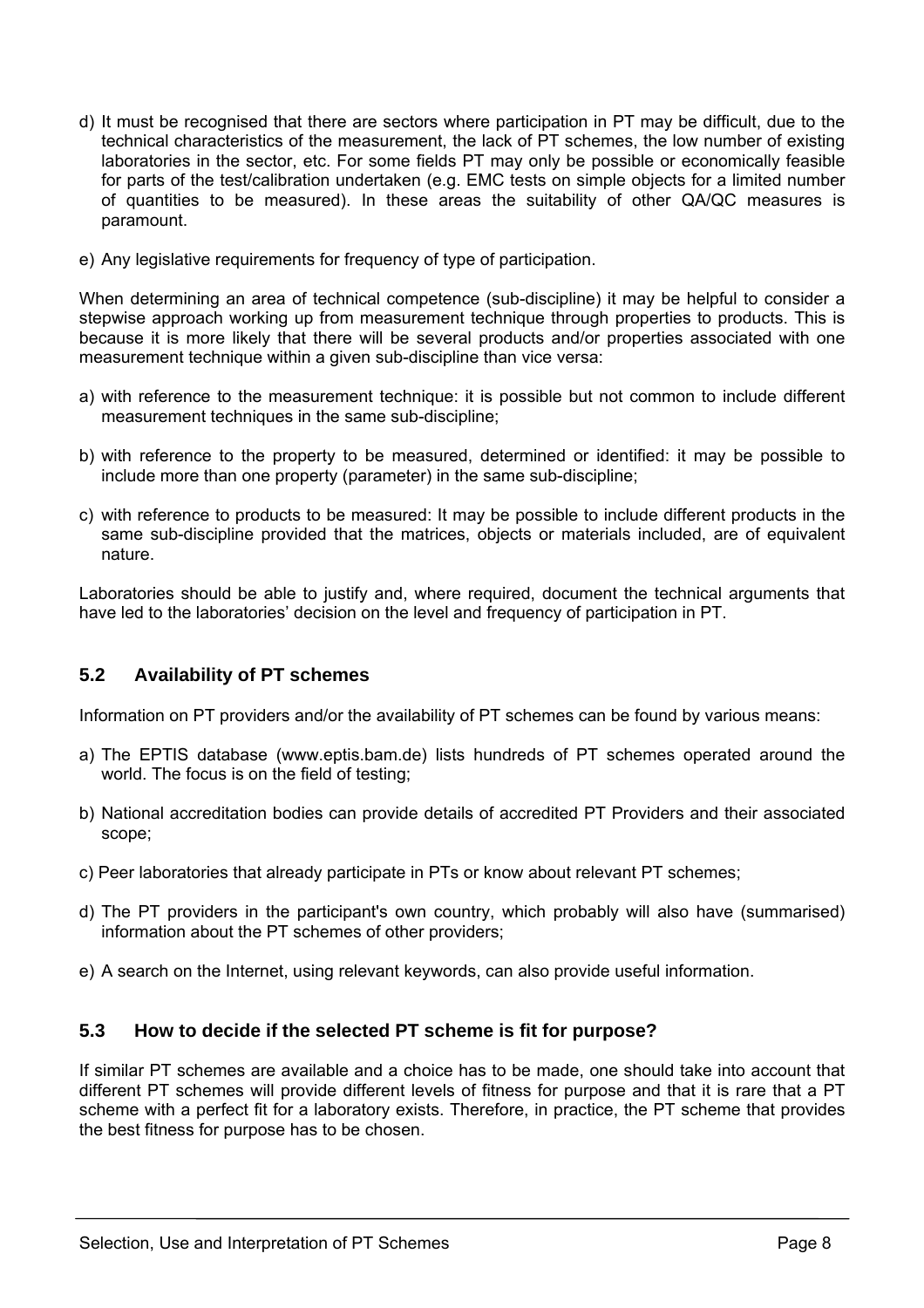The criteria used to determine the fitness for purpose of the PT scheme should include, but is not limited to the following questions:

- a) Are the number of samples, matrices and/or levels offered by the PT scheme similar to those encountered in the laboratory?
- b) Is the statistical design described and does it take the different measurement methods into consideration?

NOTE 1 Statistical design covers the process of planning, collection, analysis and reporting of the PT scheme data.

NOTE 2 Many PT providers have examples of their PT reports and/or copies of the scheme protocol on their websites, which makes it possible to review the performance evaluation (scoring) that is used by.

- c) Is the number and origin of participants for the PT scheme appropriate?
- d) Is the frequency of rounds sufficient?

e) Does the PT providers comply with the requirements of ISO/IEC 17043 [4]?

NOTE Accreditation of a PT provider by a National Accreditation Body provides additional confidence of their competence*.* 

f) PT schemes have also an important educational role. If the PT provider treat the data on the basis of different analytical methods and treat also the uncertainty results reported by the participants, this can give valuable information for the further evaluation of analytical methods.

It is important to note that it is the responsibility of the laboratory itself to decide about the criteria to be addressed, to make the comparison and to judge the relevancy of the PT scheme. A simple form, as given in appendix A, can be helpful to systematically perform and record, this selection process.

If the PT scheme and the needs of the laboratory are sufficiently comparable, the laboratory should then seriously consider participating. A number of PT providers allow participation in just one round. If the laboratory is not fully convinced of the relevancy of the PT scheme this is a good option. Sometimes PT items from previous rounds of a PT scheme can be purchased together with the PT report. This also is a good option to judge the relevancy of a specific PT scheme.

If the laboratory can choose its frequency of participation, since some PT providers offer a flexible participation, the stability and the criticality of the method should be taken into consideration, along with the throughput of routine measurement samples in the laboratory.

## **6 USE OF PT BY LABORATORIES**

The basic use of PT for a laboratory is to assess its performance for the conduct of specific measurements or calibrations.

The results and information received from the participation in PT schemes will provide laboratories with either a confirmation that the laboratory's performance is satisfactory or an indication that there are potential problems and that corrections should be made.

However, the use of PT should be much wider than the basic statement of whether the laboratory is competent or not. The laboratories can, as mentioned in 4.1, benefit from the participation in PT schemes in many ways [8]: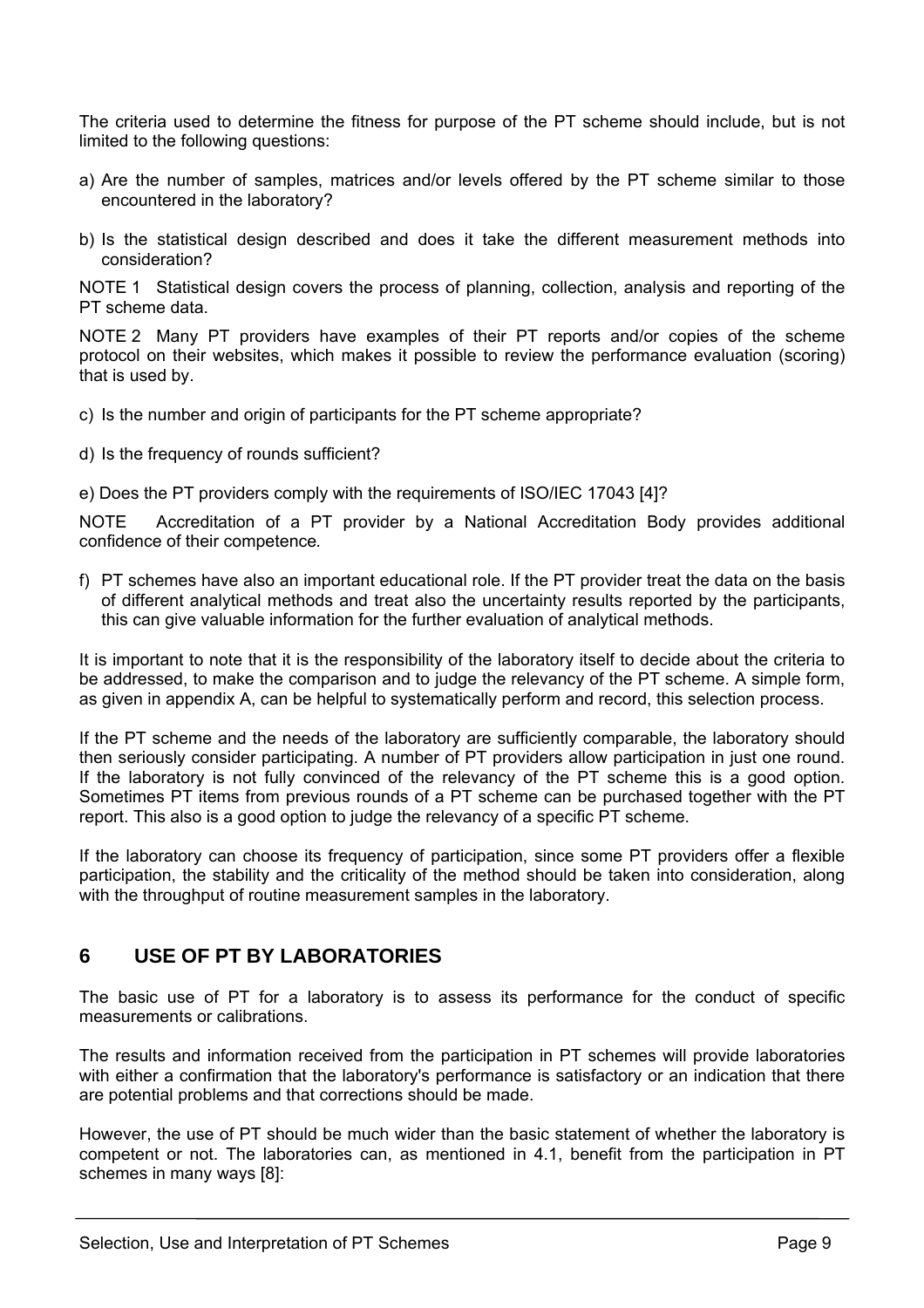## *1. Identifying Measurement Problems (as a risk management and performance improvement tool)*

If a laboratory's result in a PT scheme indicates unsatisfactory performance t, this should start a process of investigation of potential sources of error. Without participation in the PT scheme, such sources of error could remain undetected and the laboratory would not have been able to undertake appropriate corrective actions. This, in turn, could have resulted in the laboratory continuing to provide poor results to its clients or other stakeholders. Eventually, such errors could also lead to the loss of reputation of the laboratory or to legal or other action being taken by the clients or other stakeholders, such as regulatory bodies. In this regard the use of PT may be considered to be a risk management and quality improvement tool.

## *2. Comparing Methods or Procedures*

For some laboratories, their participation might be used to trial their performance using a new or irregularly conducted measurement. In other cases, the participation may provide an opportunity to compare the results achieved by the laboratory using different methods (or different concentration levels etc) to those normally used by the laboratory.

The PT scheme itself might, in some cases, provide summaries and comparisons of all laboratories' methods or commercial kits, for example like for the EU vigilance procedure related to in-vitro diagnostic medical devices [9]. For new or unusual activities, such data could be most valuable and assist the future selection of appropriate methodology by the laboratory or indicate the need for additional investigation before adoption of new methods.

## *3. Comparing Operator Capabilities*

When sufficient PT items are available to more than one operator within a laboratory, the laboratory has the added benefit of being able to compare the results of its operators. This can assist the laboratory to not only compare the performance of its own operators, but might also provide some inputs to the laboratory's estimates of its measurement uncertainty for the relevant measurements.

This might also allow the laboratory to evaluate the between-operator repeatability achieved by the laboratory compared to published (or otherwise available) data for the measurements concerned.

The PT scheme itself might, in some cases, enable results to be reported by more than one operator.

## 4. *Comparing Analytical Systems*

PT results can provide an objective external assessment of the relative performance of analytical systems (on the same or different sites) used within a laboratory organisation.

## *5. Improving Performance*

When a laboratory is not satisfied with its own results in a PT scheme, this provides an opportunity for the laboratory's management to investigate areas where its future measurement could be improved. This might, for example, include additional operator training, adoption of new or modified methods, enhancing internal quality control of data, equipment modifications, calibration or replacement etc.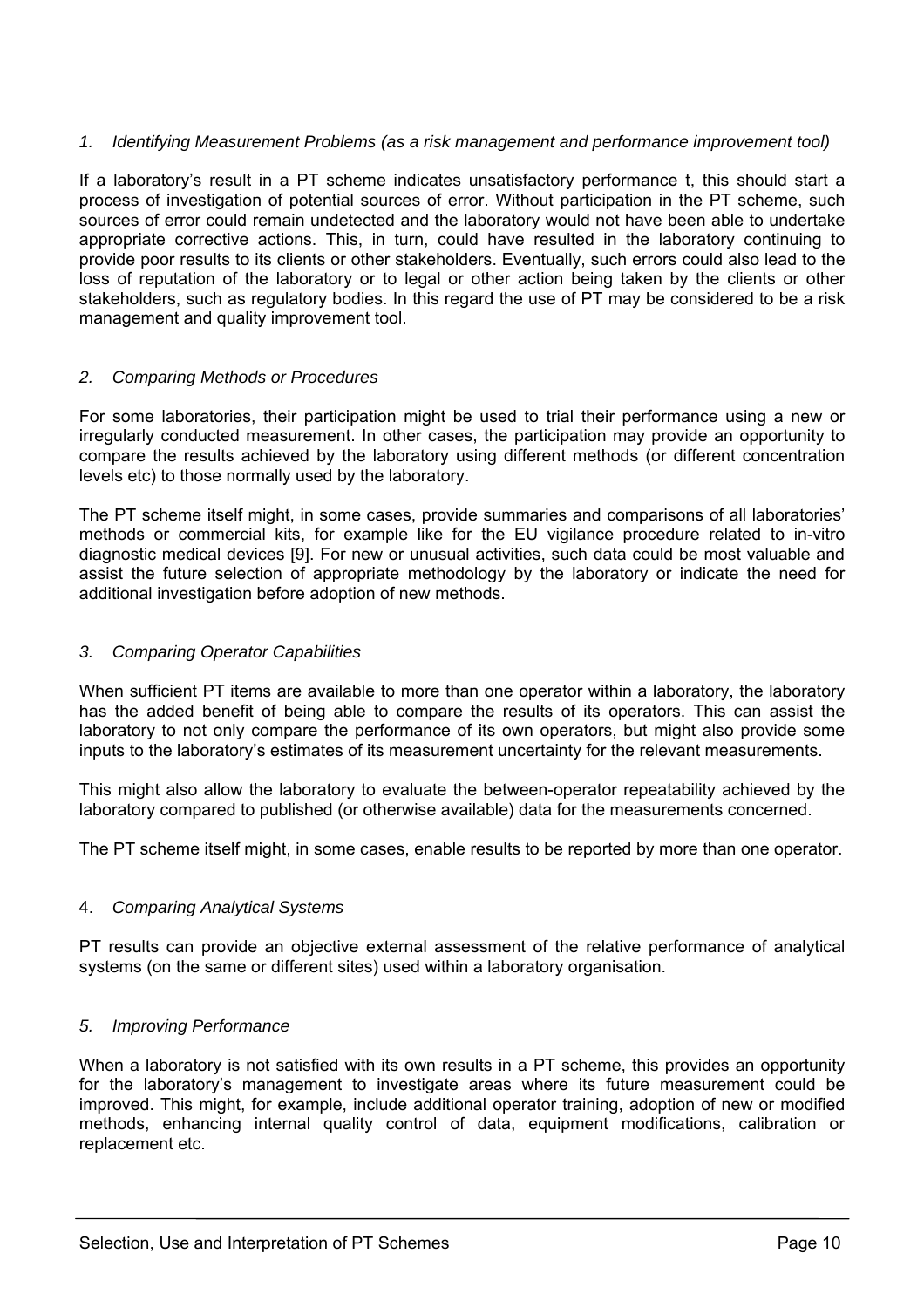## *6. Educating Staff*

Many PT schemes have, as one of their objectives, provision of information on methodology, data interpretation, uncertainty assignments etc, which arise from the overall results in the PT scheme, or which are provided by experts involved in evaluating such results. Some PT schemes have a comprehensive educational role for participants and individual operators.

## *7. Exchange of Information with the PT Provider*

Following the issue of a PT report, the laboratories usually have the possibility to contact the PT provider in order to obtain additional information about the results or advice concerning the potential cause of non-satisfactory results.

Some PT providers also hold "Participants meetings", which can provide very useful information for the laboratories.

## *8. Instilling Confidence in Staff, Management, and External Users of Laboratory Services*

Successful performance in a PT scheme can provide individual staff and their direct managers with additional confidence. Other management, including those without relevant technical expertise, can also be re-assured by their laboratory's staff successful performance, often in areas of critical significance to their organisation's activities and responsibilities.

External users of laboratory services, including their clients and the parties affected by the outcomes of measurement, can also be given added confidence when made aware that a laboratory is willing to have its measurement performance regularly evaluated through PT schemes.

The successful performance of a laboratory in a PT scheme (or its effective correction of measurement problems after an unsuccessful performance) may provide regulators and accreditation bodies with confidence in the laboratories whose data they endorse or otherwise recognise. The clear benefit for the laboratories is the continuation of their standing as competent organisations.

However, the internal benefits to laboratories, their staff and management, should be of most value if they view PT as a vital tool for ongoing maintenance of confidence and improvement, irrespective of whether or not the laboratory needs to participate for accreditation purposes.

## *9. Measurement Uncertainty*

The laboratory's results from its participation in PT can, with caution, be used to check the evaluated measurement uncertainty, since that uncertainty should be compatible with the spread of results obtained by that laboratory over a number or PT rounds.

The "PT approach" can, in specific cases, also be used to evaluate the uncertainty. For example, if the same method is used by all the participants to the PT scheme, the standard deviation is equivalent to an estimate of the reproducibility and can, in principle, be used in the same way as the reproducibility standard deviation obtained from a collaborative study [10], [11] .

In appendix H, there is an example of how the laboratory's measurement uncertainty is verified through the participation in a PT scheme.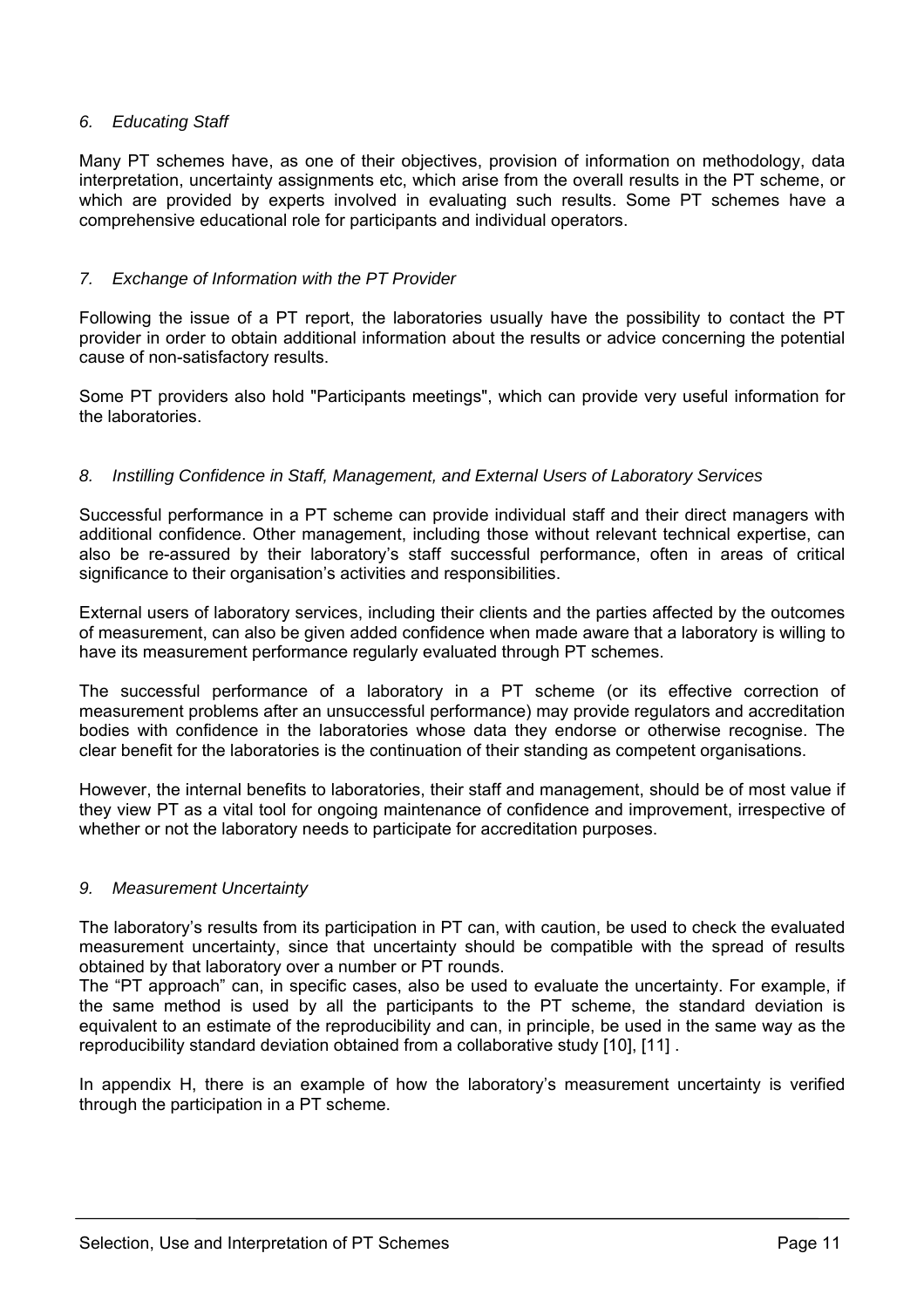## *10. Use of PT items as Internal Quality Controls*

In some PT schemes, where there is sufficient, stable material provided to participants, the un-used material could be useful for internal quality control monitoring of measurements as a form of reference material.

Where appropriate, the reference values assigned to the PT item (or the consensus values achieved during the PT scheme) might be considered useful as internal reference values for quality control of measurement, operator training, etc.

## *11. Verification of Method Performance*

Depending on the design, some PT schemes will be useful in determining the precision (repeatability and reproducibility) or comparative trueness of the methods used in the PT scheme. In most cases, determination of precision and trueness of the methods is not the primary aim of the PT scheme. To this, further information is often needed and may be obtained from the PT provider.

## **7 HOW A PT PROVIDER EVALUATES THE LABORATORY'S PERFORMANCE**

## **7.1 Introduction**

Results from PT schemes can be in many forms, covering a wide range of data types and underlying statistical distributions. Thus, the purpose of this section is to present the main aspects of the statistical design used by the PT providers, so that the laboratories can better understand the evaluations performed. This should help the laboratory in the selection of the appropriate scheme and in the interpretation of the results. However, given the range of different techniques used it is not possible for this document to address all statistical aspects. It is important that the design used by the PT provider is appropriate for the type and purpose of the PT scheme being organised. Furthermore the design used by the PT provider should be fully described to the participants. Preferred statistical techniques have been described in ISO 13528 [12], although other valid approaches can be used.

The underlying assumptions of the statistical approach used in PT schemes are mostly based on the normal distribution of data. However, it is common for the set of participant's results, whilst being essentially normally distributed, to be contaminated with heavy tails and a small proportion of outliers. The original approach used by PT providers (and still used in some PT schemes) was to use statistical tests to identify the presence of outliers from the data set. However, the more common approach now used by PT providers, as recommended in ISO 13528 [12], is to use robust statistics [13, 14]. Robust statistics has the advantage of reducing the contribution of outliers to the calculated statistical parameters such as the mean and standard deviation. There a number of robust statistical approaches, some of which are described in ISO 13528 [12].

## **7.2 Basic elements for the evaluation of PT results**

One of the basic elements in all PT's is the evaluation of the performance of each participant. In order to do so, the PT provider has to establish basically two values, which are used for the performance evaluation:

- 1. The assigned value.
- 2. The standard deviation for proficiency assessment.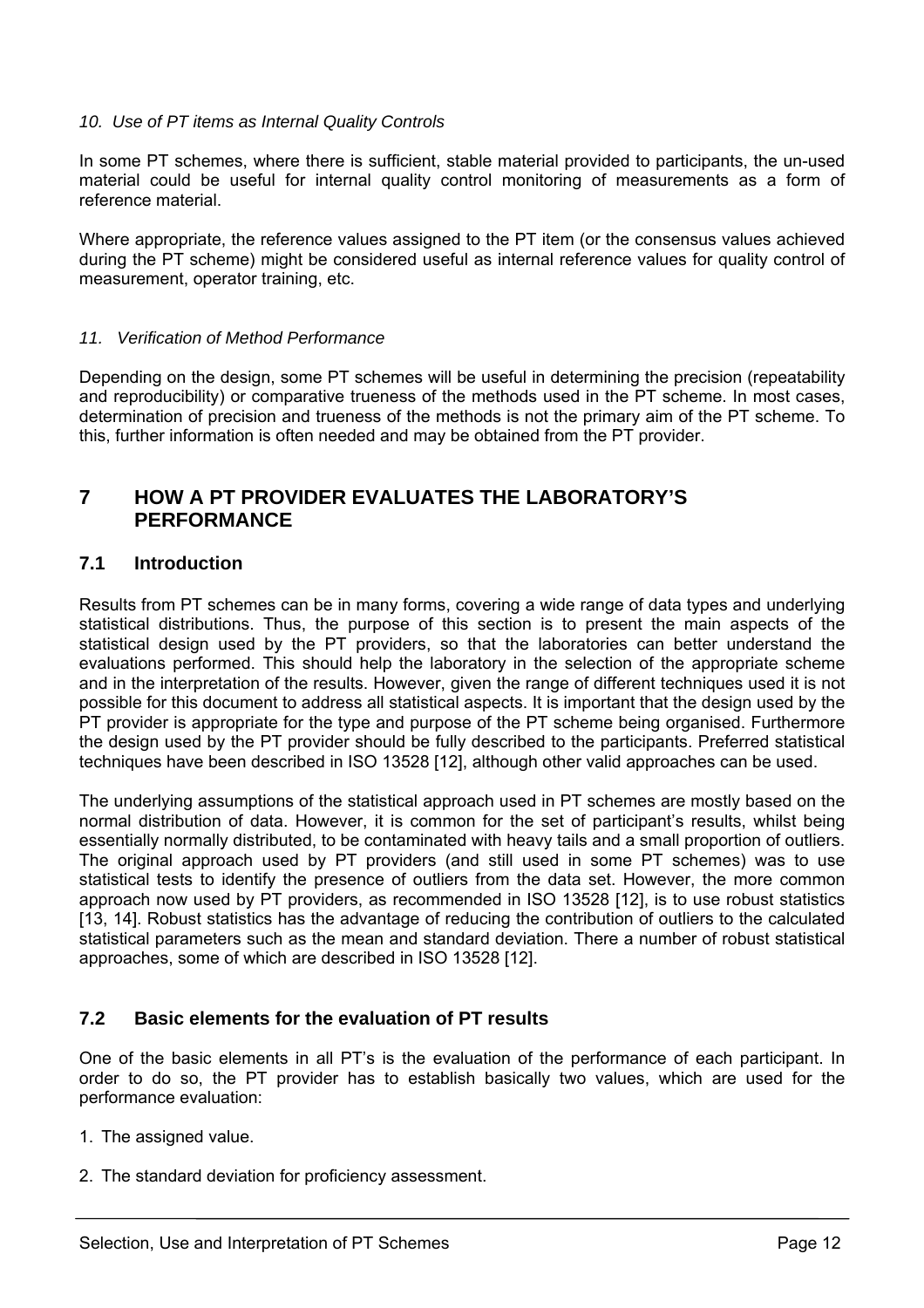In addition the PT provider would be expected to provide an estimate of the measurement uncertainty and a statement of the metrological traceability of the assigned value, as this concept has been included in ISO/IEC 17043 [4]. The relevance, need and feasibility of this estimation shall be determined by the design of the PT scheme.

Different methods can be used to establish these values [12, 15]. There is no strict standardised protocol, which prescribes in detail the statistical design to be used, however this design should be in substantial agreement with the designs described in the reference documents. The statistical design should be documented by the PT provider, normally either in the scheme protocol or/and in the PT report, and should be taken into consideration when selecting a PT scheme.

## **7.2.1 Assigned value**

There are, as described in ISO 13528 [12], essentially five methods available to obtain the assigned value, a working estimate of the true value:

- 1. Formulation.
- 2. Certified reference values.
- 3. Reference values.
- 4. Consensus values from expert laboratories.
- 5. Consensus value from participants.

The description of the assigned value is given in Appendix D.

## **7.2.2 Standard deviation for proficiency assessment**

There are, as described in ISO 13528 [12], essentially five approaches to determine the standard deviation for proficiency assessment, i.e. the acceptable range of participant results:

- 1. Prescribed value.
- 2. By perception.
- 3. From a general model.
- 4. From the results of a precision experiment.
- 5. From data obtained in round of a PT scheme.

The description of the standard deviation for proficiency assessment is given in Appendix D.

A common way, at present, to establish the assigned value and the standard deviation for proficiency assessment, is the use of the participants PT results to calculate both values. However, it is strongly recommended in the Harmonised Protocol for the PT in Analytical Chemistry issued by the IUPAC [16], that the scoring methods should be based on fitness for purpose criterion, envisaged by the PT provider in the specific application according to the particular circumstances of the determination. Thus wherever possible, the PT provider should base the standard deviation for proficiency assessment on a fit for purpose value rather than a value that will change from round to round, depending on the spread of the results submitted by the participants. Using a fit for purpose value will facilitate the monitoring of performance scores over successive rounds of the PT scheme.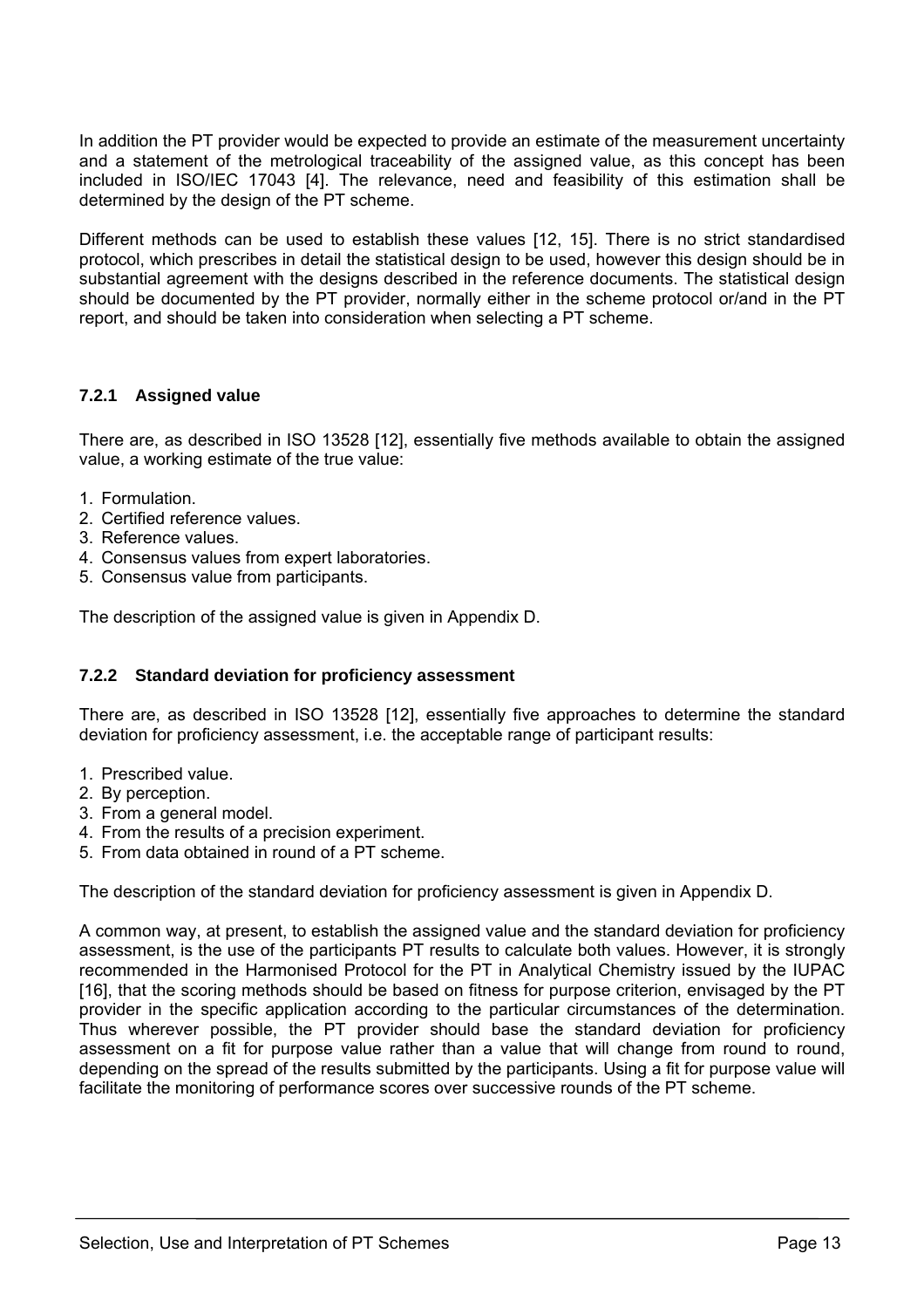## **7.2.3 Performance evaluation**

Performance evaluation (or score) by the PT provider adds value to the raw analytical results produced by the participant. The purpose of providing a normalised performance evaluation is to make all PT results comparable, so that the participant can immediately appreciate the significance of the evaluation.

The use of measurement uncertainty in the performance evaluation is increasing as the understanding of this aspect is improving. Two types of measurement uncertainty can be taken into account:

- 1. Measurement uncertainty of the assigned value.
- 2. Measurement uncertainty of the participant result.

Given the diverse purposes of PT schemes it is not possible to define a single universal evaluation method. Therefore, a number of statistical designs used for the evaluation of performance are available. The most common are listed below and also given in Appendix (E). Other statistical designs, not covered in this document, are given in ISO 13528 [12].

a) "z score" (most commonly used and measurement uncertainty not taken into account);

where:  $x =$  result reported by participant *X* = assigned value  $\hat{\sigma}$  = standard deviation for proficiency assessment

b) "z'-score" (standard uncertainty of the assigned value is taken into account);

where:  
\n
$$
z = (x - X) / \sqrt{\hat{\sigma}^2 + u_x^2}
$$
\n
$$
x = \text{result reported by participant}
$$
\n
$$
x = \text{assigned value}
$$
\n
$$
\hat{\sigma} = \text{standard deviation for proficiency assessment}
$$
\n
$$
u_x = \text{the standard uncertainty of the assigned value } X
$$

c) "zeta-score" (standard uncertainty of the assigned value and the participants result is taken into account);

$$
\zeta = \frac{x - X}{\sqrt{u_x^2 + u_x^2}}
$$

where:

 $u_x$  = the participant's own estimate of the standard uncertainty of its result *x*

 $u_x$  = the standard uncertainty of the assigned value X

d) "En Number" (expanded uncertainty of the assigned value and the participants result is taken into account)

| rej |  |
|-----|--|

where:  $U_x$  = the expanded uncertainty of the participant's result *x*  $U_{ref}$  = the expanded uncertainty of the assigned value *X* determined in a reference laboratory

The following judgment is commonly made for z, z' and zeta scores:

a)  $|z| \leq 2.0$  the score indicates "satisfactory" performance and generates no signal.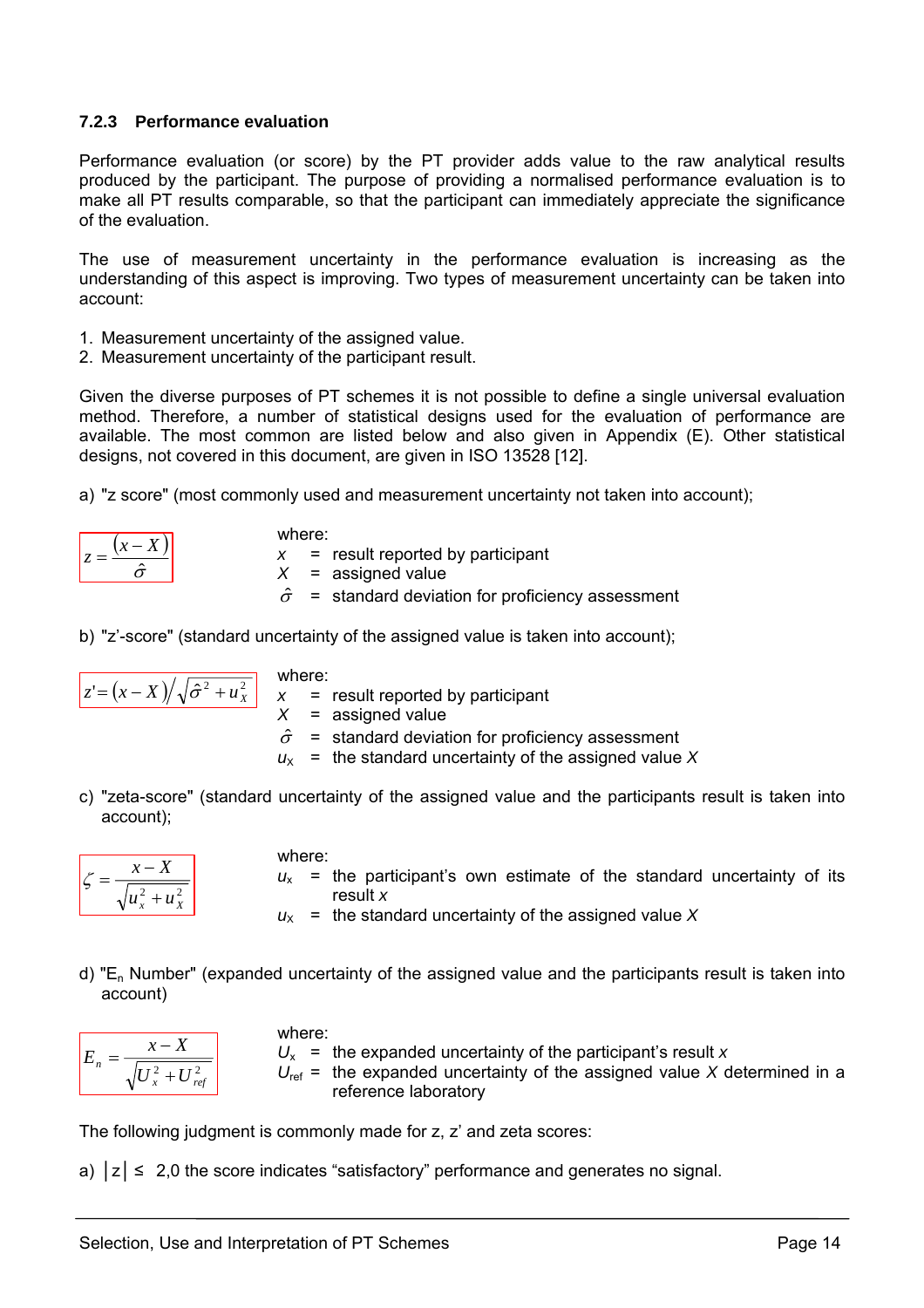b) 2.0 < │z│ < 3.0 the score indicates "questionable" performance and generates a warning signal.

c)  $|z| \geq 3.0$  the score indicates "unsatisfactory" performance and generates an action signal.

The following judgment is commonly made for  $E_n$  Numbers:

- a)  $|E_n| \le 1.0$  the score indicates "satisfactory" performance and generates no signal.
- b)  $|E_n| > 1.0$  the score indicates "unsatisfactory" performance and generates an action signal.

The basis of the evaluation must be consistent from round to round of a PT scheme, so that scores in successive rounds are comparable. Only in this way can a participant see long-term trends in his performance.

## **7.2.4 Effect of the uncertainty of the assigned value**

The standard uncertainty of the assigned value depends on the method that is used to derive it, and also, when it is derived from measurements in several laboratories, on the number of laboratories and, perhaps, on other factors. Methods for calculating the standard uncertainty of the assigned value can be found in ISO 13528 [12].

If the standard uncertainty ( $u_x$ ) of the assigned value is too large in comparison with the standard deviation for proficiency assessment, then there is a risk that some laboratories will receive a questionable or unsatisfactory performance because of inaccuracy in the determination of the assigned value, not because of any cause within the laboratories. For this reason, the standard uncertainty of the assigned value is to be established and reported to the laboratories participating in the PT scheme

If  $u_{x} \le 0.3 \hat{\sigma}$  [16], then the standard uncertainty of the assigned value is negligible and need not be included in the interpretation of the results of the proficiency test.

If the above criterion is not met, then the PT provider should have taken one of the following steps:

- a) used a different method for determining the assigned value such that its uncertainty meets the above criterion;
- b) used the uncertainty of the assigned value in the interpretation of the results of the proficiency test (see above for  $z^r$ -score, zeta-score or  $E_n$  number);
- c) informed the participants in the proficiency test that the uncertainty of the assigned value is not negligible.

## **7.2.5 Qualitative PT schemes**

For these PT schemes there is no commonly accepted statistical evaluation, unless the PT provider establishes performance scores by comparison of the laboratories results to the assigned value by transforming the qualitative results into quantifiable data based on predetermined criteria.

If no performance scores are established, the results will mainly be in the form of "yes/no" or "detected/non detected" result. For this type of results, there is not, at present, a recognised common approach.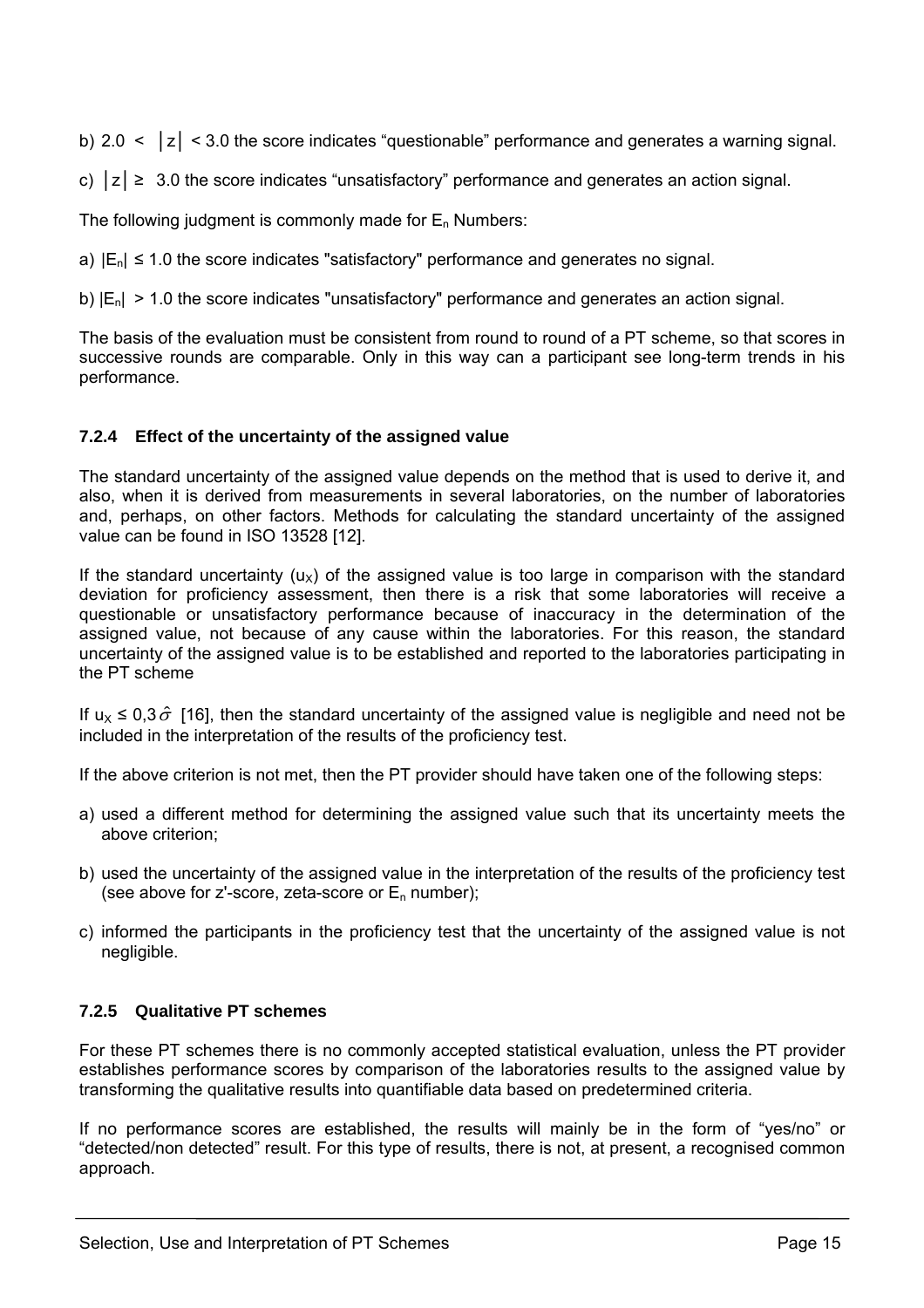## **7.2.6 Outliers**

An outlier is an observation that is numerically distant from the rest of the data. Outliers can occur by chance in any distribution, but they are often indicative either of measurement error or that the population has a heavy-tailed distribution. In the former case one wishes to discard them or use statistics that are robust to outliers, while in the latter case they indicate that the distribution has a high spread and that one should be very cautious in using tools or intuitions that assume a normal distribution. A frequent cause of outliers is a mixture of two distributions, which may be two distinct sub-populations, or may indicate 'correct trial' versus 'measurement error'; this is modelled by a mixture model.

The PT provider should mention how it has taken into account any outliers in the statistical analysis.

## **8 LABORATORY INTERPRETATION OF PT RESULTS**

Taking part in a PT scheme is of limited value unless the laboratory takes advantage of its performance evaluation and the general information given in the PT scheme report.

It is important that the laboratory not only acknowledges the performance evaluation obtained, but evaluates and interprets it, avoiding any misinterpretations or over-interpretations. The evaluation of the performance from the laboratory should be done after each round, and for continuous schemes the performance over time should also to be evaluated.

## **8.1 Performance evaluation by the laboratory**

The interpretation of the PT performance concerns all management levels of the laboratory, from the operator to the top management. The personnel responsible for the measurement will be familiar with the operation of the PT scheme and should normally proceed with the initial evaluation. If any investigations have to be undertaken, they should be treated within the non-conformity procedure of the laboratory's quality management system. The top management may not always be familiar with PT performance, and it is highly advisable that they gain an appropriate level of understanding of PT's.

As the laboratory should be using validated methods along with internal quality controls, any poor performance is to be taken seriously as it indicates that there is a problem with the validation and/or the internal quality controls.

There are some basic points about the interpretation of PT results, which are worth stating before more detailed consideration of this topic is given. As previously mentioned, PT is not about "passing" or "failing" a measurement; it is about learning from the results. A satisfactory performance in one round for a laboratory, where all participants have a satisfactory performance, does not necessarily indicate a high level of competence, the standard deviation for proficiency assessment could be in this case too large. Neither, on the other hand, does one unsatisfactory performance in one round indicate that the laboratory is not competent; this result needs to be studied and lessons learned from it so that it is not repeated. However, consistent poor performance indicates major problems with the laboratories measurement process and when this occurs the laboratory should give serious consideration as to whether it should continue to offer that particular measurement until the issues are resolved.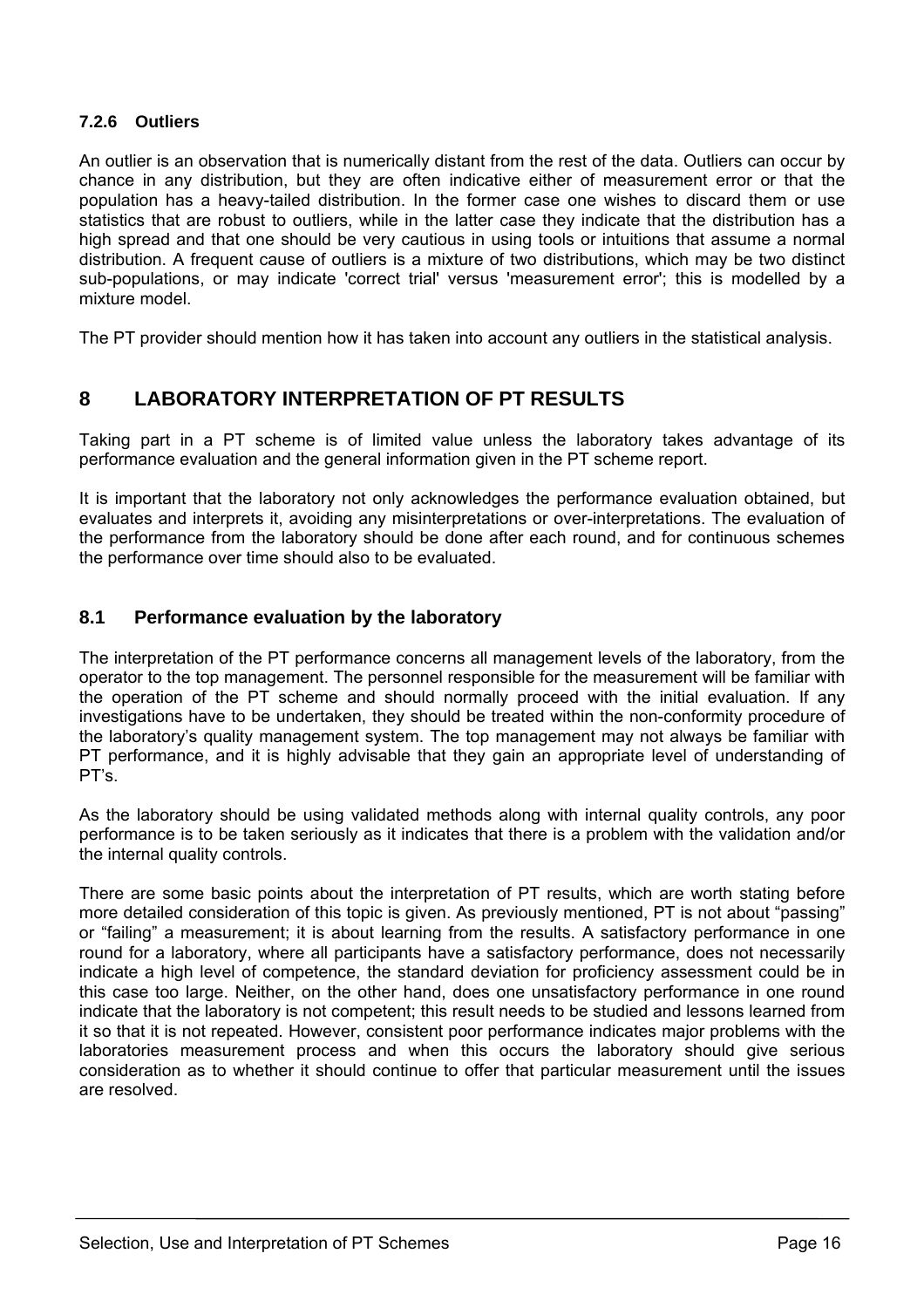## **8.1.1 Review of single PT round results**

The results of each PT round are to be specifically evaluated regardless of the performance obtained as a satisfactory result may not necessarily mean a good performance.

All the information available in the PT report should be evaluated, not just the performance score. For example, unsatisfactory performance in the context of a round where the majority of participants performed to a satisfactory level should be contrasted with unsatisfactory performance where a significant number of participants had an unsatisfactory performance. Both situations should however be viewed seriously, since both indicate problems regarding the measurement process.

As part of the review, the laboratory staff should always check that the results in the PT report are those submitted by the laboratory and, in particular, if the performance scoring system used in the scheme is clearly understood and fit for purpose. If necessary, the PT provider should be contacted to avoid any misinterpretation of the performance.

If justified, the laboratory can choose to recalculate its performance score, using a more fit for purpose standard deviation for proficiency assessment (see Appendix F.2).

If after a thorough investigation, the laboratory concludes that the result is indeed unsatisfactory, then corrective actions should be initiated (see chapter 8.2).

The laboratory's results from its participation in PT can also be used to check the validity of the laboratory's measurement uncertainty.

## **8.1.2 Monitoring PT performance over time**

Following the careful evaluation of single round results, the monitoring of PT performance over time should be done, in order to identify potential problems related to imprecision, systematic error or human error.

A graphical plot of performance scores from round to round in order to monitor PT performance is very useful. This is often given by the PT provider in the PT report, or can be plotted by the participant. This approach enables unusual or unexpected results to be highlighted, as well as assisting in the identification of trends. A laboratory's internal quality control (IQC) procedures would normally be expected to identify trends associated with, for example, improper instrumental calibration or maintenance, or use of reagents. Monitoring PT performance over time acts as a complementary system for this.

To decide whether the performance is improving or decreasing with time, the data from subsequent rounds has to be comparable. However, the data set from the same measurement from two different PT rounds may have a different standard deviation for proficiency assessment and so lead to the performance scores being calculated differently, depending on the group of laboratories that participated and the influence of other variables arising from difficult or complex samples. The participants may calculate their own z-scores (or other performance scores) using a selected standard deviation for proficiency assessment, if the value used in consecutive rounds differs substantially. A standard deviation for proficiency assessment from literature (e.g. from a standard method like ISO, EN, ASTM, DIN) can be used. If such values from literature are not available, the laboratory's own criteria may be chosen depending on the goal of the participation to the PT or the importance of the measurement (any realistic value can be used, e.g. 10% of the assigned value). Note that the selected standard deviation for proficiency assessment does not have to be constant, i.e. it may be concentration dependent. If a laboratory decides to recalculate their own performance scores, they should justify and document their choice.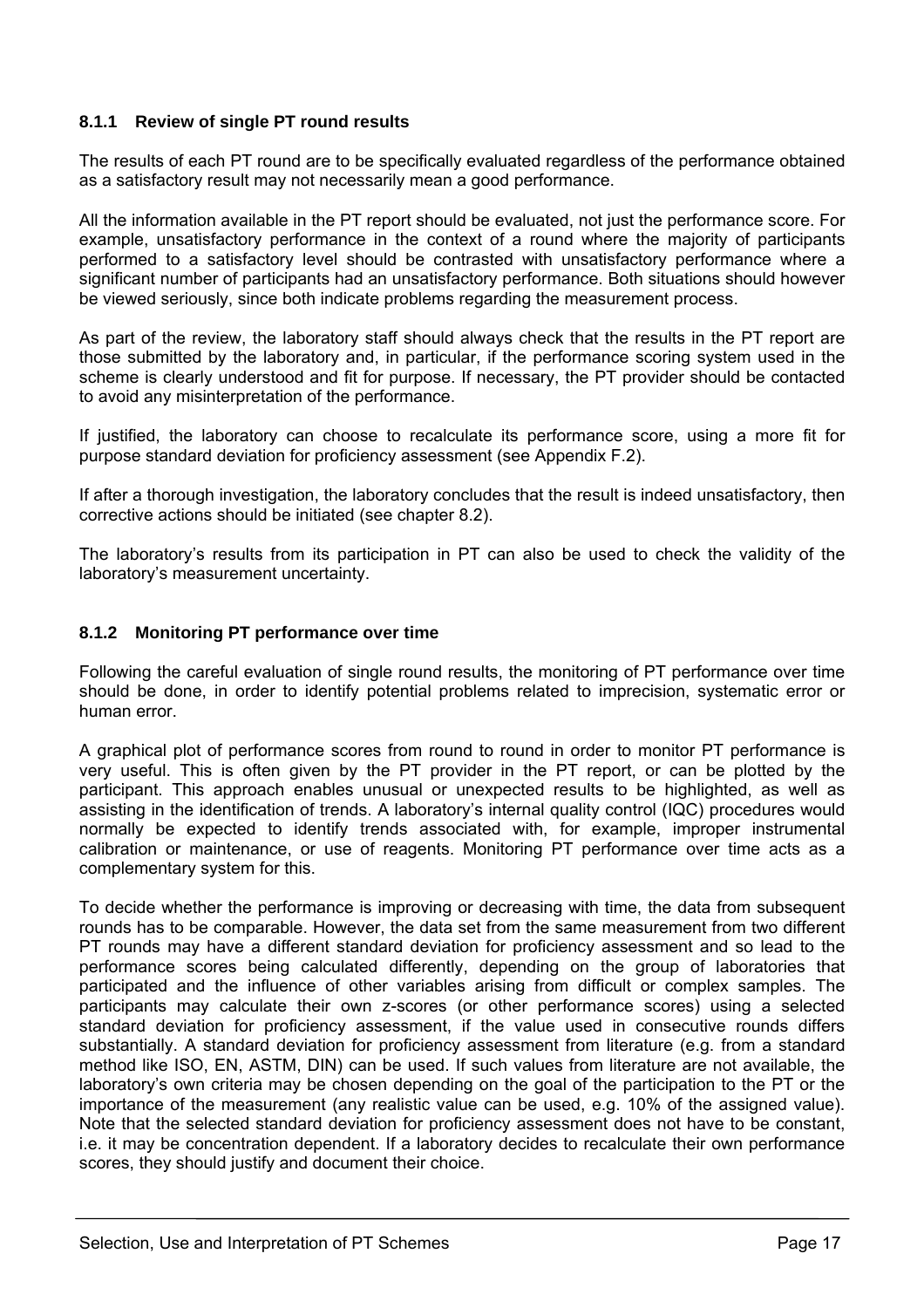Examples of how an individual laboratory can monitor its performance over time is given in Appendix G.

## **8.2 Investigation of unsatisfactory or questionable PT results**

## **8.2.1 Need for an investigation**

All laboratories will occasionally have unsatisfactory or questionable PT results. When this occurs, the laboratory should clearly identify and document them.

The depth of the investigation that has to be undertaken will depend upon a number of factors, which can include, the criticality of the method, the frequency of unsatisfactory results and evidence of a bias. In every case, the laboratory should document the evaluation of the results, even if it decides not to take any specific action.

As a basic principle, every unsatisfactory performance score should be investigated and the investigation documented as this clearly denotes a problem.

For questionable results, when participating in a continuous PT scheme, with several rounds/year, the following criteria can, for example, be chosen by the laboratory:

- a) 2 consecutive questionable performance scores for the same parameter;
- b) 9 consecutive performance scores, for the same parameter, which have the same bias sign against the assigned value.

However, it is important to note that it is up to the laboratory to set up its own criteria for launching an investigation, taking into consideration the frequency of participation, the fitness of purpose of the scheme, the criticality of the measurement etc. The key issue is that unsatisfactory performance needs to be investigated and trends should be examined.

## **8.2.2 Root cause investigation**

When a full investigation is deemed necessary, a stepwise approach is preferred, in order to maximize the chances of determining the root cause of the problem. An example of a form supporting this approach is given in Appendix B:

An adequate stepwise investigation procedure should consist of the following steps and involve the personnel that performed the analysis:

- a) analyse the problem based on the raw data, the overall performance of the round, the result of successive interlaboratory studies and internal quality control data;
- b) make a plan for corrective action (s);
- c) execute and record the corrective action (s);
- d) check whether the corrective action (s) was effective.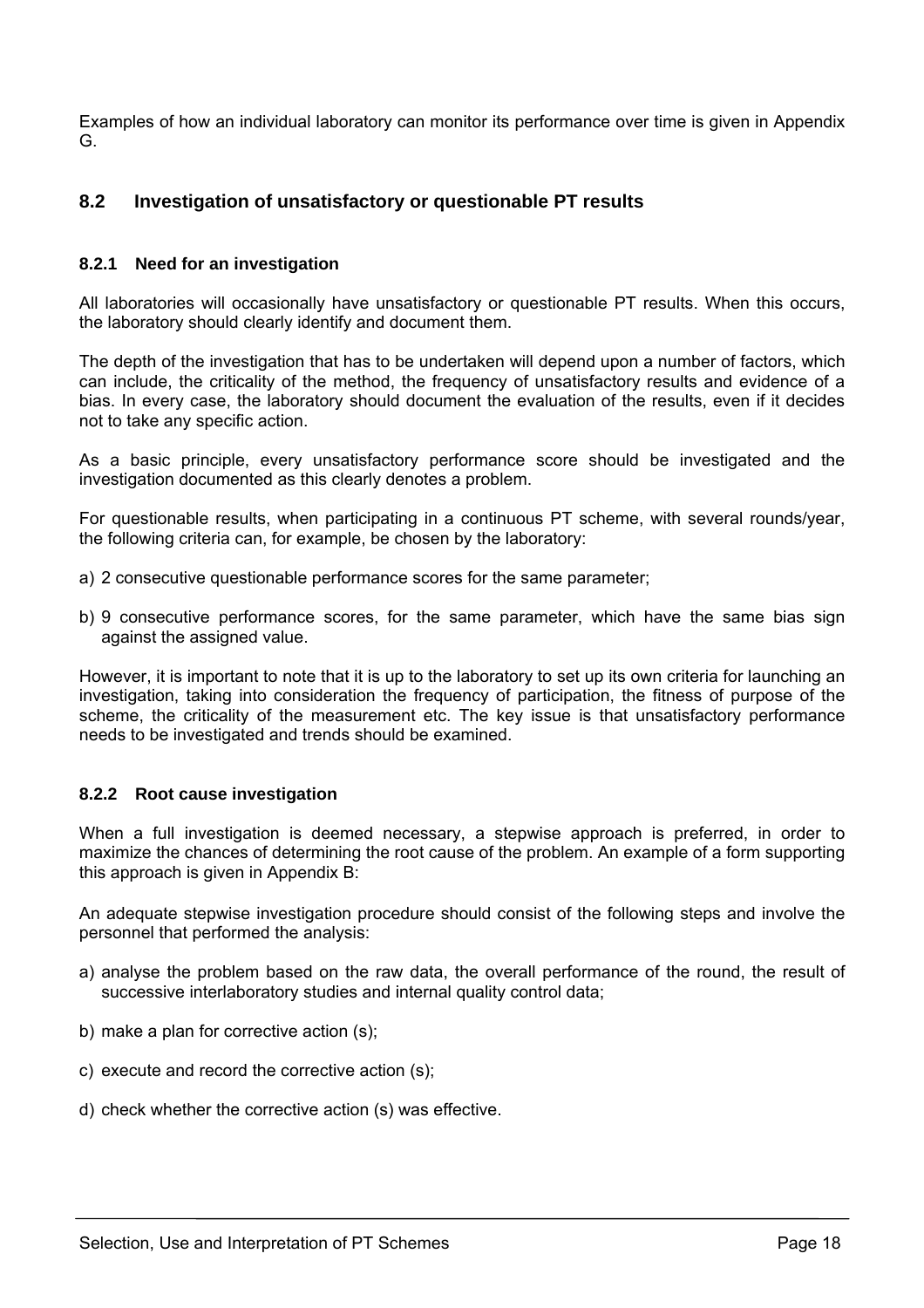## **8.2.3 Causes for poor performance**

The reasons for obtaining a poor performance are "unfortunately" numerous, resulting in a time consuming and complex investigation. However, as the investigations should result in an improvement of the laboratory's performance, it is worthwhile to put in the necessary effort. In order to facilitate the investigations it is useful to have in mind the main causes for poor performance so that the investigations can be better focused. The following main causes, in order of importance, were found during a web-based survey [17]:

- a) sample preparation (e.g. weighing, drying, extraction, digestion, clean-up, dilution, etc);
- b) equipment failure or servicing problem;
- c) human error (e.g. inappropriate training, transcription);
- d) calibration;
- e) selection of measurement method;
- f) calculation error;
- g) reporting problem (e.g. format, units, detection, interpretation);
- h) PT item problem;
- i) sample transport and storage;
- j) primary sampling;
- k) other problem category;
- l) sample tracking (e.g. labelling, chain of custody);
- m) PT scheme provider problem.

In order to identify the root cause of poor performance, it is important to focus on the potential causes, such as:

- a) clerical error;
- b) technical problem (e.g. method, equipment, training, internal quality controls);
- c) problem related to the PT scheme (e.g. inadequate scheme, inappropriate evaluation).

It may be possible that after a thorough investigation, the origin of the poor performance is not identified. A single poor performance could then be attributed to random error. If it is a repeated poor performance, then the analytical process should be questioned.

## **8.2.3.1 Clerical error**

Although clerical errors are not directly linked to the laboratory's technical competence, it can underline that the laboratory may have a potential problem when reporting results to the customers.

Clerical errors can include the following:

- a) transcription errors;
- b) mislabelling;
- c) incorrect units;
- d) decimal error.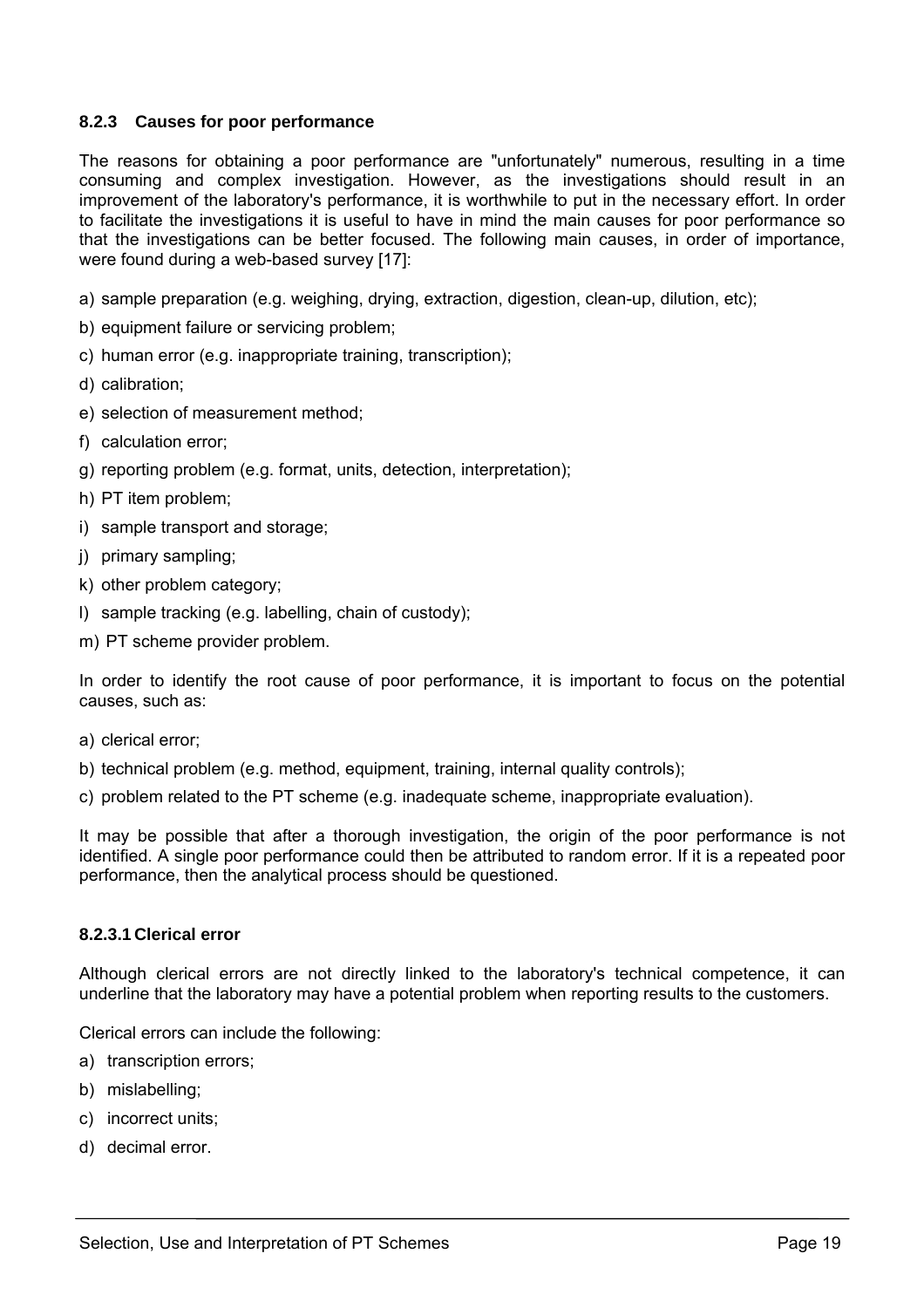Identifying if a clerical error has been made is an important first step of an investigation. If clerical errors are a regular cause of unsatisfactory results, then the investigation should be focused on the quality aspects of the management system.

## **8.2.3.2 Technical problem**

Due to the complexity of analysis, problems can occur at every level of the analytical procedure and each of the following steps of the analytical process should be reviewed during the investigation:

- a) storage/pre-treatment of the PT item;
- b) method/internal quality control data;
- c) equipment/reagents/calibration;
- d) environmental conditions;
- e) data processing.

If the investigation of the analytical process does not enable the laboratory to identify the root cause, it may be necessary to review the method validation.

## **8.2.3.3 Problem related to the PT scheme**

Poor performance could also be due to the fact that the selected PT scheme was inappropriate or that a problem occurred with the PT items. The following points should be investigated:

- a) matrix difference between PT item and routine samples;
- b) potential PT item deterioration;
- c) parameter concentration levels outside the scope of application of the method;
- d) lack of stability or homogeneity of the samples;
- e) inappropriate instructions to participants;
- f) PT item storage problems;
- g) inappropriate peer group;
- h) inappropriate assigned value;
- i) inappropriate standard deviation for proficiency assessment;
- j) incorrect data entry from the PT provider.

The laboratory is encouraged to discuss their findings with the PT provider or they may wish to evaluate if the PT scheme selected is appropriate.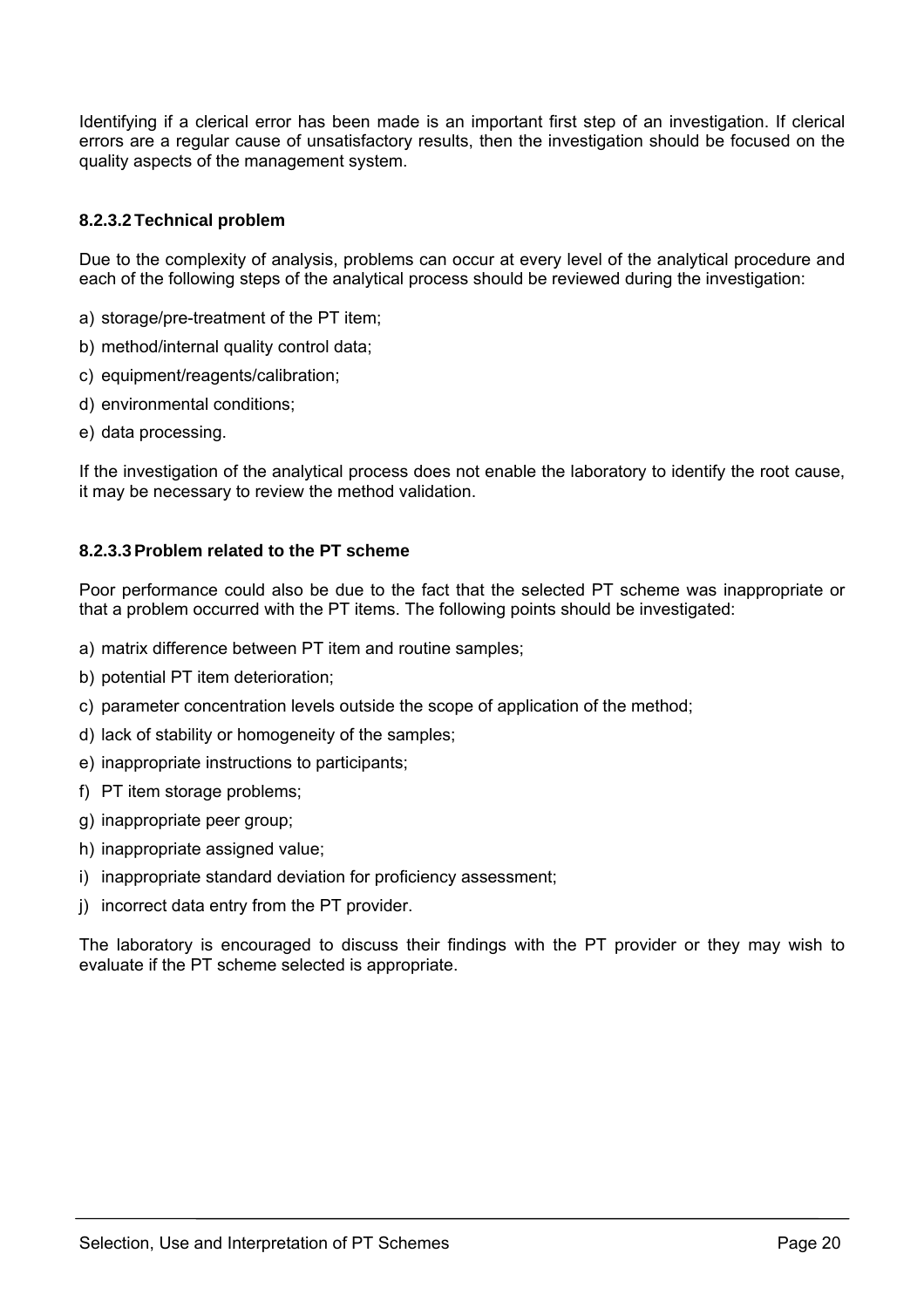# **Appendix A: Selection form for a relevant PT scheme**

Parameter:

PT item:

Method:

PT provider:

PT scheme evaluated:

| <b>Selection Criteria</b>                                        | Y | N | <b>NA</b> | <b>Remark</b> |
|------------------------------------------------------------------|---|---|-----------|---------------|
| Is it a critical parameter for the laboratory?                   |   |   |           |               |
| Are the parameters proposed equal or equivalent to               |   |   |           |               |
| the ones routinely tested?                                       |   |   |           |               |
| Is the PT item equal or equivalent to the one routinely          |   |   |           |               |
| tested?                                                          |   |   |           |               |
| Is the parameter range appropriate to the laboratory?            |   |   |           |               |
| Does the PT provider treat the results obtained by               |   |   |           |               |
| taking into account the different methods used?                  |   |   |           |               |
| Is the number of participants or the size of my peer             |   |   |           |               |
| group appropriate?                                               |   |   |           |               |
| Is the frequency of rounds sufficient?                           |   |   |           |               |
| Is it possible to report the result's uncertainty?               |   |   |           |               |
| If yes, does the PT provider take into account the               |   |   |           |               |
| uncertainties reported by the participants in its                |   |   |           |               |
| statistical analysis?                                            |   |   |           |               |
| Does the PT provider report the uncertainty of the               |   |   |           |               |
| assigned value?                                                  |   |   |           |               |
| Is the metrological traceability of the assigned value           |   |   |           |               |
| given?                                                           |   |   |           |               |
| Does the PT provider give information about the                  |   |   |           |               |
| statistical design used?                                         |   |   |           |               |
| Is the evaluation of the performance of the                      |   |   |           |               |
| laboratories based on a scoring criteria (e.g. z-score)          |   |   |           |               |
| Does the PT provider provide assistance in the case              |   |   |           |               |
| of poor results?                                                 |   |   |           |               |
| Do the reports include sufficient analysis of results            |   |   |           |               |
| and information for laboratories to carry out corrective         |   |   |           |               |
| actions?                                                         |   |   |           |               |
| Does the PT provider provide "surplus/repeat                     |   |   |           |               |
| samples" to laboratories for carrying out corrective             |   |   |           |               |
| actions?                                                         |   |   |           |               |
| Is the PT provider accredited or recognized by a third<br>party? |   |   |           |               |
| Are the reports edited in a language understood by               |   |   |           |               |
| the laboratory?                                                  |   |   |           |               |

Conclusion:

Is this PT scheme relevant for the laboratory:  $\Box$  yes  $\Box$  no

Remark:

Date: Approved by: Approved by: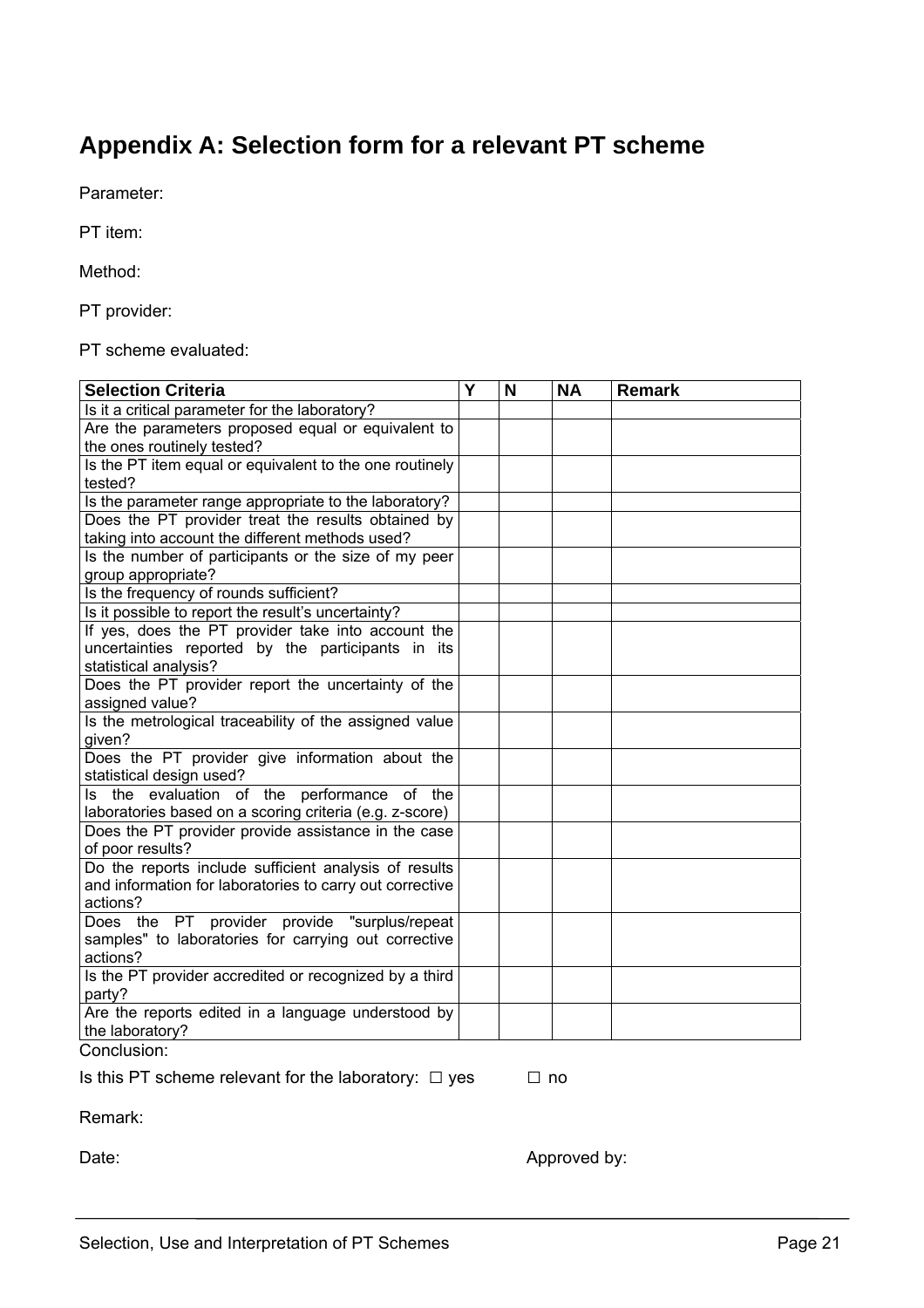# **Appendix B: Form for documenting PT investigations**

Investigation performed by: Date: Date: Date: Date: Date: Date: Date: Date: Date: Date: Date: Date: Date: Date: Date: Date: Date: Date: Date: Date: Date: Date: Date: Date: Date: Date: Date: Date: Date: Date: Date: Date: Da

| ۰.<br>×<br>۰. |  |
|---------------|--|

| Parameter:                                         |                                                                                              |  |
|----------------------------------------------------|----------------------------------------------------------------------------------------------|--|
| PT item:                                           |                                                                                              |  |
| Method:                                            |                                                                                              |  |
| PT scheme:                                         | Round $N^{\circ}$ :                                                                          |  |
| Laboratory's result(s):                            | Acceptable result/ range:                                                                    |  |
| Performance evaluation (score):                    |                                                                                              |  |
| Parameter critical:                                | □ YES<br>$\Box$ NO                                                                           |  |
| concentration level, etc)?                         | How relevant is the PT scheme compared to routine analysis (e.g. matrix, parameters,         |  |
|                                                    |                                                                                              |  |
| trend?                                             | Do the results of previous rounds in the PT scheme indicate a questionable or unsatisfactory |  |
| If yes, analysis of this trend should be provided: |                                                                                              |  |

## **Initial evaluation:**

| Was the PT item received in a satisfactory condition?                                 | □ YES      | $\Box$ NO   |
|---------------------------------------------------------------------------------------|------------|-------------|
| If no, could this condition explain the poor result?                                  |            |             |
|                                                                                       |            |             |
|                                                                                       |            |             |
|                                                                                       |            |             |
| Was the PT item equivalent to a routine sample?                                       | □ YES      | $\Box$ NO   |
| If no, could this explain the poor result?                                            |            |             |
|                                                                                       |            |             |
|                                                                                       | □ YES      | $\Box$ NO   |
| Was the PT item tested as a routine sample?                                           |            |             |
| If no, could this be the cause for the poor result?                                   |            |             |
|                                                                                       |            |             |
| Is the evaluation based on results grouped according to method?                       | □ YES      | $\Box$ NO   |
| If yes, can this explain the poor result?                                             |            |             |
|                                                                                       |            |             |
| Based on the comments given above, should the relevancy of the PT scheme be reviewed? |            |             |
|                                                                                       | $\Box$ YES | $\sqcap$ NO |
| Was the initial PT item remeasured after receipt of PT evaluation? $\Box$ YES         |            | $\Box$ NO   |
| If yes, is the result comparable?                                                     |            |             |
|                                                                                       |            |             |
|                                                                                       |            |             |
| Was a repeat item requested and remeasured?                                           | $\Box$ YES | $\Box$ NO   |
| If yes, is the result comparable?                                                     |            |             |
|                                                                                       |            |             |
|                                                                                       |            |             |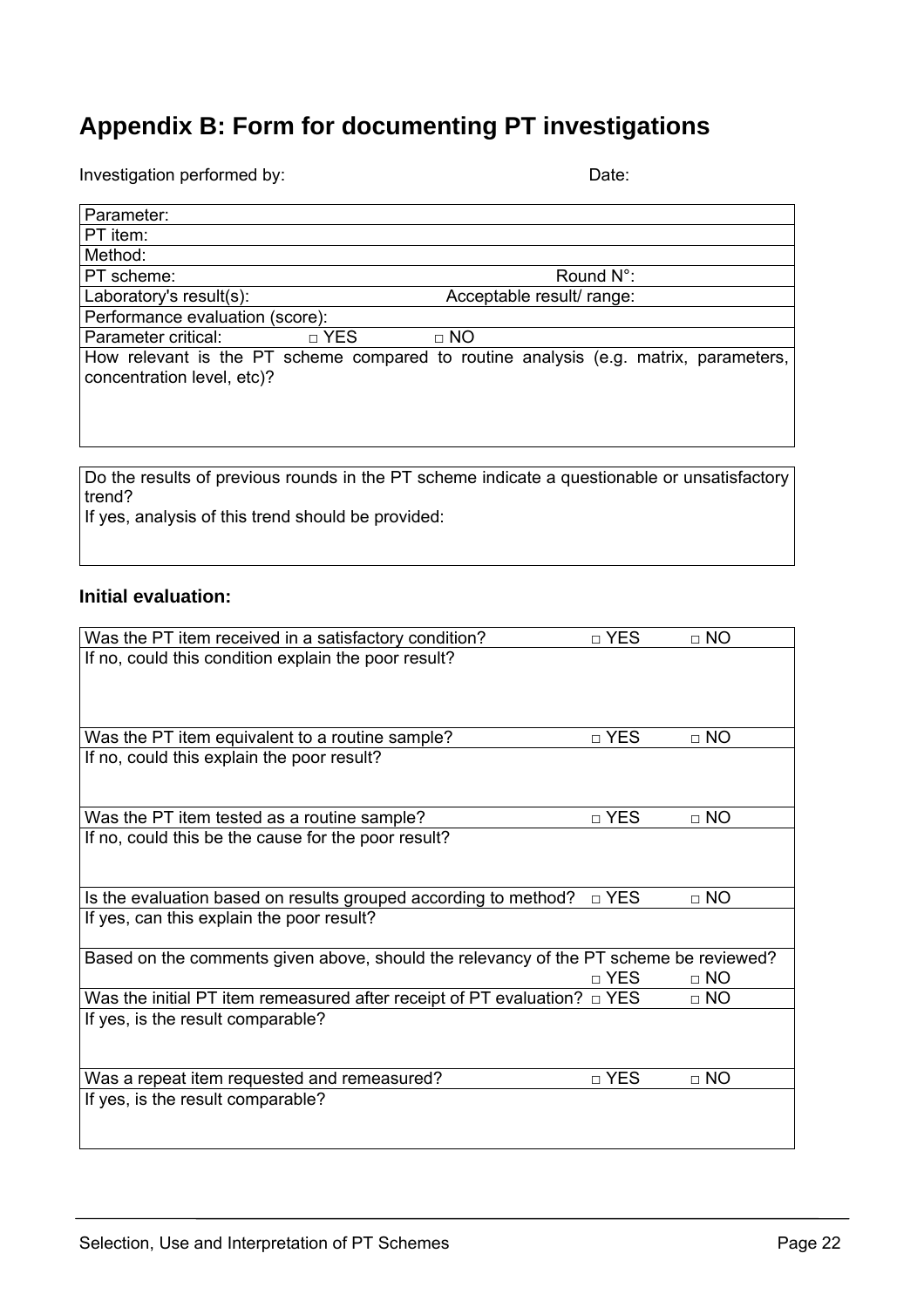## **Clerical Investigation:**

Typical clerical errors can be for example: transcription errors, data entry error, PT provider not informed of method change, incorrect units used.

| Was the poor result due to a clerical error?         | □ YES | $\Box$ NO |
|------------------------------------------------------|-------|-----------|
| Corrective action taken, if any?                     |       |           |
|                                                      |       |           |
|                                                      |       |           |
|                                                      |       |           |
|                                                      |       |           |
| Corrected result:                                    |       |           |
| Is this result still questionable or unsatisfactory? | □ YES | $\Box$ NO |
| If yes, the investigation should be continued.       |       |           |

## **Technical Investigation:**

The following aspects should be taken into consideration:

| Analytical procedure:                                    |
|----------------------------------------------------------|
| Internal quality controls:                               |
| Storage/preparation of the PT item:                      |
| Equipment:                                               |
| <b>Environmental conditions:</b>                         |
|                                                          |
| What impact is there on past and future routine results? |
| Conclusion:                                              |
| Corrective action(s) taken:                              |

| Approved by:       |       |  |
|--------------------|-------|--|
| Technical Manager: | Date: |  |
| Quality Manager:   | Date: |  |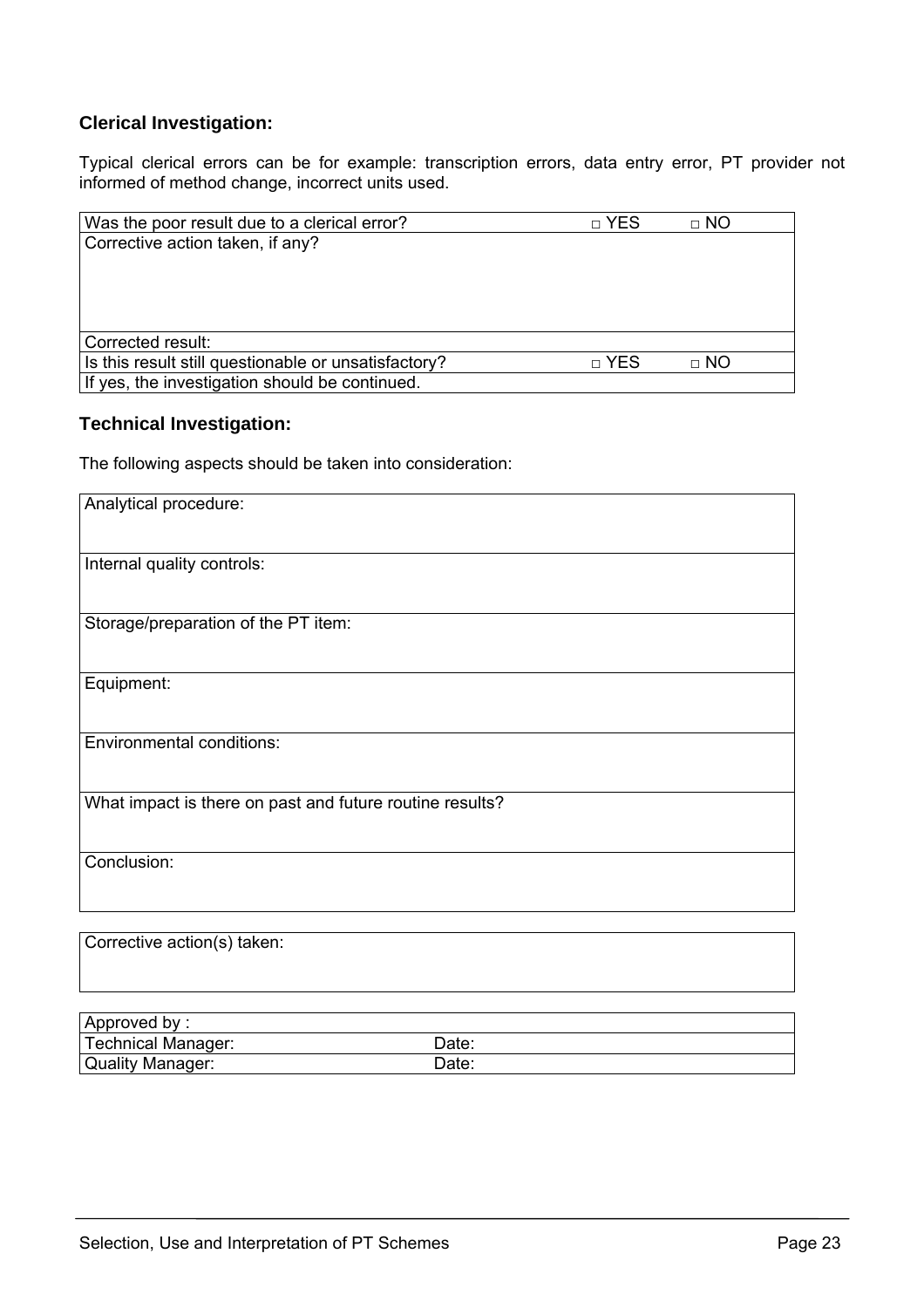# **Appendix C: Interpretation of PT data by end-users**

## **C.1 Introduction**

Laboratories will need to demonstrate their competence to interested parties such as, accreditation bodies, regulatory bodies and customers. PT results, as well as the other quality control activities are one of the means to demonstrate competence. As PT is usually a third party evaluation, the interested parties are increasingly recommending or requiring participation of laboratories in appropriate PT schemes in order to have an independent evaluation of the performance of the laboratory.

It is the responsibility of the laboratory to ensure that when providing their PT results to interested parties, they also provide all the appropriate additional information (e.g. recalculated performance score, investigations).

## **C.2 Accreditation Bodies**

Accreditation bodies, and technical assessors employed by accreditation bodies, generally have a good understanding of the role of PT, and are skilled in the interpretation of PT scheme results obtained by laboratories that are either accredited or seeking accreditation. In general, the technical assessors are familiar with PT schemes in which the laboratory participates. Scheme protocols and other documentation will be studied and, if necessary, the PT provider contacted to discuss or clarify any outstanding issues. The level of performance on a PT scheme for any laboratory will be determined against the criteria established by the PT provider. In some cases, what constitutes unsatisfactory performance within a PT scheme may still be acceptable or fit for purpose within the scope of the laboratory's accreditation and vice-versa.

## **C.3 Regulatory Bodies**

Regulatory bodies have the need to satisfy themselves that measurements made in laboratories that are covered by regulations or directives are of satisfactory quality. Therefore, regulatory bodies may use PT scheme performance as one of the ways of assessing quality in addition to other approaches including having referee analyses undertaken or submitting check samples for analysis.

Where a regulatory body has been involved in the development of a PT scheme, that scheme will incorporate features that are of direct relevance to that body, and will be readily understood. For those situations where the regulatory body is using an independent scheme for their own purposes, it is recommended that they discuss fully the scope and operational parameters of the scheme with the PT provider. This will enable them to put results obtained by any laboratory of interest into context. The statistical processes used by the PT provider for the calculation of laboratory performance needs to be understood, in order that a laboratory's performance may be judged in relation to any tolerances allowed in regulations. Advice may be required from the PT provider in such situations in order that PT scheme performance data is not misinterpreted.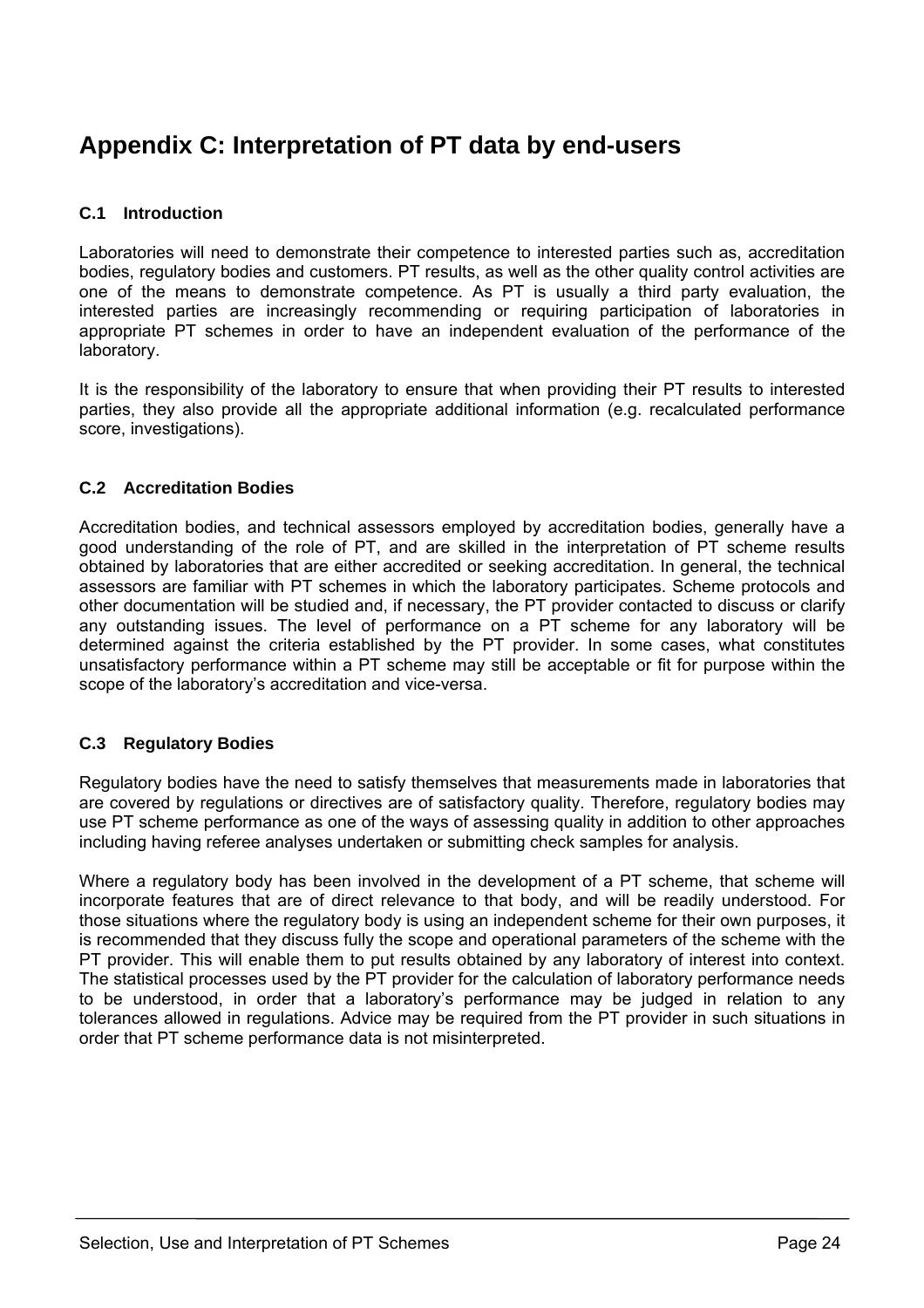## **C.4 Customers of Participant Laboratories**

The customer of a laboratory participating in a PT scheme can use the performance in the PT scheme as one tool with which to monitor the quality of that laboratory. The customer needs to have a good understanding of how the PT scheme operates and how the PT provider calculates performance within the PT scheme. Although some systems for determining performance in a PT scheme are widespread, such as the use of the z-score, there are many different systems in use. In addition, customers should be aware that the way in which z-scores and other performance indicators are calculated can vary between PT schemes.

Customers are increasingly including PT scheme performance criteria in tender documents, and are using information about PT scheme performance supplied by potential contractors to assist in the decision as to which laboratory is awarded the contract. When using PT scheme performance as a criterion in a tender, customers should ensure that, where they are setting a "performance standard", it is realistic and achievable. For example, asking laboratories to achieve satisfactory results for all analytes in all rounds of a PT scheme is unrealistic. PT providers normally provide appropriate information on the overall performance of the PT scheme in the PT report, so that a good benchmark may be set. Customers should also take care to ensure that the determinations in which they have an interest are clearly stated, as the scheme may have a broader scope, and performance of laboratories in determinations not of direct interest may be irrelevant.

Customers must place any data relating to PT scheme performance from a contract laboratory into the proper context; laboratories could present data to a customer in a way that paints an unrealistically positive picture.

Customers are recommended to carry out the following, as appropriate, in order to gain an accurate picture of the laboratory's true performance:

- a) obtain information on the scope and operation of the PT scheme (e.g. PT scheme protocol) from the laboratory or the PT provider;
- b) look at laboratory performance over time, since one round in a PT scheme only gives a brief snapshot of the laboratory's performance.;
- c) review the overall performance of all participants in order to judge how the laboratory is performing;
- d) ask for copies of PT scheme reports (where confidentiality is not an issue) to confirm any data summarising PT scheme performance. The PT provider may provide this data, although the agreement of the participant will generally be required.

One unsatisfactory result in any round of a PT scheme does not make a laboratory poor, neither does the achievement of 100% satisfactory results in any round make a laboratory necessarily good.

The way in which a laboratory responds to an unsatisfactory result will usually give more information about that laboratory than the occurrence of the unsatisfactory result.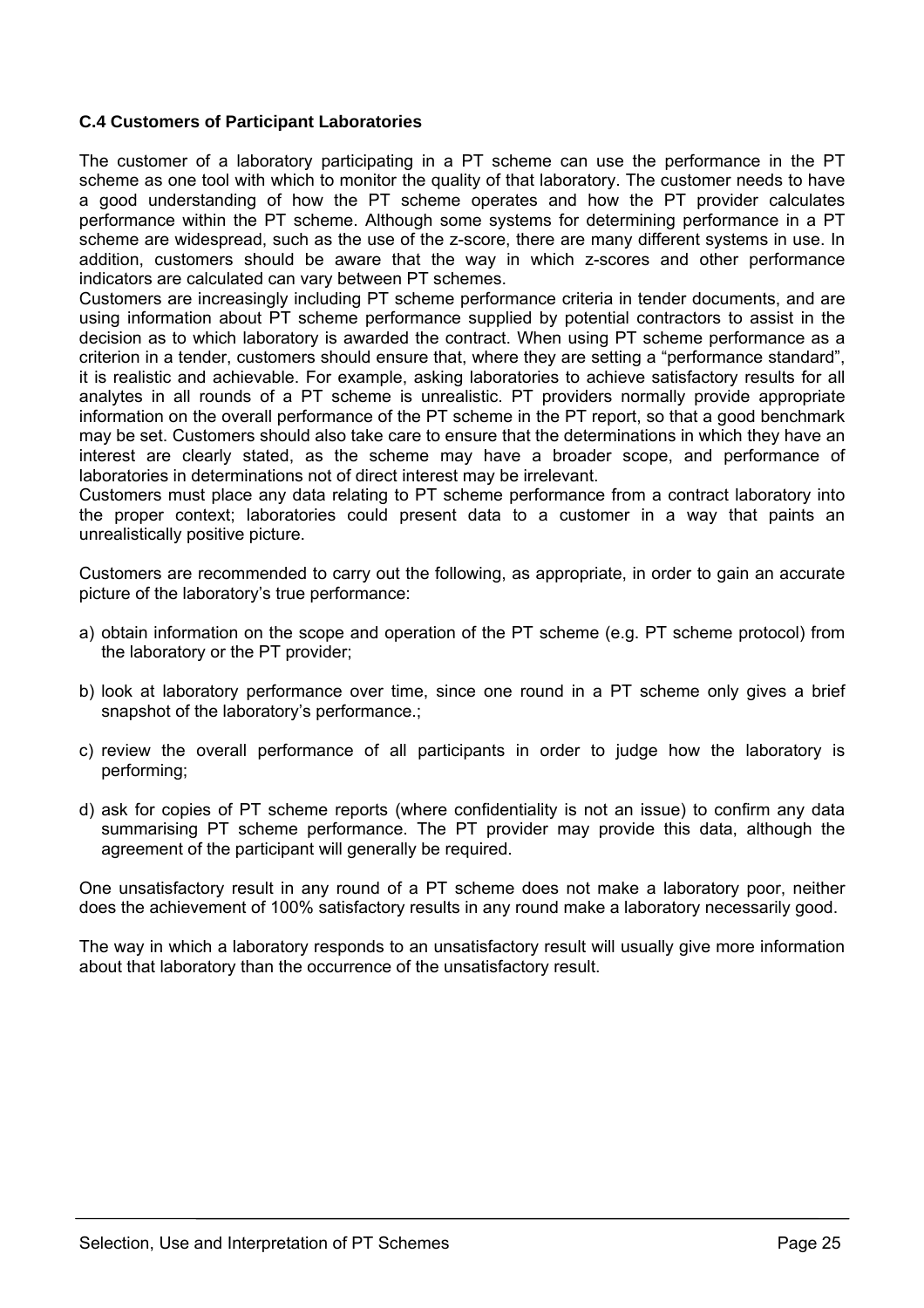# **Appendix D: Statistical aspects for PT**

One of the basic elements in all PT is the evaluation of the performance of each participant. In order to do so, the PT provider has to establish two values, which are used for the performance evaluation:

- 1. The assigned value, often a consensus value.
- 2. The standard deviation for proficiency assessment

As mentioned in 7.2, the PT provider has to also estimate the measurement uncertainty of the assigned value.

#### **D.1 Assigned value and standard uncertainty of the assigned value**

There are, as described in ISO 13528 [12], essentially five methods available to obtain the assigned value and its associated standard uncertainty:

1. Formulation: the addition of a known amount or concentration of analyte to a base material containing none. This method is satisfactory in many cases, especially when it is the total amount of the analyte rather than a concentration that is subject to measurement but, of course, it may not simulate the difficulty of normal sample preparation procedures [which include, inter alia, extraction and speciation] where recovery problems may well arise.

The standard uncertainty is estimated by combination of uncertainties using the approach described in the Guide to the expression of Uncertainty in Measurement (GUM) [18].

2. Certified reference values: when the PT item is a certified reference material (CRM), its certified reference value is used as the assigned value. This has the advantage of providing a traceable assigned value, but it is an expensive approach and appropriate CRMs are often not available.

The standard uncertainty is derived from the information on uncertainty provided on the certificate for the CRM.

3. Reference values: a selection of the prepared PT items is measured, by a chosen laboratory, either using a primary method or alongside a certified reference material (CRM). The assigned value is derived directly from the primary method used or from a calibration against the certified reference value of the CRM. This will provide a traceable value via the primary method or to the CRM used, but it relies on the results from a single laboratory and appropriate primary methods or CRMs may not be available.

The standard uncertainty is derived from the test results of the chosen laboratory, and the uncertainties of the certified reference values of the CRM.

4. Consensus values from expert laboratories: the determination of a consensus value obtained from the outcome of a group of expert or referee laboratories being proficient in the analytical methods applied. This is probably the closest approach to obtaining true values for the PT items, but it may well be expensive to do so. Another problem is that it is often hard or even impossible to find a group of expert or reference laboratories whose expertise is beyond doubt and accepted by all participants of the PT. This is even more true for large, international PTs with participants from many countries. For a number of analyses, the true value is, in principle, defined by the method used. In these cases, the expert or referee laboratory should all use the same method and should follow it in every detail. There may be an unknown bias in the results of the group of expert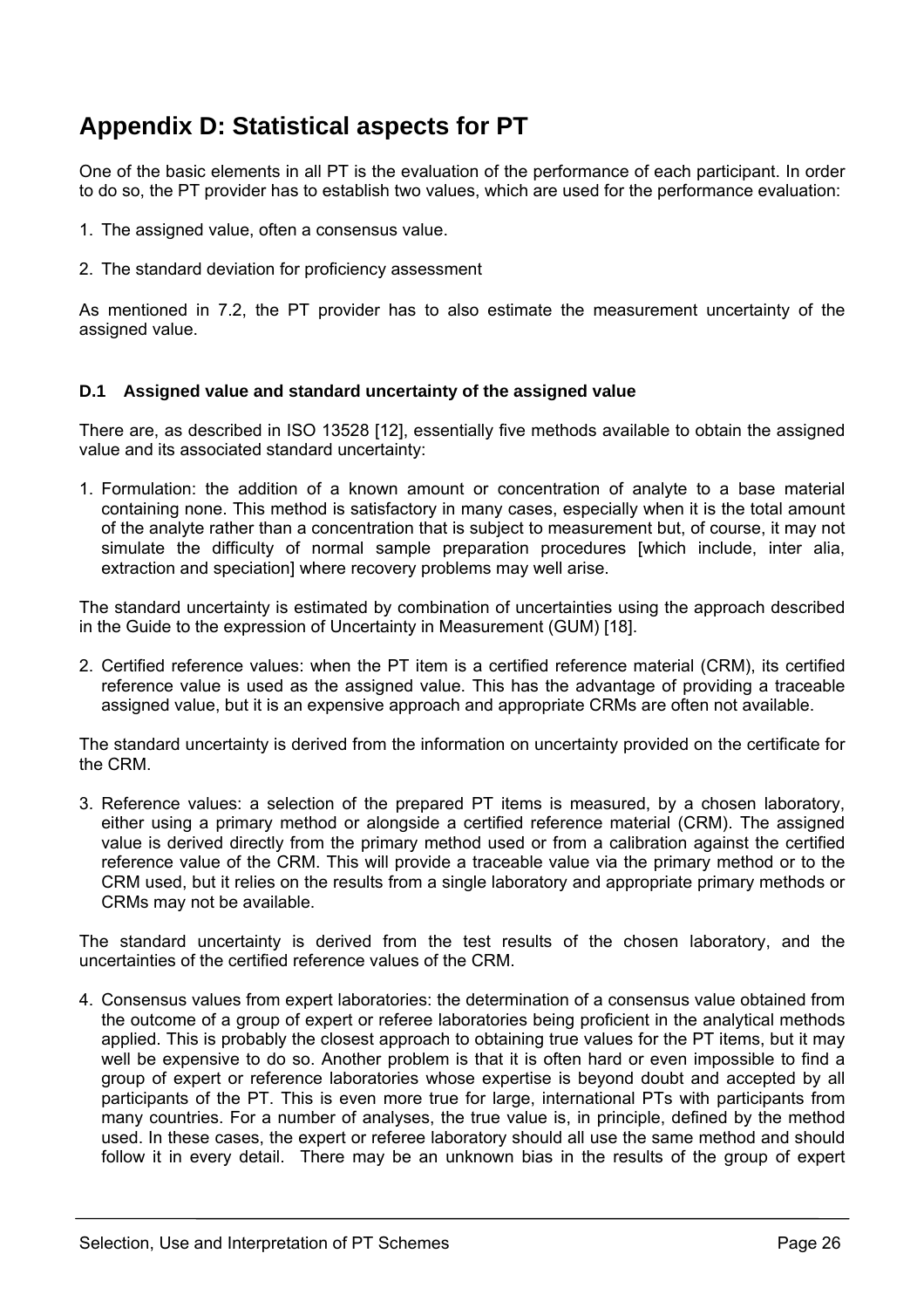laboratories. The expert laboratories and the methods applied should be declared before the PT is set up.

If each expert laboratory reports an estimate of the standard uncertainty, then the standard uncertainty is estimated by:

| . vo | х        |  |
|------|----------|--|
|      | ٠<br>= I |  |

where:  $u_i$  = the standard uncertainty from the expert laboratory *p* = number of expert laboratories

If not the standard uncertainty is estimated as, below, for the consensus value from participants.

5. Consensus value from participants: the use of a consensus value, produced in each round of the PT, and based on the results obtained by the participants. The consensus value is usually estimated using robust statistical techniques. The consensus approach is clearly the most straightforward and in some cases, for example, when using natural matrix samples, is often the only way to establish an estimate of the true value.

The standard uncertainty is estimated as:

$$
u_x = 1.25 \times s \sqrt[*]{\sqrt{p}}
$$

where: *s\** = robust standard deviation of the participants results. *p* = number of participants

The limitations of this approach are that:

- a) there may be no real consensus amongst the participants;
- b) the consensus may be biased by the general use of faulty methodology and this bias will not be reflected in the standard uncertainty of the assigned value calculated as described above.

## **D.2 Standard deviation for proficiency assessment**

There are, as described in ISO 13528 [12], essentially five approaches to determine the standard deviation for proficiency assessment i.e. the acceptable range of participant results:

1. Prescribed value: the standard deviation for proficiency assessment may be set at a value required for a specific task of data interpretation, or it may be derived from a requirement given in legislation.

With this approach, the standard deviation for proficiency assessment becomes equivalent to a "fitness for purpose" statement for the measurement method.

2. By perception: the standard deviation for proficiency assessment may be set at a value that corresponds to the level of performance that the PT provider would wish laboratories to be able to achieve.

With this approach, the standard deviation for proficiency assessment becomes equivalent to a "fitness for purpose" statement for the measurement method.

3. From a general model: the value of the standard deviation for proficiency assessment may be derived from a general model for the reproducibility of the measurement method.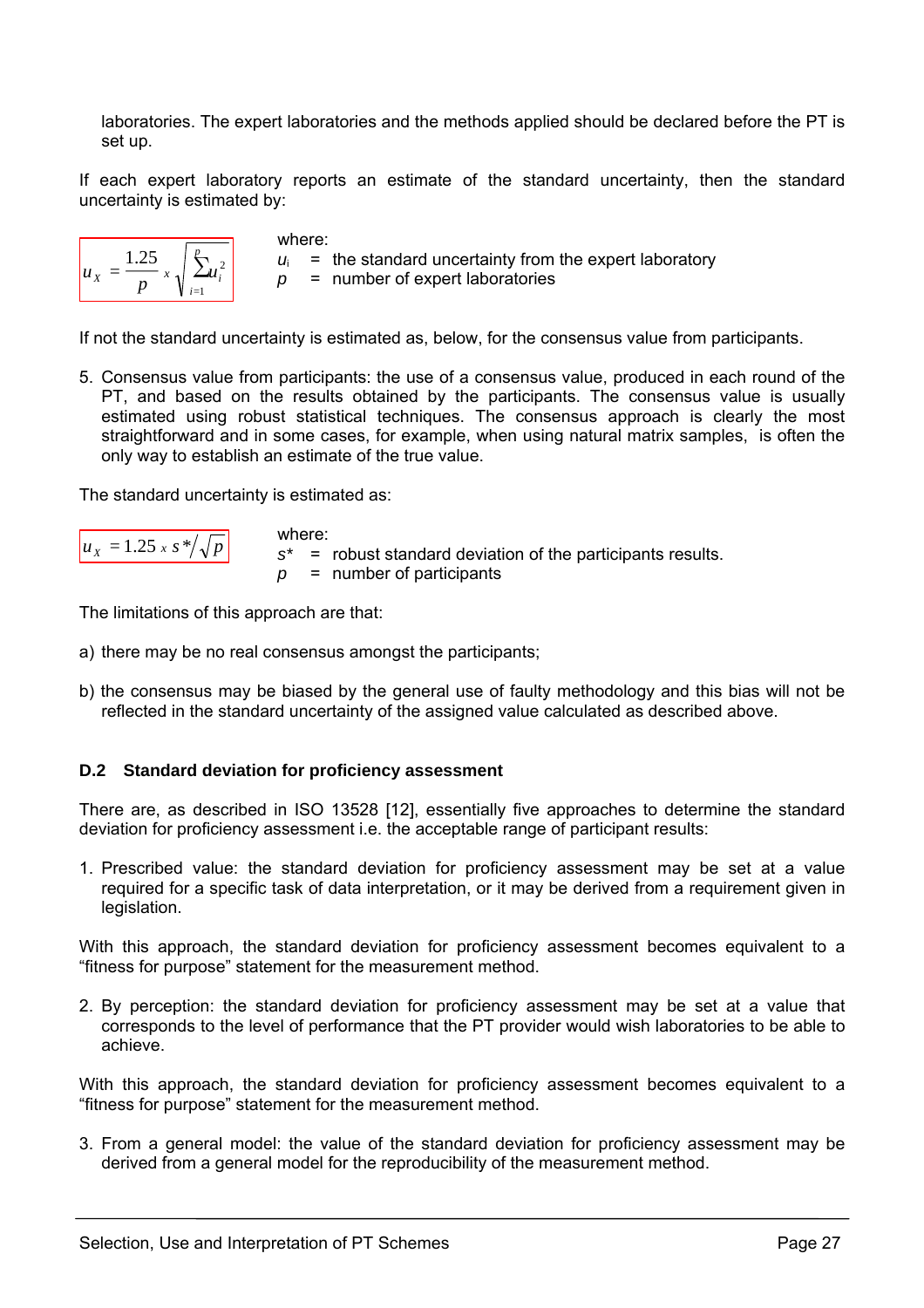A disadvantage of this approach is that the true reproducibility of a particular measurement method may differ substantially from the value given by the model as the use of a general model implies that the reproducibility depends only on the concentration level of the parameter, and not on the parameter, the measurement procedure, or the sample size.

- 4. From the results of a precision experiment: when the measurement method to be used in the PT scheme is standardized, and information on the repeatability and reproducibility of the method is available, the standard deviation for proficiency assessment may be calculated using this information.
- 5. From data obtained in round of a PT scheme: with this approach, the standard deviation for proficiency assessment used in a round of a scheme is derived from the results reported by the participants in the same round. It shall be the robust standard deviation of the results reported by all the participants.

A disadvantage of this approach is that the value may vary substantially from round to round, making it difficult to use values of the z-score for a laboratory to look for trends that persist over several rounds.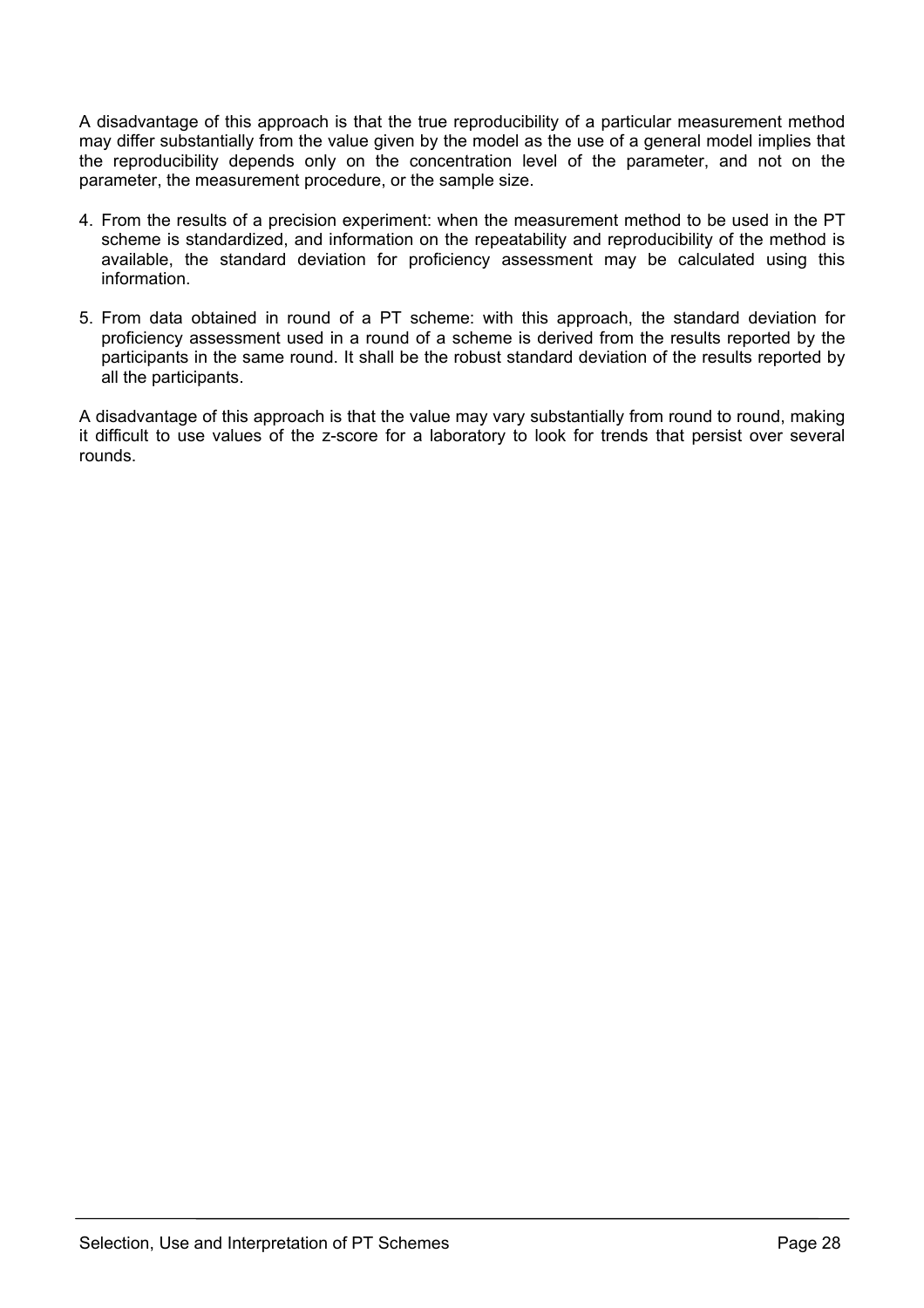# **Appendix E: Performance evaluation for PT**

The most common statistics, already highlighted in 7.2.3, used for the evaluation of performance are given below. Other statistical designs, not covered in this document, are given in ISO 13528 [12].

## **E.1 "z-score"**

One of the basic and common elements in all PTs is the use of a performance indicator to quantify the analytical performance of each participant [12, 16]. The z-score is frequently advised as such a performance indicator. The z-score is a measure of the deviation of the result from the assigned value and is calculated as:

$$
z = \frac{(x - X)}{\hat{\sigma}}
$$

where: *x* = result reported by participant *X* = assigned value  $\hat{\sigma}$  = standard deviation for proficiency assessment

The main assumption in using the z-score is that the individual z scores will have a Gaussian or normal distribution with a mean of zero and a standard deviation of one. On this basis analytical results can be described as 'well-behaved'. A common classification based on z-scores can be made.

#### **E.2 "z'-score"**

where:  
\n
$$
\frac{z = (x - X) / \sqrt{\hat{\sigma}^2 + u_x^2}}{X} = \text{result reported by}
$$
\n
$$
X = \text{assigned value}
$$
\n
$$
\hat{\sigma} = \text{standard deviation}
$$

standard deviation for proficiency assessment

 $u_x$  = the standard uncertainty of the assigned value X

participant

When deciding whether to use either z-scores or z'-scores, the PT provider shall consider the following aspects:

- a) if  $u_x \le 0.3 \hat{\sigma}$  [16], then the standard uncertainty of the assigned value is negligible and it is unlikely that there will be any benefit from the use of z′-scores;
- b) when  $u_x \geq 0.3 \hat{\sigma}$  the standard uncertainty of the assigned value is not negligible and it is recommended to use z′-scores;
- c) how severe are the consequences to laboratories when their results give rise to warning or action signals? Are the results used to disqualify laboratories from carrying out the measurement method for some group of users?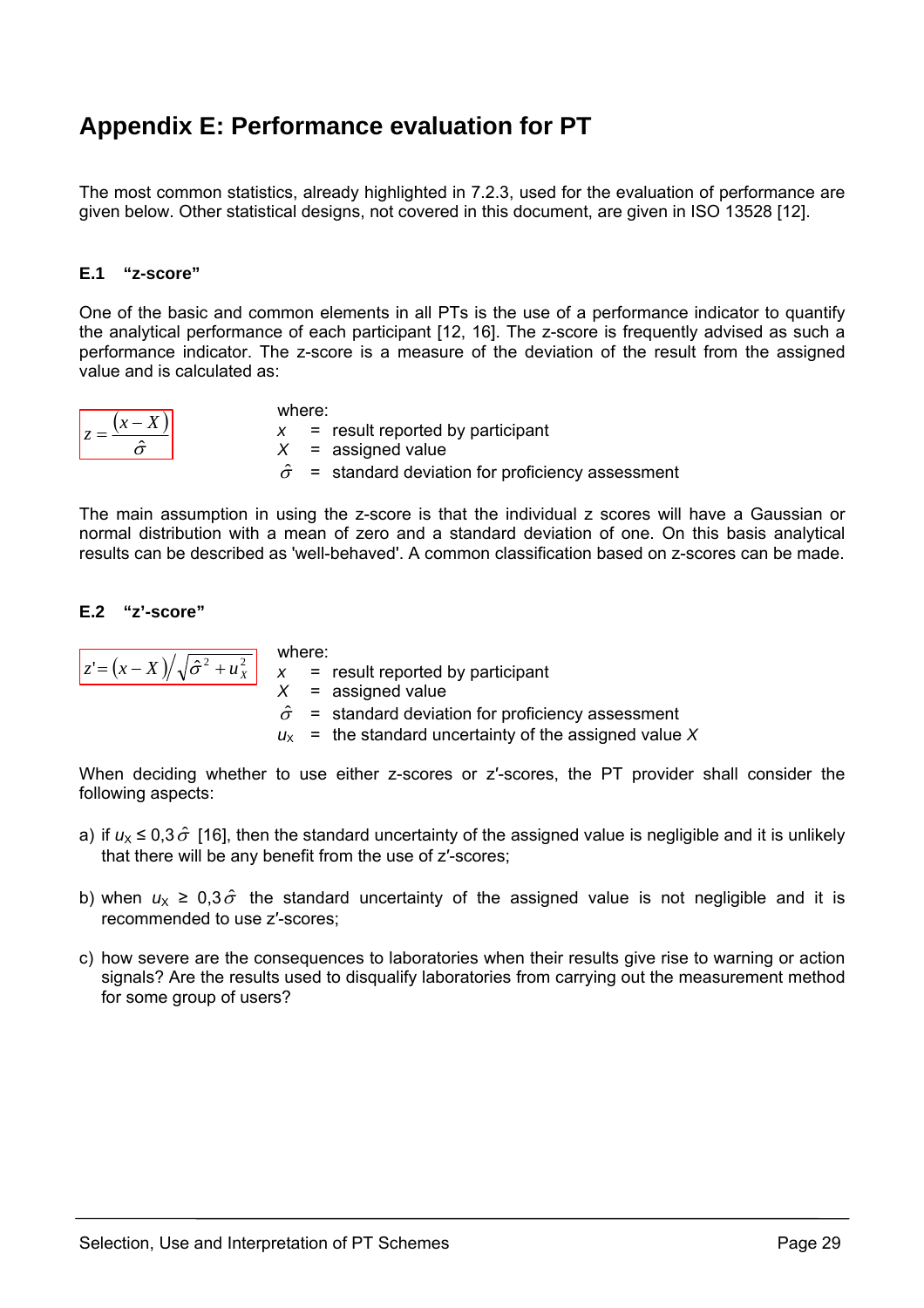## **E.3 "Zeta-score"**

Increasingly, laboratories are being encouraged to estimate the uncertainty of their results and as such it is becoming more common for PT providers to incorporate such information into PT performance scoring.

| $+u_{y}$<br>и |
|---------------|

where:  $u_x$  = the laboratory's own estimate of the standard uncertainty of its result *x*

 $u_x$  = the standard uncertainty of the assigned value X

The following performance criteria are commonly recognized for z, z' and zeta scores:

a)  $|z| \leq 2.0$  the score indicates "satisfactory" performance and generates no signal.

b)  $2.0 < |z| < 3.0$  the score indicates "guestionable" performance and generates a warning signal.

c)  $|z| \geq 3.0$  the score indicates "unsatisfactory" performance and generates an action signal.

#### **E.4 "En NUMBER"**

Another alternative scoring system is the use of an " $E_n$ " number, which takes into account the expanded uncertainty:

$$
E_n = \frac{x - X}{\sqrt{U_x^2 + U_{ref}^2}}
$$

where:

 $U_x$  = the expanded uncertainty of the participant's result *x*  $U_{ref}$  = the expanded uncertainty of the assigned value *X* determined in a reference laboratory

The  $E_n$  number is used when the assigned value has been produced by a reference laboratory. However, it is necessary for participants to have a good understanding of their uncertainty and for each participant to report it in a consistent way.

The following judgment is commonly made for  $E_n$  numbers:

a)  $|E_n| \le 1.0$  the score indicates "satisfactory" performance and generates no signal;

b)  $|E_n| > 1.0$  the score indicates "unsatisfactory" performance and generates an action signal.

The critical value of 1, rather than 2 used for z-scores, is used because the  $E_n$  number is calculated using expanded uncertainties instead of standard uncertainties.

## **E.5 Scoring when there is no common fitness for purpose criterion – modified z-scores:**

Occasionally participants in a PT scheme find that the standard deviation for proficiency assessment used by the PT provider is inappropriate for some or all of the applications that they are engaged in. In consequence the resulting z-score would be misleading. In such instances the participant can validly construct an individual scoring system based on an appropriate standard deviation for proficiency assessment that is fit for an individual purpose.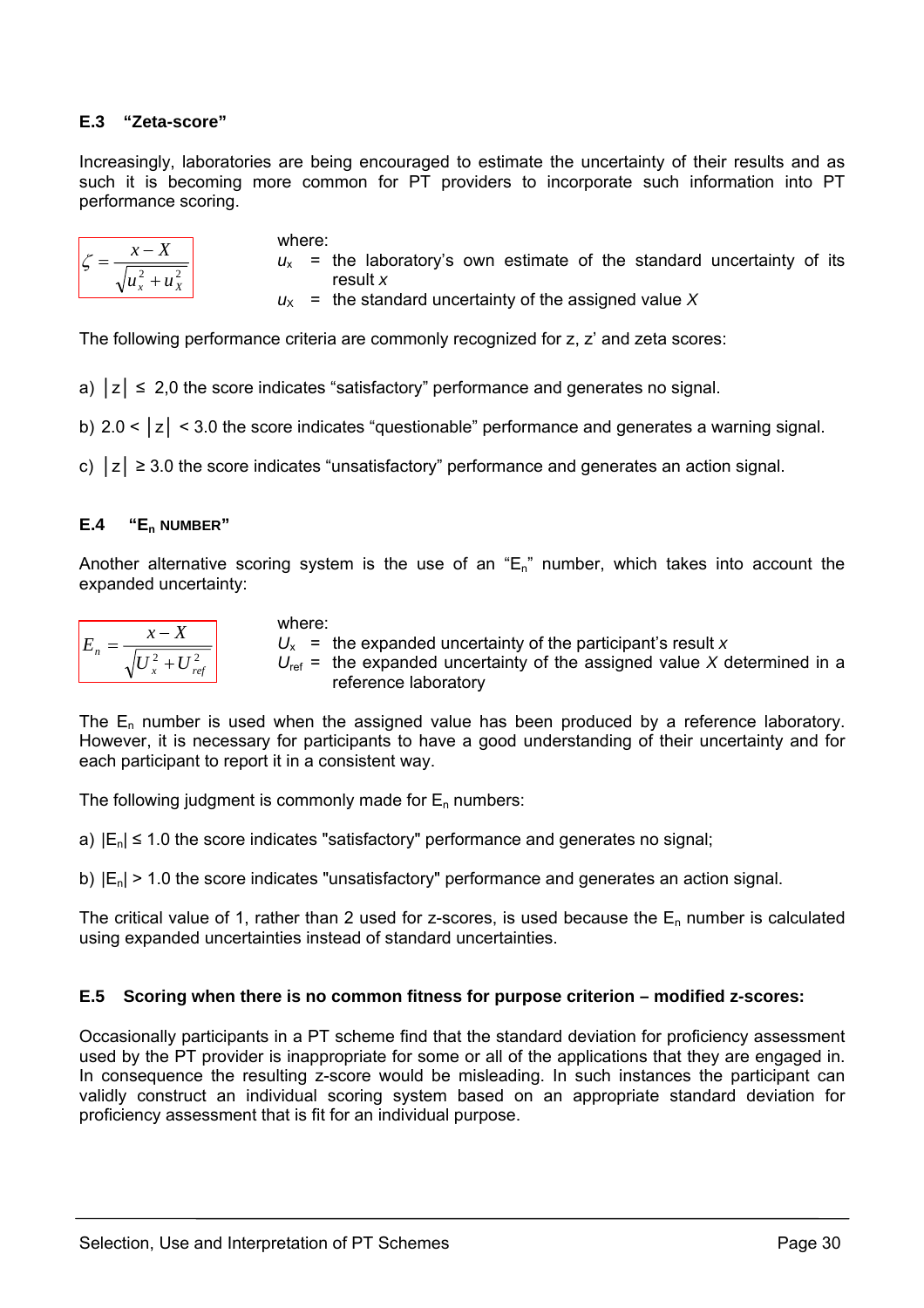That is [16]:

| av |  |
|----|--|
|    |  |

where

 $x_{av}$  = the assigned value

 $\sigma_f$  = the appropriate value of standard deviation for proficiency assessment

This does not, however, require action from the PT provider.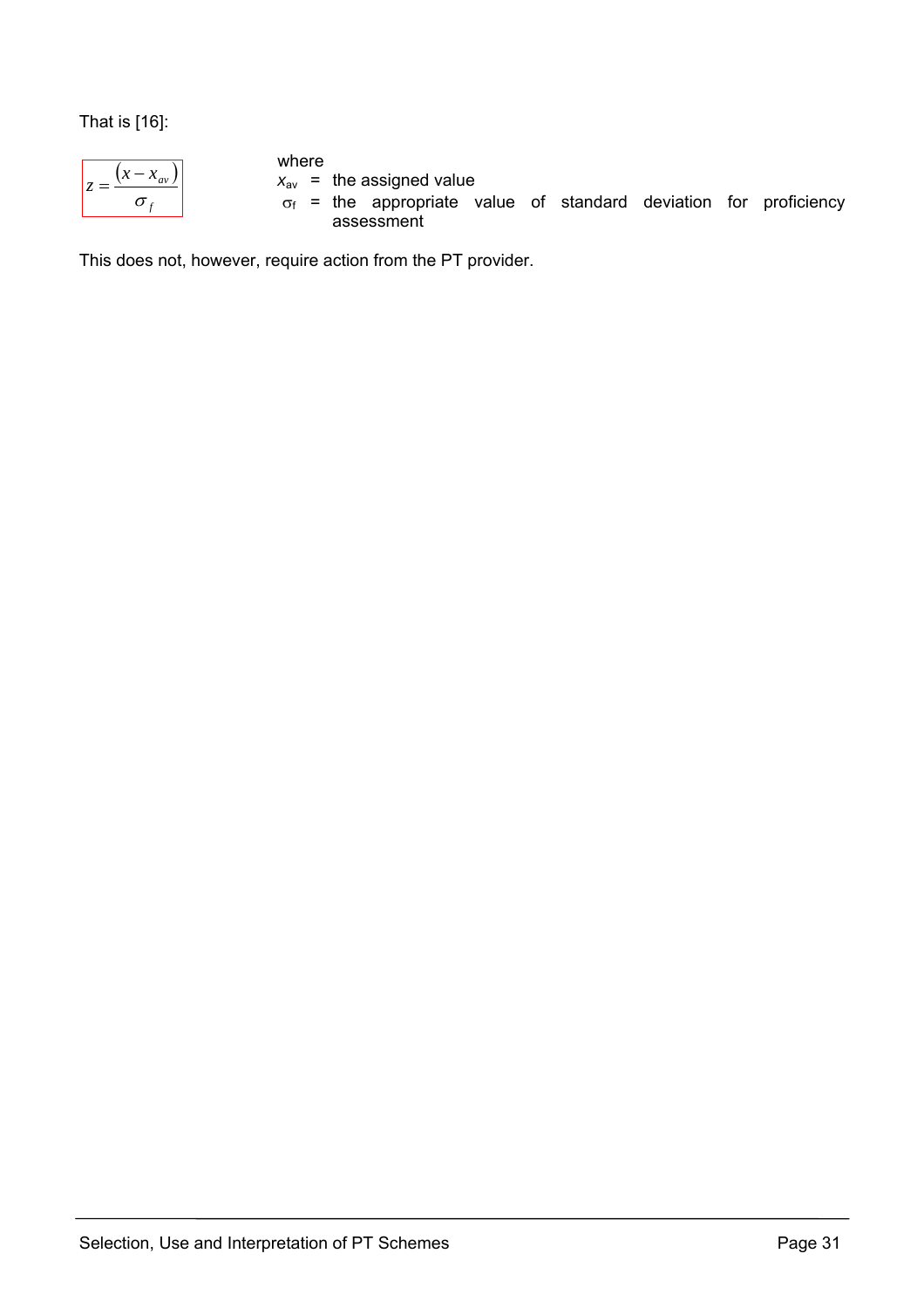# **Appendix F: Examples of different performance evaluation approaches**

#### **F.1 Comparative results of assigned value and interlaboratory precision between classical vs. robust statistical methods.**

In the development of this comparison, the statistical protocol was conducted to achieve the estimation of both the true value and the standard deviation for proficiency assessment. According to that, a couple of statistical approaches had been considered in order to evaluate the analytical results received from the participants (Table F.1): one conventional method based on ISO 5725 [1] calculations and a second approach based on the application of robust statistics by means of the algorithm A as described in ISO 13528 [12].

With regard to the assigned value, no relevant differences (less than 0,2 ‰,) were found between the statistical methods applied, so the robust average of all the participant results without outlier detection was chosen as the best estimation of the true value of the concentration of analyte of interest in this scheme (robust average = 586.7 ‰).

However, as for the estimation of the interlaboratory precision, the two above-mentioned protocols were compared, leading to some relevant differences in terms of the standard deviation for proficiency assessment. As a result of that, the statistical treatment of the results revealed that following classical methods the relative standard deviation in percent (%RSD) value was roughly twice as large, than the one obtained according to robust estimation with the same consideration about outliers that were expressed previously.

## **Table F.1: Comparative results of assigned value and interlaboratory precision between classical vs. robust statistical methods.**

|                                    | ISO 5725 | <b>ISO 13528</b> |
|------------------------------------|----------|------------------|
| Assigned value                     | 586.5 ‰  | 586.7%           |
| Standard deviation for proficiency |          |                  |
| assessment                         | $0.56\%$ | $0.31\%$         |
| <b>RSD</b>                         | 0.10     | 0.05             |

Some robust statistical procedures choose the median and normalized interquile range IQR, which are measures of the centre and spread of the data (respectively), and are used similarly to the mean and the standard deviation. As robust statistics, the median and normalized IQR are less influenced by the presence of outliers in the data.

The median is the middle value of the group, i.e. half of the results are higher than it and half are lower. If N (total number of results) is an odd number, the median is the single central value. If it is even it is the mean of the two central vales.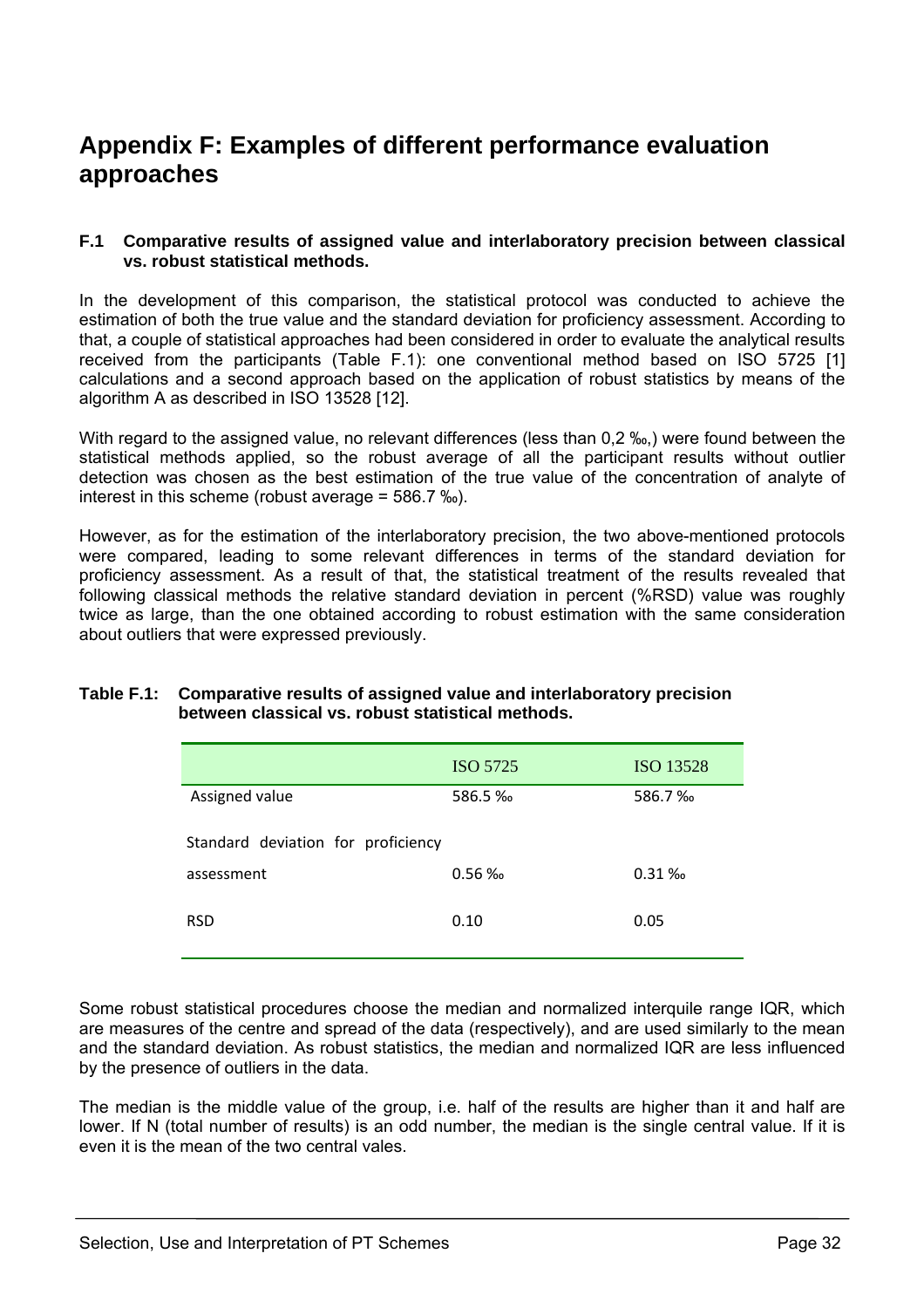The normalized IQR is a measure of variability of the results and is equal to the IQR multiplied by a factor (0.7413), which makes it comparable to a standard deviation.

## **F.2 Discussion on the assessment of laboratories performance.**

This topic is intended to explain a wider range of possibilities that the PT-scheme provider might consider to evaluate the data submitted by the participants, so a number of cases with a different approach were estimated to cover these statistical principles [19], [20], [21].

On the whole, in order to evaluate the assessment of each laboratory performance by interpreting zscore values, the values considered in the expression of z-score (assigned value and standard deviation for proficiency assessment) have been calculated as follows in each one of the four statistical approaches:

- 1. ISO 5725 [1]: general mean and reproducibility standard deviation, with outlier detection;
- 2. Median and NIQR method: median of the whole data and normalized interquartile range [20];
- 3. ISO 13528: robust average and robust standard deviation calculated according to algorithms A and S, without outlier detection [12];
- 4. Fit-for-purpose criterion: robust average and a target standard deviation for proficiency assessment value according to a fixed %RSD from appropriate past PT-rounds at this level of concentration [14].

After calculation by each one of the four protocols considered (Table F.2), it can be stated that fourteen participants show z-score values considered as acceptable ( $|z| \le 2$ ) regardless of the statistical method applied. The reason for this behaviour lies in the fact that they are the laboratories that provide the most balanced results with fewer deviations in data spread due to common analytical techniques, so the statistical protocol has not influenced their performance.

Furthermore, in terms of distribution of z-score values corresponding to the other five laboratories, a certain trend in the spread is revealed. Thus, according to ISO 5725 [1], z-score values comply with the acceptance criteria, particularly because the data from one laboratory has been rejected as outliers.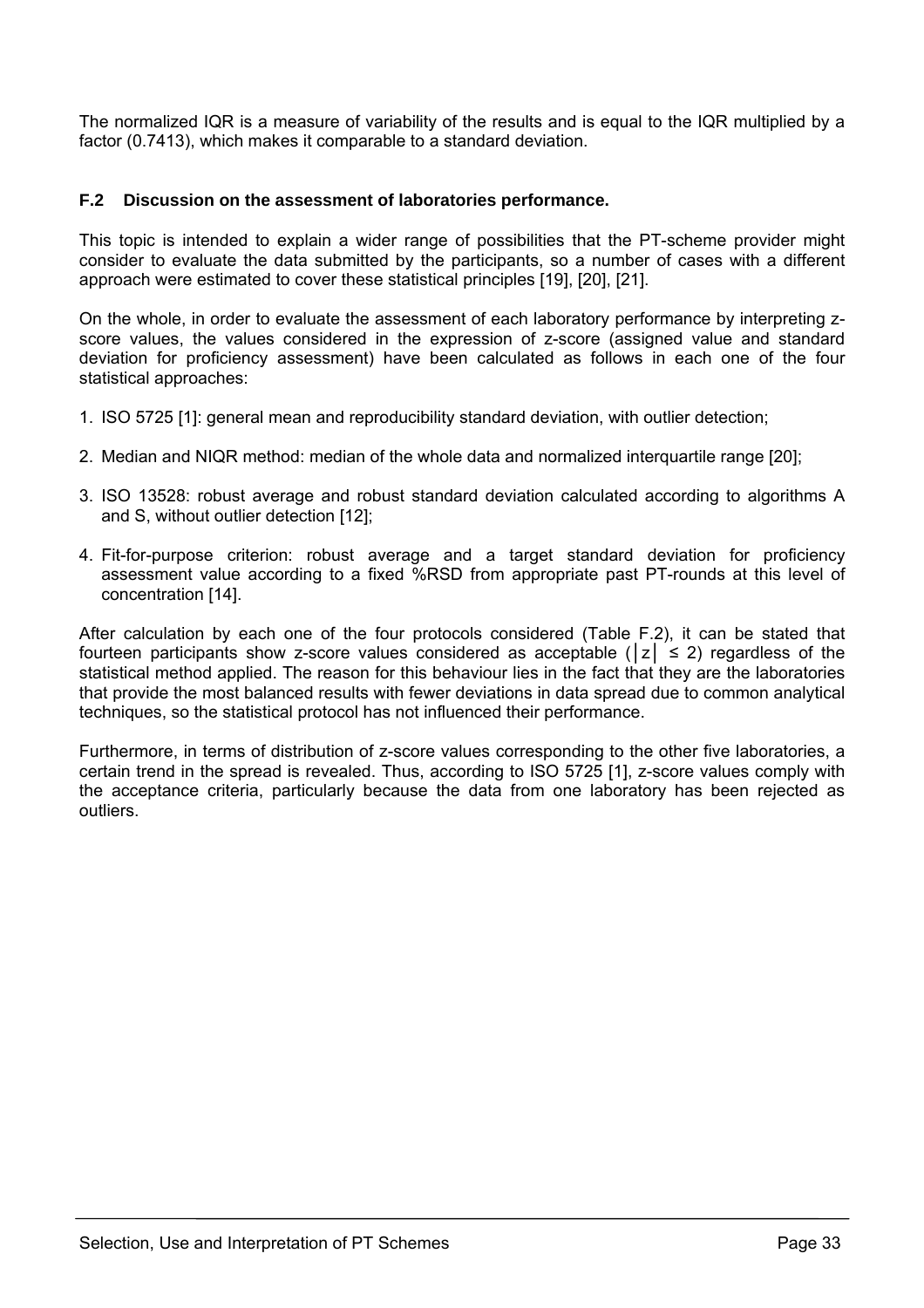| Participant | ISO 5725 | Median<br>& NIQR | ISO 13528 | Fit-for-<br>purpose |
|-------------|----------|------------------|-----------|---------------------|
| Lab.31      | outlier  | $-4.76$          | $-8.27$   | $-5.68$             |
| Lab.06      | $-1.84$  | $-2.28$          | $-3.86$   | $-2.65$             |
| Lab.14      | $-1.63$  | $-2.06$          | $-3.48$   | $-2.39$             |
| Lab.08      | $-1.52$  | $-1.95$          | $-3.28$   | $-2.25$             |
| Lab.13      | $-1.30$  | $-1.73$          | $-2.89$   | $-1.98$             |
| Lab.27      | $-0.09$  | $-0.50$          | $-0.69$   | $-0.48$             |
| Lab.22      | 0.15     | $-0.26$          | $-0.27$   | $-0.19$             |
| Lab.05      | 0.16     | $-0.25$          | $-0.26$   | $-0.18$             |
| Lab.03      | 0.34     | $-0.06$          | 0.08      | 0.06                |
| Lab.20      | 0.40     | 0.00             | 0.19      | 0.13                |
| Lab.15      | 0.53     | 0.13             | 0.43      | 0.29                |
| Lab.21      | 0.56     | 0.16             | 0.47      | 0.32                |
| Lab.29      | 0.56     | 0.16             | 0.47      | 0.32                |
| Lab.12      | 0.62     | 0.22             | 0.58      | 0.40                |
| Lab.10      | 0.65     | 0.25             | 0.64      | 0.44                |
| Lab.07      | 0.74     | 0.34             | 0.80      | 0.55                |
| Lab.16      | 0.81     | 0.41             | 0.92      | 0.63                |
| Lab.24      | 0.86     | 0.46             | 1.01      | 0.70                |
| Lab.30      | 1.10     | 0.71             | 1.45      | 1.00                |
|             |          |                  |           |                     |

**Table F.2: Summary of the overall z-score results obtained by participant laboratories reported following the different statistical protocols.** 

On the other hand, in order to avoid the influence of extreme results, the application of robust statistical methods [22], [13] brings about significantly larger z-score values since no outlier elimination is applied. Accordingly, when the calculation is performed by using the median & NIQR method, z-score values are slightly smaller than the corresponding ones estimated following the robust method based on ISO 13528 [12]. In this case, one laboratory is given a warning signal whereas four laboratories show z-score values considered to give action signals, so that special investigation is required for the laboratory previously considered as an outlier in the parametric approach.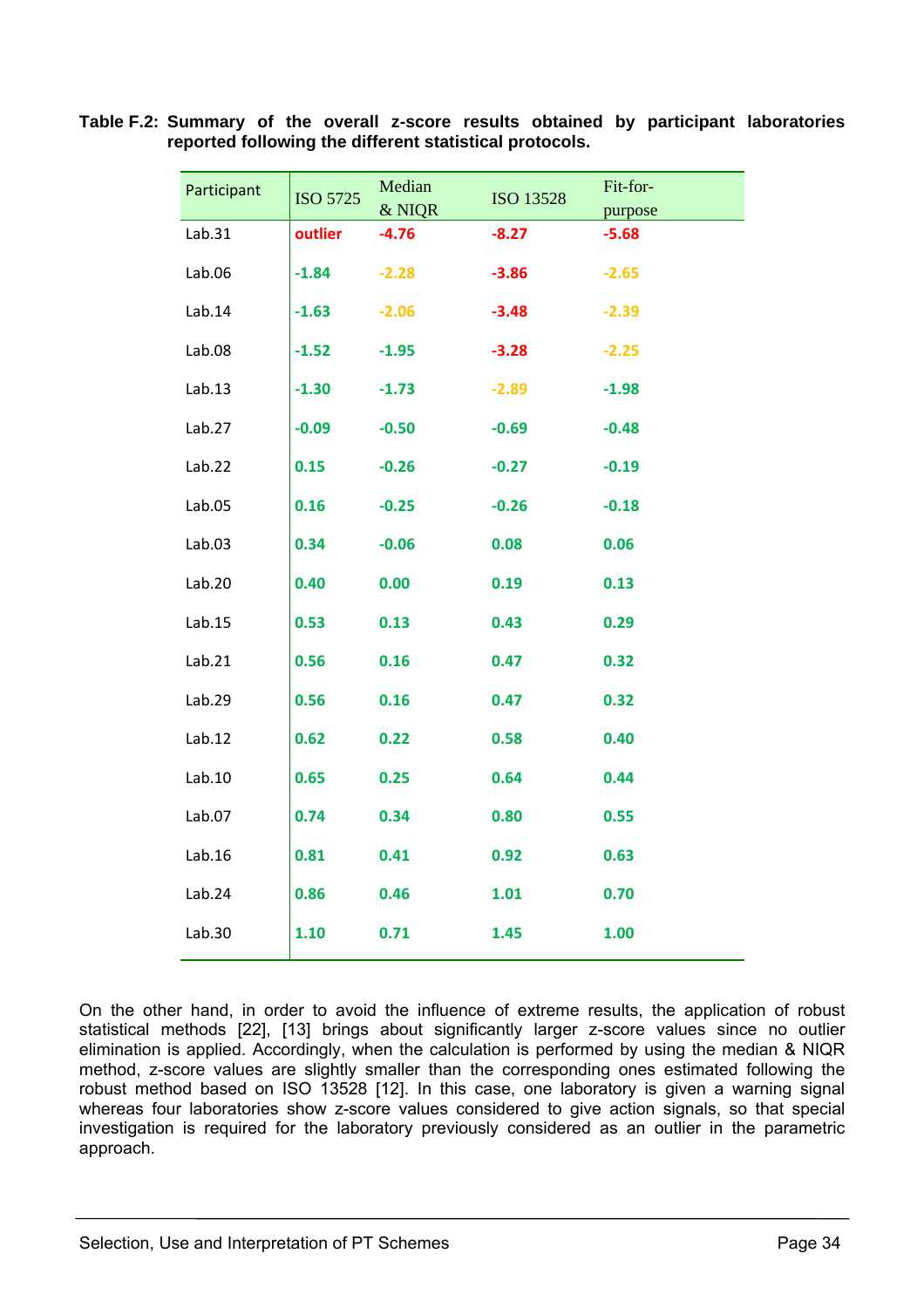Lastly, when applying a fit-for-purpose criterion [14] according to an end-user requirement where the performance ratio is determined by the PT-provider itself and no outlier rejection of data has been considered due to the own statistic protocol formulation, it can be seen that z-score values give results considered as satisfactory for fifteen laboratories, results considered as warning signals for three participants and that one single laboratory would be allocated an action signal that requires further investigation.



**Figure F.1: Graphic summary of the overall z-score results obtained by participant laboratories reported following the different statistical protocols.** 

## **F.2.1 Concluding remarks**

Due to the fact that PT participant data is usually heavily-skewed and the presence of outliers is very common, classical statistics can lead to overestimations of the standard deviation for proficiency assessment in which many z-scores are considered as satisfactory, unless robust statistical methods are applied, since they are more insensitive to anomalies. This is clearly illustrated in the comparative statistics provided on example data sets given above.

The robust protocols discussed in this document are particularly applicable to normal distribution data with no more than 10% of outliers and which are unimodal and roughly symmetric, apart from cases where it is assumed that all participants do not have the same analytical performance. However, it is observed that the median & NIQR method is more robust for asymmetric data, while in cases of multimodal or skewed distribution of data, the application of mixture models and kernel density functions should be considered.

In this example, the application of both classical and robust statistical methods when dealing with PT data clearly shows that mean values are quite similar, whereas significant differences in the standard deviation value have been found, in some cases too large for fitting the objective of the PT.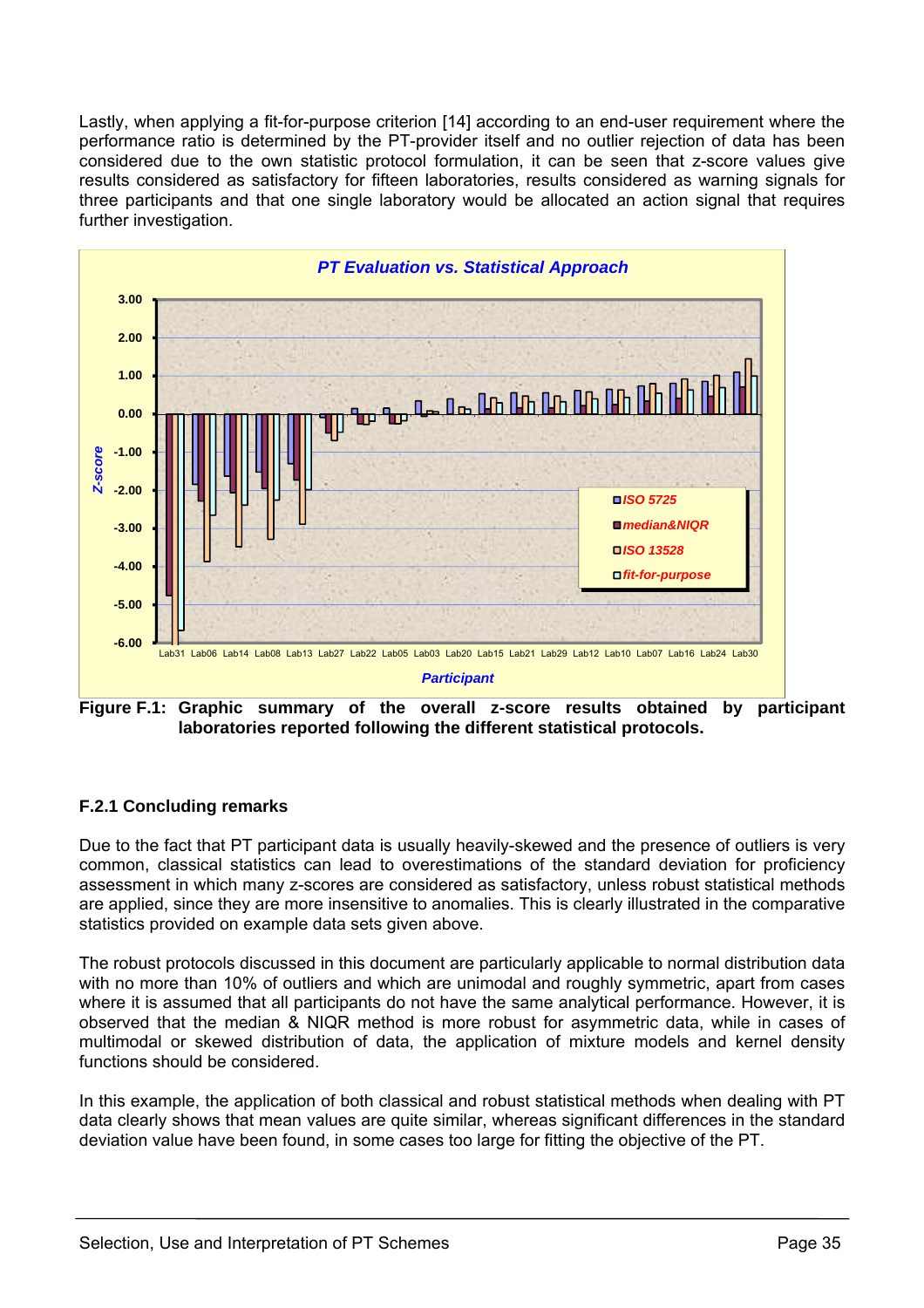Furthermore, it is quite important to obtain an appropriate estimation of the overall standard deviation parameter that allows the precision of the analytical method but also to provide a performance assessment compatible with the intercomparison requirements.

Finally, the application of a fit-for-purpose criterion should describe the end-user requirement and must be consistent from round to round, so that performance scores in successive rounds might be comparable. The specification of a standard deviation for proficiency assessment in terms of relative standard deviation involves more of a quality goal that the data should meet to reflect fitness for purpose, rather than a simple description of the data results.

## **F.3 Method dependant assigned value**

Before the final decision on establishing the assigned value, the PT provider should also take into account possible differences between the results obtained by different analytical methods. For example in the analysis of low metal content in water, the results can show considerable variation, if several methods have been used. The ICP-MS method is the most sensitive in measuring low metal contents and the mean value of the results obtained by this method might be more appropriate in determining the assigned value. Different pre-treatment procedures can also have an effect on results. For example different digestion acids in the analysis of metals in soil or in sludge can result in different mean values, if the results obtained using different acids in pre-treatment are treated separately.





 $-$  Meth 2  $+$  Meth 3  $+$  Meth 4  $-$  Meth 5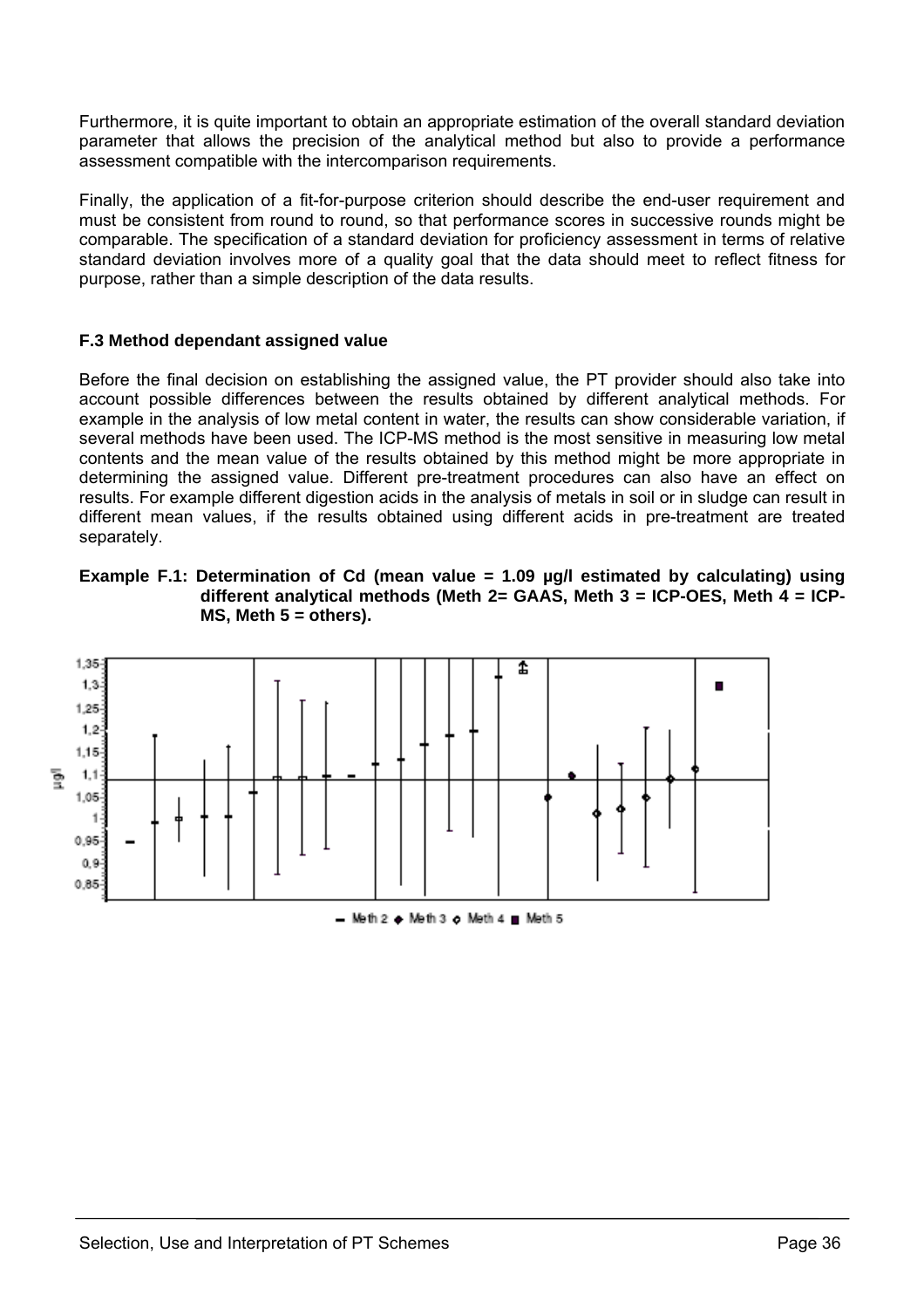## **Example F.2: The mean values of the results obtained by using different acids for pretreatment of a sludge sample in a PT for analysis of metals.**

| Metal        | Pretreatment    | Mean    | <b>SD</b> | N  |
|--------------|-----------------|---------|-----------|----|
|              |                 |         |           |    |
|              |                 | (mg/kg) |           |    |
|              |                 |         |           |    |
| Cr           | LN1             | 23.36   | 4.36      | 15 |
|              |                 |         |           |    |
|              | LO <sub>1</sub> | 34.91   | 10.69     |    |
|              |                 |         |           |    |
| $\mathsf{A}$ | LN1             | 8918    | 1200      | 13 |
|              |                 |         |           |    |
|              | LO <sub>1</sub> | 16451   | 3778      | 8  |
|              |                 |         |           |    |

LN1– *digestion* with  $HNO<sub>3</sub>$  *or* with  $HNO<sub>3</sub> + H<sub>2</sub>O<sub>2</sub>$ 

LO1 – digestion *HNO3 + HCl (aqua regia)*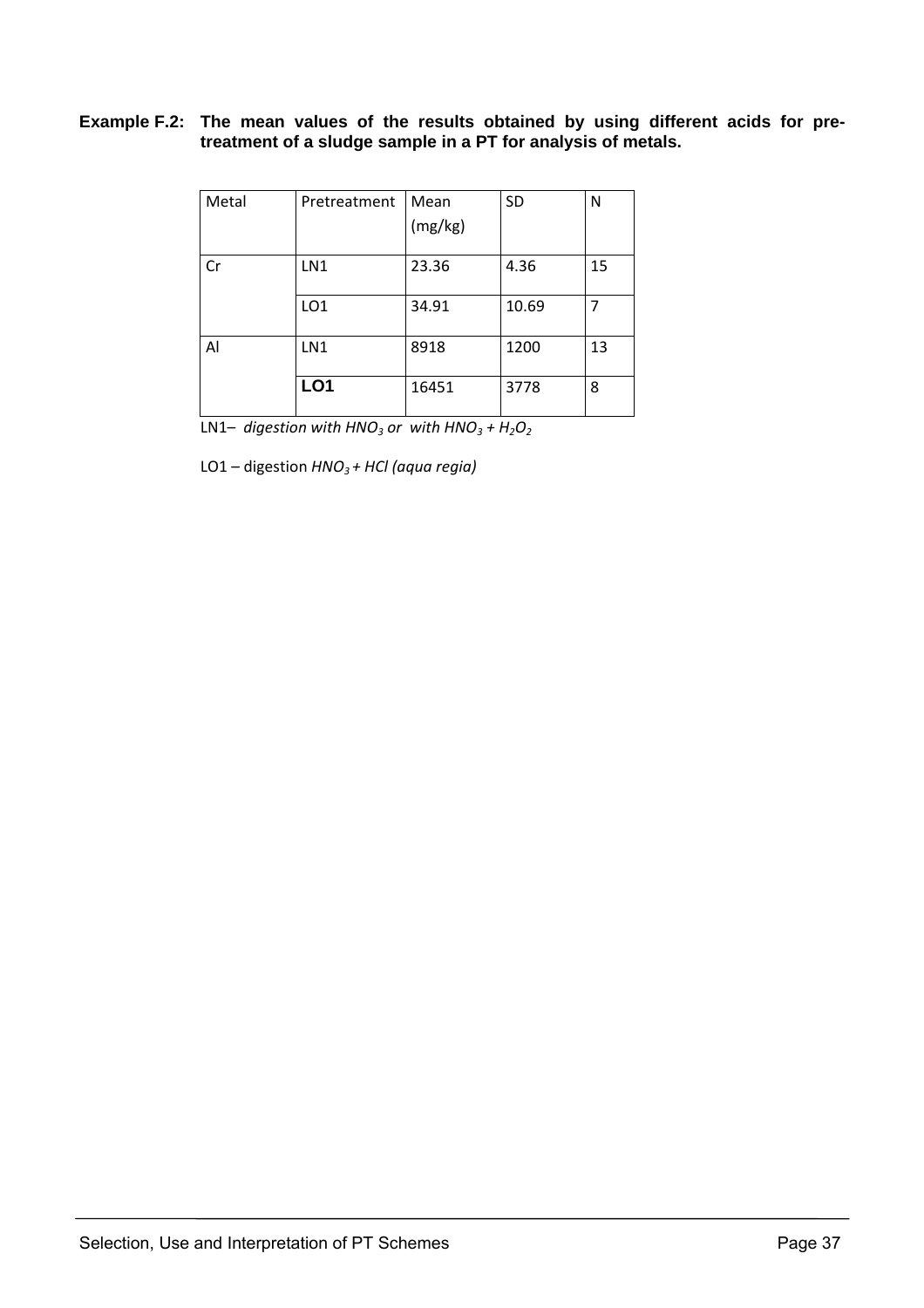## **Appendix G: Example of long-term performance evaluation**

It is important for a laboratory to know the stability of performance of its measurements over time. This example [24], based on an analysis from the haemostasis field, shows a method to assess the long-term analytical performance of any quantitative analysis, as long as there is sufficient data and that different concentrations are used in the PT scheme.

Individual laboratory test results are compared to the consensus value, determined as the mean value of all the tests results or the mean value of a peer method group. In this model the consensus value can be easily replaced by a target or assigned value.

To evaluate the laboratory's performance, two variables are used:

- 1. Long-term analytical CV (LCV<sub>a</sub>)
- 2. Long-term total bias

The long-term analytical performance is based on linear regression (based on the least squares method) using the consensus value(x) as the independent and the laboratory value (y) as the dependant variable.

## **G.1 Long-term Analytical Coefficient of Variation (LCVa)**

The long-term analytical coefficient of variation (LCV<sub>a</sub>) is based on the variability of the regression line (S<sub>vix</sub>) and the mean value of all consensus values ( $\overline{X}$ ). To allow comparison of the LCV<sub>a</sub> between laboratories it should be calculated after adjustment for the bias (b). Therefore the LCV<sub>a</sub> is now calculated using the formula:

$$
LCV_a = \frac{(s_{y|x}/b)}{\overline{X}} \cdot 100\%
$$

## **G.1 Long-term Total Bias**

The long-term total bias (B) can be calculated by the formula:

$$
B = \sqrt{\frac{n-1}{n} \cdot (b-1)^2 \cdot s_x^2 + (\overline{Y} \cdot \overline{X})^2}
$$

The long term total bias consists of two components, the proportional bias (PB) and the constant bias (CB).

The proportional bias is caused by the deviation of the slope and depends on the variability of the consensus value.

$$
PB = \sqrt{\frac{n-1}{n} \cdot (b-1)^2 \cdot s_x^2}
$$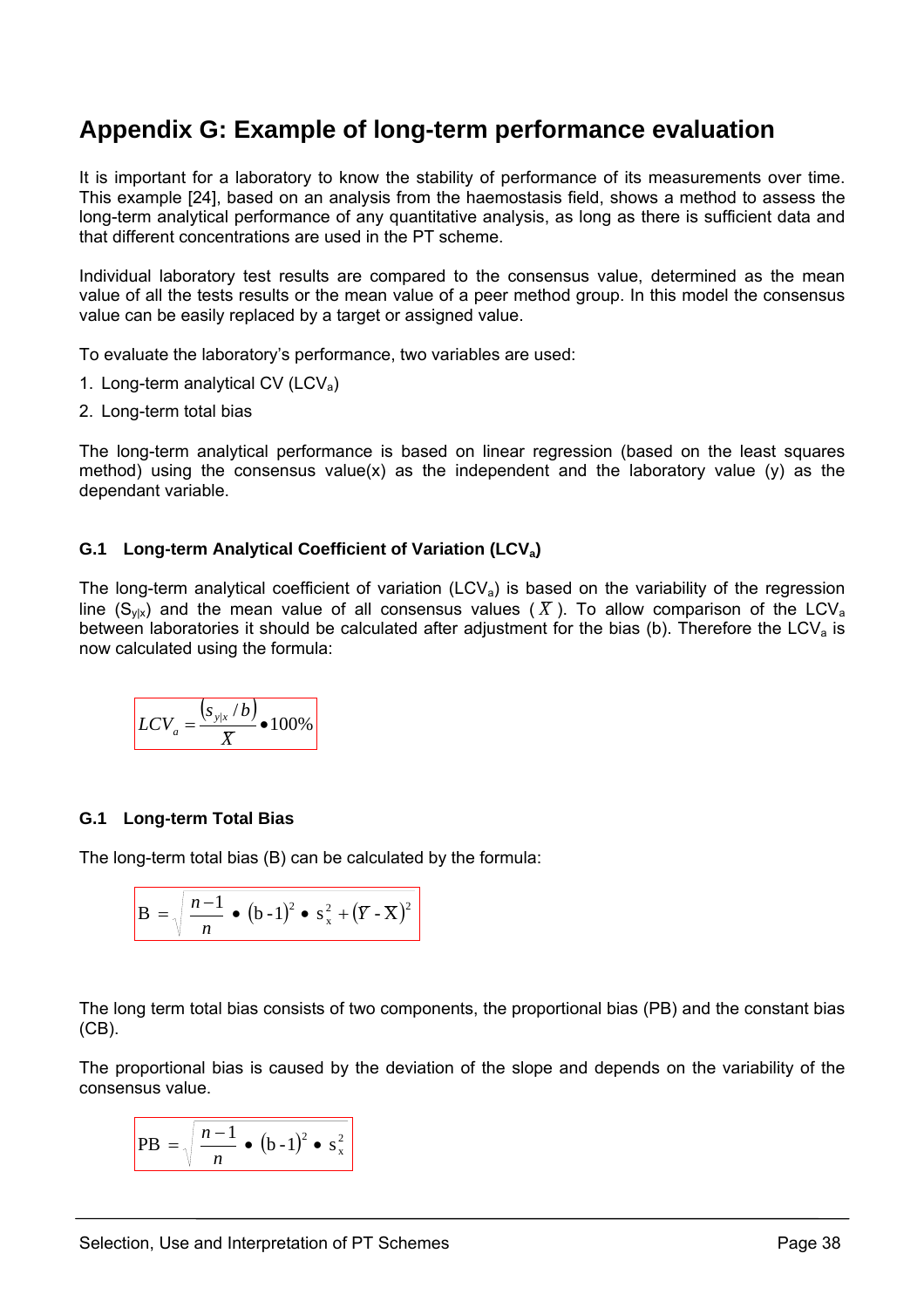The constant bias reflects the deviation from the consensus value.

CB = 
$$
\sqrt{(\overline{Y} - \overline{X})^2}
$$

The ratio of the proportional and constant bias indicates whether the bias is mainly caused by calibration errors (proportional bias) or by other factors like matrix effects (constant bias).

The long-term evaluation of two parameters is given below:

## **Table G.1: Long term evaluation of Antithrombin**

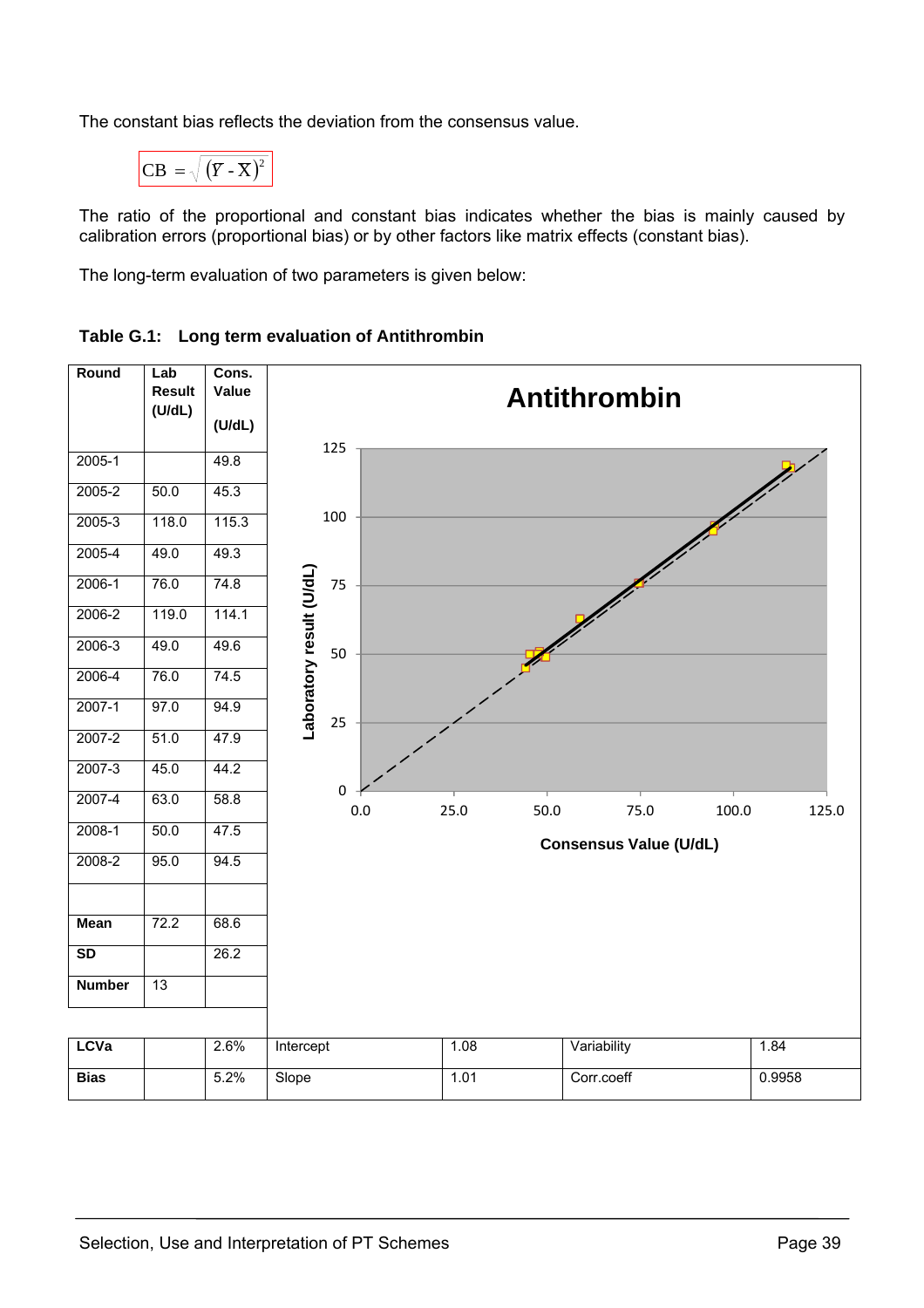| Round         | Lab<br><b>Result</b> | Cons.<br>Value | <b>Protein C Clot</b>    |              |  |         |             |                               |        |       |
|---------------|----------------------|----------------|--------------------------|--------------|--|---------|-------------|-------------------------------|--------|-------|
|               | (U/dL)               | (U/dL)         |                          | 125          |  |         |             |                               |        |       |
| $2004 - 1$    |                      | 125.0          |                          |              |  |         |             |                               |        |       |
| $2004 - 2$    | 62.0                 | 72.4           |                          | 100          |  |         |             |                               |        |       |
| $2004 - 3$    | 22.0                 | 18.6           |                          |              |  |         |             |                               |        |       |
| $2004 - 4$    | 114.0                | 119.7          |                          | 75           |  |         |             |                               |        |       |
| $2005 - 1$    | 32.0                 | 38.3           |                          |              |  |         |             |                               |        |       |
| $2005 - 2$    | 60.0                 | 75.6           |                          | 50           |  |         |             |                               |        |       |
| $2005 - 3$    | 96.0                 | 103.1          |                          |              |  |         |             |                               |        |       |
| $2005 - 4$    | 29.0                 | 35.7           | Laboratory Result (U/dL) | 25           |  |         |             |                               |        |       |
| $2006-1$      | 81.0                 | 94.8           |                          |              |  |         |             |                               |        |       |
| 2006-2        | 17.0                 | 26.5           |                          | 0<br>$0.0\,$ |  | 25.0    | 50.0        | 75.0                          | 100.0  | 125.0 |
| $2006 - 3$    | 56.0                 | 63.9           |                          |              |  |         |             | <b>Consensus Value (U/dL)</b> |        |       |
| 2006-4        | 37.0                 | 43.0           |                          |              |  |         |             |                               |        |       |
| $2007 - 1$    | 54.0                 | 62.4           |                          |              |  |         |             |                               |        |       |
| <b>Mean</b>   | 55.0                 | 67.6           |                          |              |  |         |             |                               |        |       |
| SD            |                      | 35.0           |                          |              |  |         |             |                               |        |       |
| <b>Number</b> | $\overline{12}$      |                |                          |              |  |         |             |                               |        |       |
|               |                      |                |                          |              |  |         |             |                               |        |       |
| <b>LCVa</b>   |                      | 7.0%           | Intercept                |              |  | $-3.86$ | Variability |                               | 4.46   |       |
| <b>Bias</b>   |                      | 18.9%          | Slope                    |              |  | 0.94    | Corr.Coeff  |                               | 0.9800 |       |

## **Table G.2: Long term evaluation of Protein C Clot**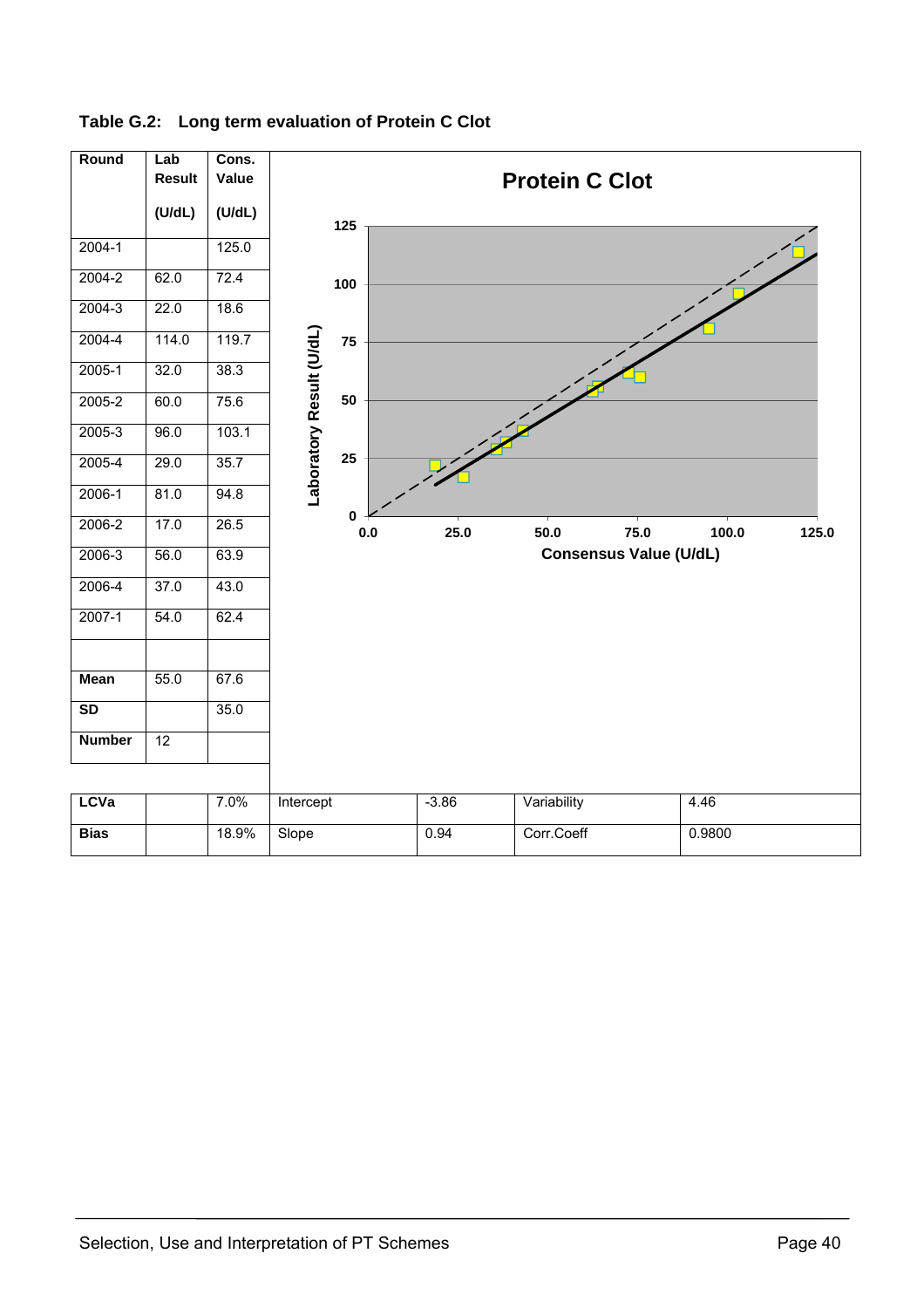# **Appendix H: Example of the use of measurement uncertainty**

In 2008, the Institut für Eignungsprüfung (IfEP) organised a proficiency test "Rockwell hardness test (0801-HRC 2008)". The participation in this proficiency test was open to accredited and nonaccredited laboratories.

This proficiency test was based on the test standard EN ISO 6508-1 [25] and was designed according to ISO/IEC Guide 43-1 [26] and ISO 13528 [12].

The participants received certified reference blocks (certified by MPA NRW Dortmund) on three different levels of hardness (25 HRC, 45 HRC, 60 HRC). Additionally, a piece of standard test material, cold work steel, with a hardness of approximately 50 HRC was send to the participants.

The test procedures were defined as:

## **Task A:**

Make five hardness measurements HRC according to EN ISO 6508-1 [25] on each of the three certified reference blocks.

#### **Task B:**

For the evaluation of the measurement uncertainty: Prepare one piece of standard test material and make five hardness measurements according to EN ISO 6508-1 [25].

#### **Participants:**

76 laboratories located in 28 countries participated in this proficiency test. 57 participants declared to have an accreditation according to ISO/IEC 17025 [2].

## **H.1 Evaluation of the proficiency test**

The evaluation of the results was based on ISO 13528 [12] and ISO/IEC Guide 43-1 [26]. Task A is evaluated on the criteria "permissible error of the testing machine" and "permissible repeatability of the testing machine" based on EN ISO 6508-2, Table 5 [25]. The results of task B were used for the calculation of measurement uncertainty only. The error of the testing machine  $E$  is calculated according to equation (1):

$$
\left( 1\right)
$$

 $E = \overline{H} - \overline{X}_{CRM}$ 

*H* is the (arithmetic) mean value of five measurements on a given hardness block.

X  $_{CRM}$  is the certified reference value of each individual hardness block. The results of this exercise can be seen in figure H.1.

The permissible error of the testing machine GA (1a) is stated in EN ISO 6508-2, table 5 [25]:

(1a) -1,5 *HRC* ≤E≤ 1,5 *HRC*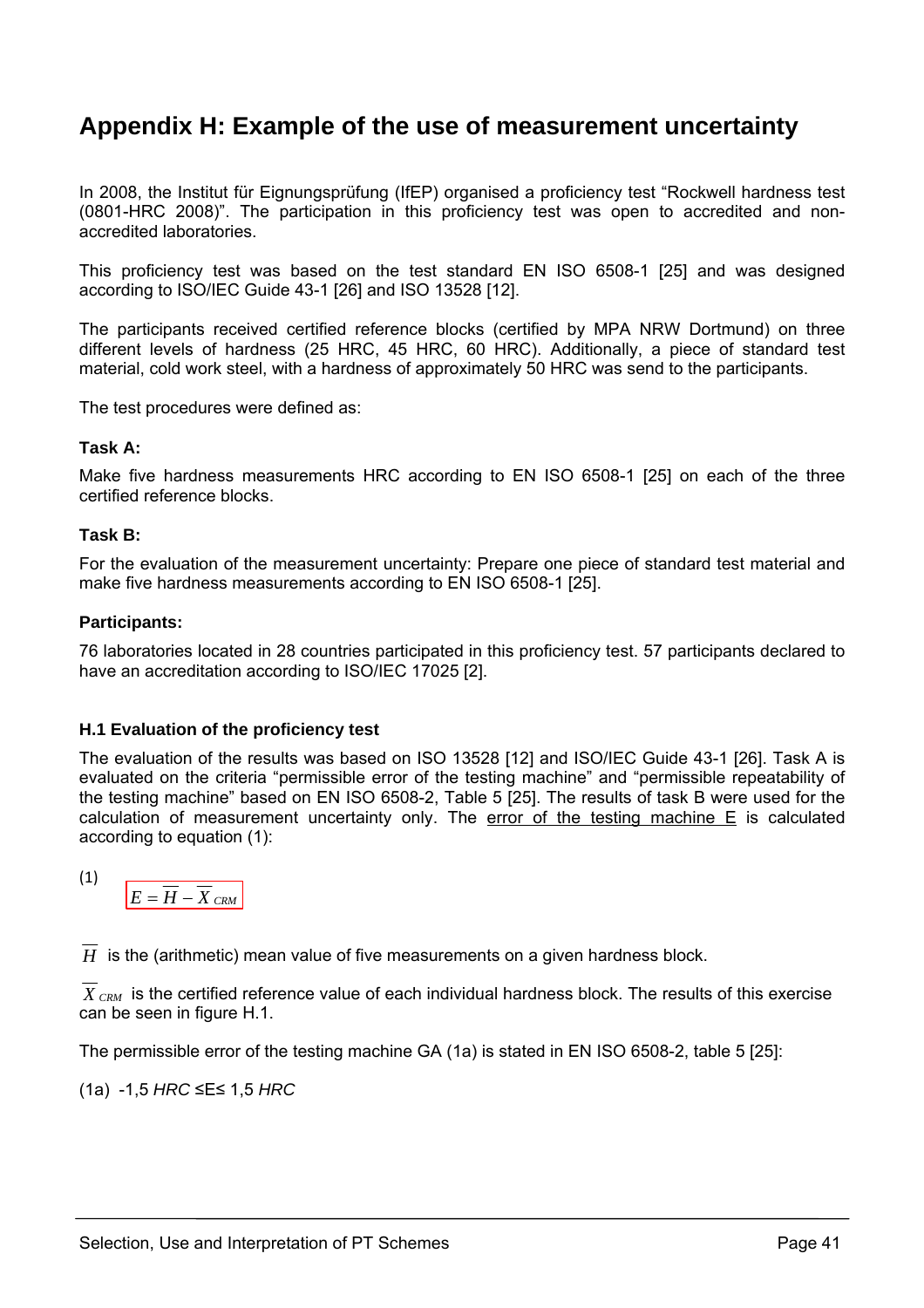

**Figure H.1: Test A, Example 45 HRC-Level: Error of the testing machine** 

#### **H.2 Determination of measurement uncertainty**

The evaluation of the measurement uncertainty shall strictly follow the EN ISO 6508-1 [25] method 1 (abbreviated M1) approach which is based on the UNCERT Code of Practice Nr. 14 [28]. Additionally to the test of certified reference material this method requires five measurement of the hardness on a standard material.

All participants were asked to report their expanded measurement uncertainty for the measurement done on the standard material (task B). IfEP calculated for all participants the individual measurement uncertainty according to equations (4) and (5) based on [29] and [30].

$$
U=2*\sqrt{u_{E}^{2}+u_{CRM}^{2}+u_{\overline{H}}^{2}+u_{x}^{2}+u_{ms}^{2}}
$$
 (4)  

$$
\tilde{U}=\frac{U}{\overline{X}_{CRM}}*100\%
$$
 (5)

Where:

U = Expanded measurement uncertainty

 $\tilde{\mathrm{U}}$  $=$  Relative expanded measurement uncertainty

## $U_F$  = Standard measurement uncertainty of the testing machine

 $u_{CRM}$  = Standard measurement uncertainty of the certified reference block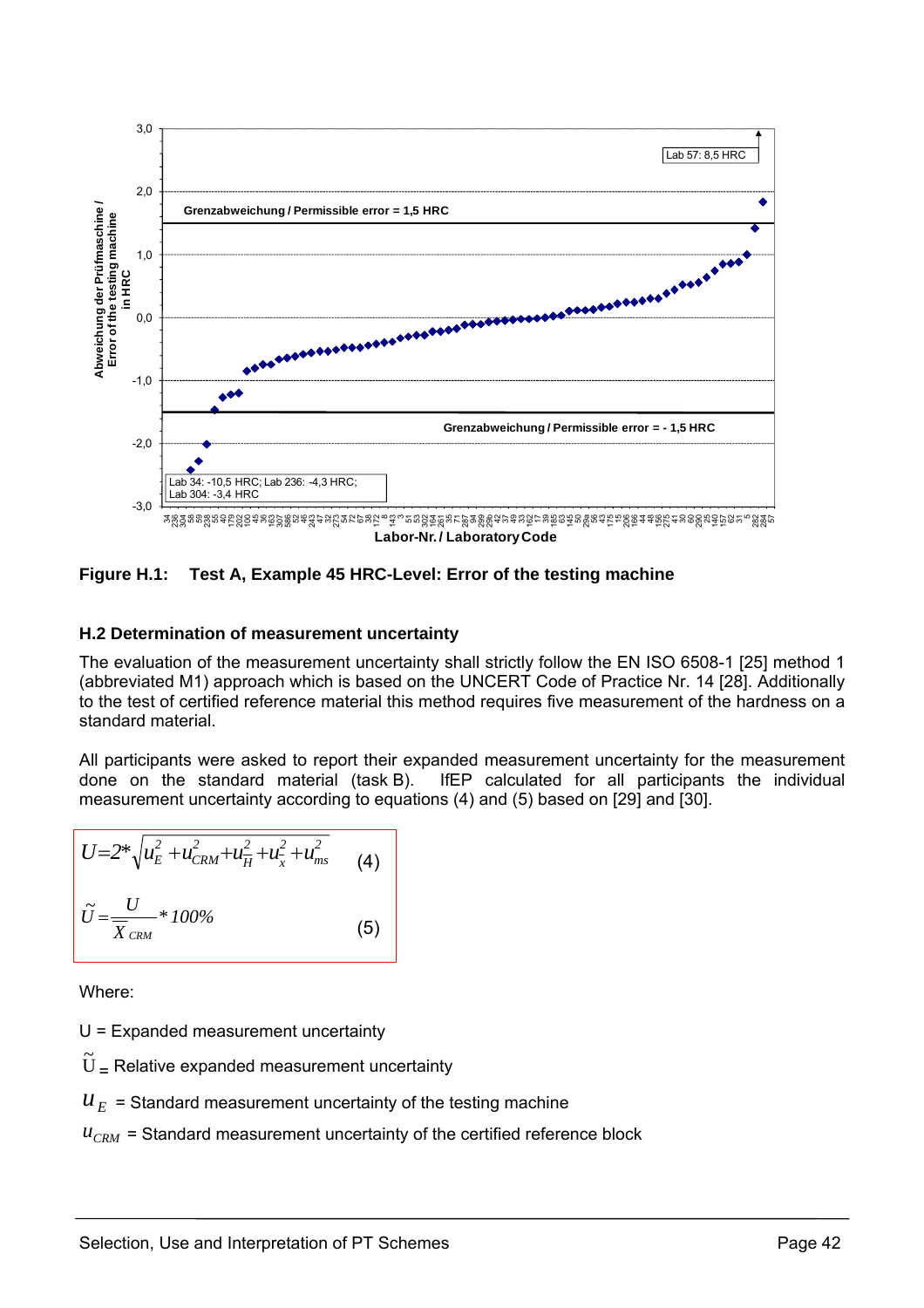$\mu_{\overline{H}}^-$  = Standard measurement uncertainty of the laboratory testing machine measuring the hardness of the certified reference block

 $u_{x}^{-}$  = Standard measurement uncertainty resulting from testing the material

 $u_{\text{ms}}$  = Standard measurement uncertainty according to the resolution of the testing machine

 $X_{CEM}$  = Certified reference value of the certified reference block

The minimum level of relative expanded measurement uncertainty  $\,\tilde{\mho}$  is given by the combination of the fixed factors  $u_{E, \mu_{\text{ms}}}$  and  $u_{CRM}$ . It is at least 2,1 %. The results of measurement uncertainty values reported by the participants can be seen in figure 2. Furthermore, the calculations done by IfEP are shown to demonstrate the differences. For participants, who did not provide all the requested information, the measurement uncertainty was not calculated.



**Figure H.2: Comparison of measurement uncertainty stated by participants and calculated by IfEP according to method M1, ISO 6508‐1.**

## **H.3 Results and discussion**

The measurement uncertainty values reported by participating laboratories in the PT show a good correlation between their results and results calculated by the organiser based on the procedure of the test method. About 20% of all participants reported values which were too small and were not reasonable based on fixed factors which cannot be lower than a defined minimum. These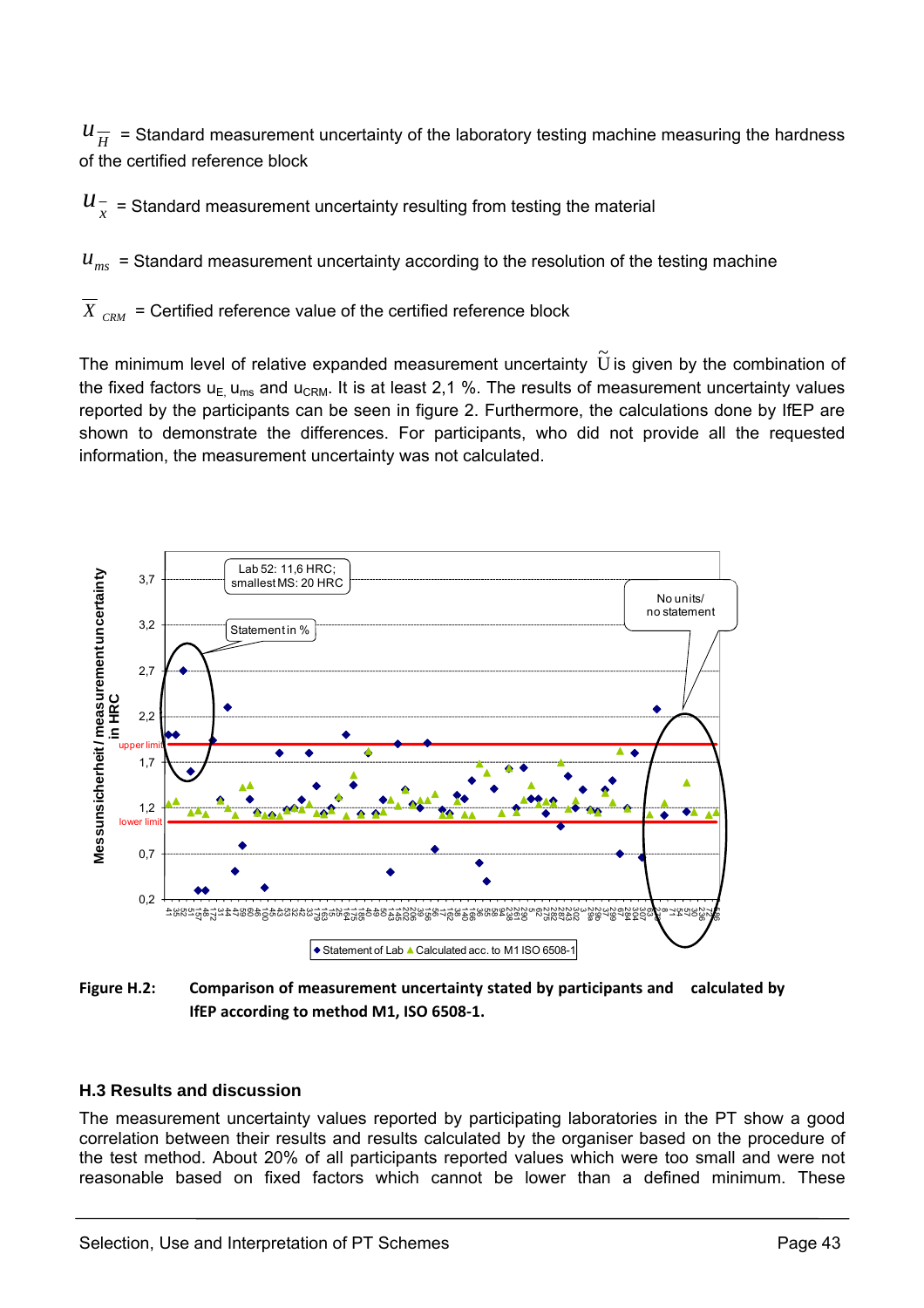participants should verify their method of measurement uncertainty estimation and learn from the outcome of this proficiency test. Participants which did not state all the necessary values for the calculation, or overestimated the measurement uncertainty, now have the tools to verify their methods. For this specific test method the calculation of the related measurement uncertainty is based on the test standard. The provider of this proficiency test was able to use the given formula to reflect not only the test result but also the acceptable range of measurement uncertainty values to the participants. The learning effect of such a proficiency test is higher than a PT only reporting performance statistics. In the future, participants in PTs should select the provider based on added value opportunities.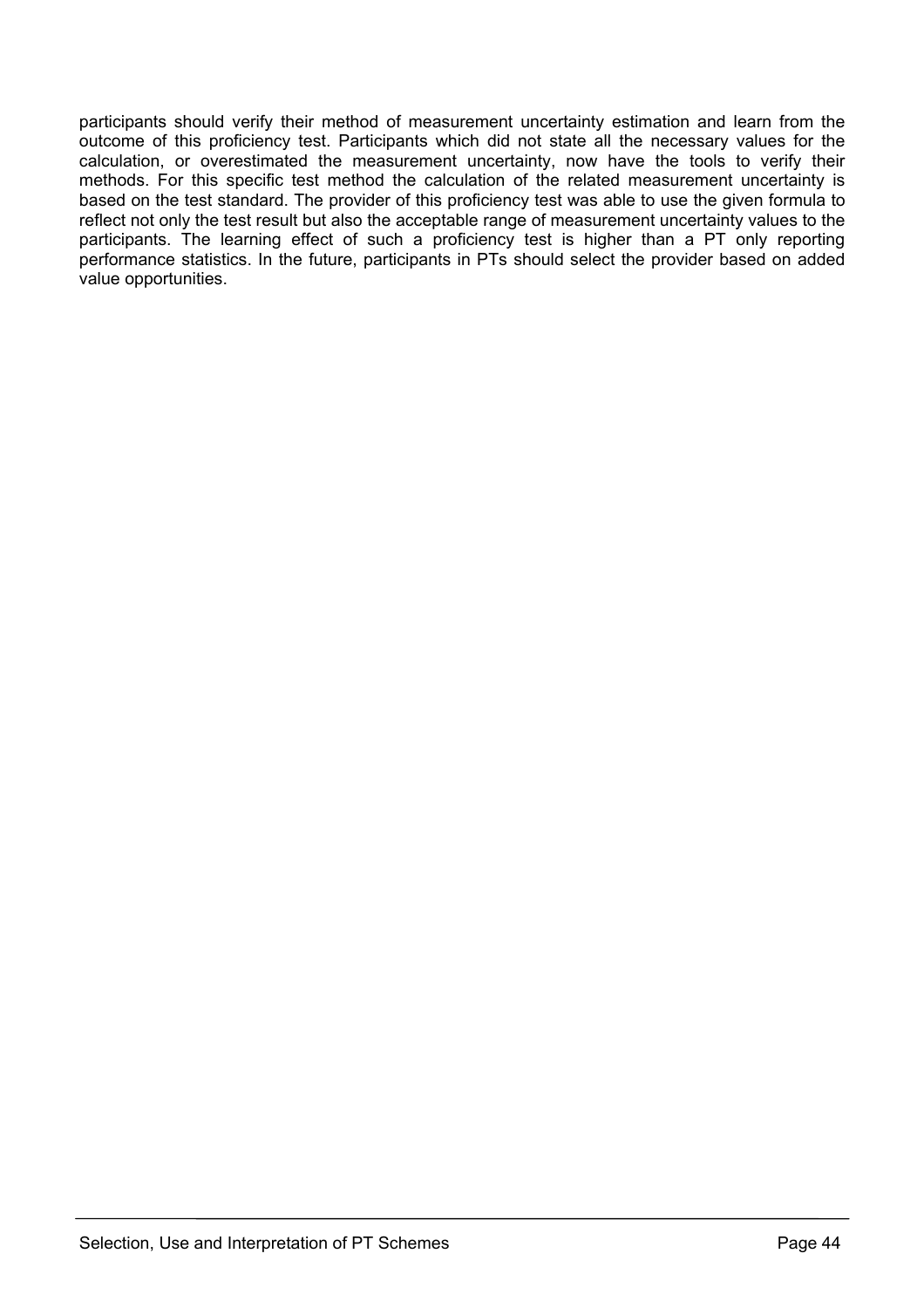# **Bibliography**

- [1] ISO 5725-1994, *Accuracy (trueness and precision) of measurement methods and results*
- [2] ISO/IEC 17025:2005, *General requirements for the competence of testing and calibration laboratories*
- [3] ISO 15189:2007, *Medical laboratories Particular requirements for quality and competence*
- [4] ISO/IEC 17043:2010, *Conformity assessment General requirements for proficiency testing*
- [5] ISO/IEC Guide 99-12:2007/JCGM 200:2008, *International vocabulary of metrology Basic and general concepts and associated terms (VIM, 3rd edition)*
- [6] EA-4/18, *Guidance on the level and frequency of proficiency testing participation*
- [7] EURACHEM Information leaflet on Pre- and post-analytical proficiency testing, First English edition, 2009-05-14
- [8] ILAC Brochure: 2008, *Benefits for laboratories participating in proficiency testing programs*
- [9] DIRECTIVE 98/79/EC of the European parliament ad of the council of 27 October 1998 on in vitro diagnostic medical devices, Official Journal of the European Communities.
- [10] Eurolab Technical Report 1/2007 *Measurement uncertainty revisited, Alternative approaches to uncertainty evaluation March 2007*
- [11] ISO 21748:2010, *Guidance for the use of repeatability, reproducibility and trueness estimates in measurement uncertainty estimation*
- [12] ISO 13528:2005, *Statistical methods for use in proficiency testing by interlaboratory comparisons*
- [13] Analytical Methods Committee *Robust Statistic Part I & II*. Analyst 114, 1693-1702, (1989)
- [14] Thompson, M. and Ellison, S.L.R., *Fitness for purpose – the integrating theme of the revised Harmonised Protocol for Proficiency Testing in Analytical Chemistry Laboratories*. Accred. Qual. Assur. 11, 373-378, (2006)
- [15] Tholen, D.W., *Statistical treatment of proficiency testing data*, Accred. Qual. Assur., 3 (1998), 362-366
- [16] The International Harmonized Protocol for the Proficiency Testing of Analytical Chemistry Laboratories. Pure Appl. Chem., 78, 1; 145-196, (2006)
- [17] VAM Bulletin Ellison, S.L.R., LGC, , Issue 33 Autumn 2005, 21-22
- [18] BIPM, IEC, IFCC, ISO, IUPAC, OIML: *Guide to the Expression of Uncertainty in Measurement*. ISO, Geneva, Switzerland, First Edition (1993)
- [19] Uhlig, S. and Lischer, P *Statistically-based performance characteristics in laboratory performance studies*, Analyst, 123 , 167-172 (1998)
- [20] Rosario P., Martínez JL, Silván JM . *Comparison of different statistical methods for evaluation of proficiency test data*, Accred. Qual. Assur. 13:493:499 (2008)
- [21] Harms, AV. *A new approach for proficiency test exercise data evaluation*, Accred. Qual. Assur. 14:253:261 (2009).
- [22] Rousseeuw P.J. and Leroy A.M. *Robust regression and outlier detection*. Wiley, New York (1987)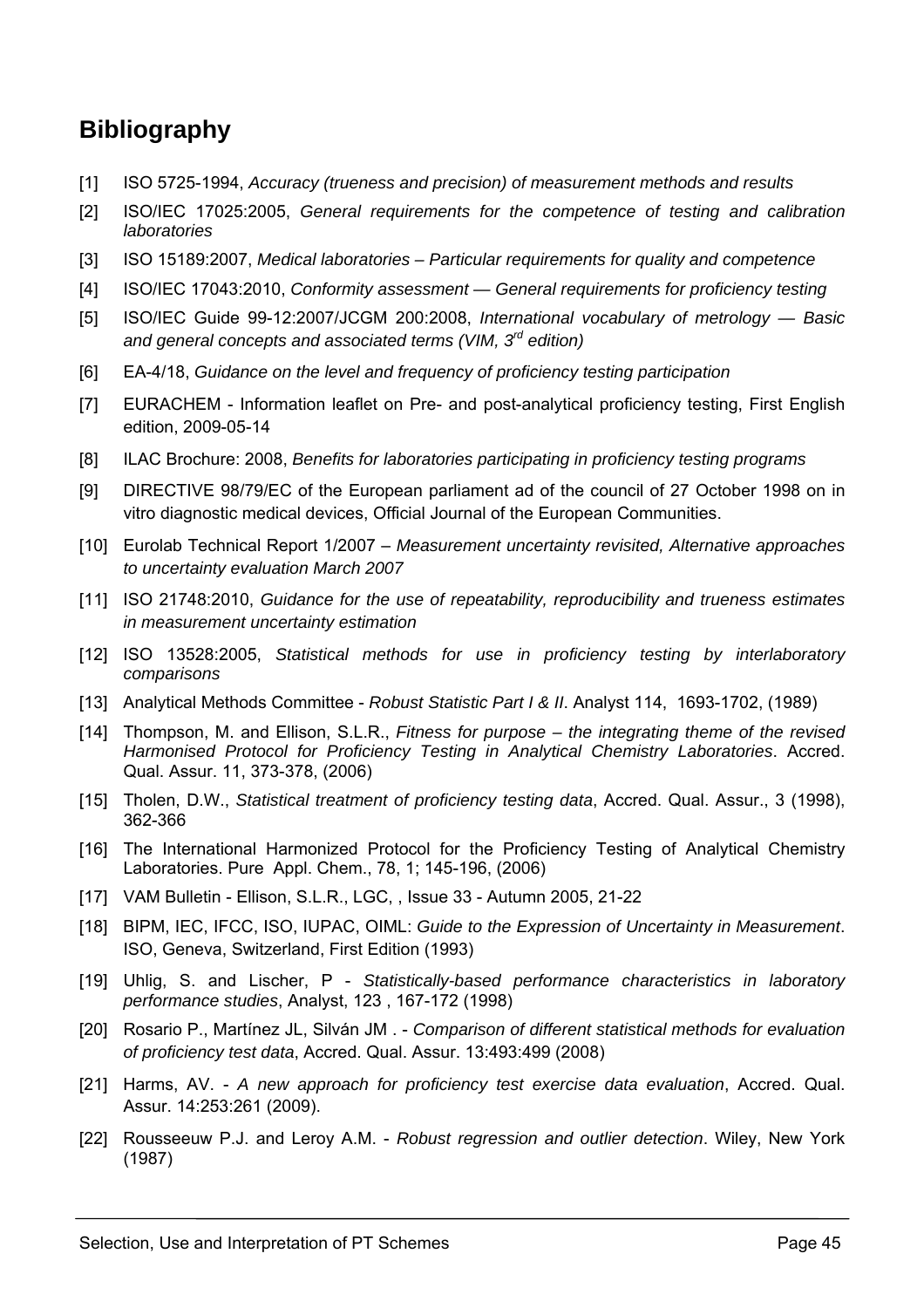- [23] Analytical Methods Committee *Robust Statistic Part I & II*. Analyst 114, 1693-1702 (1989)
- [24] Meijer, P., DE Maat, M.P.M, Kluft, C., Haverkate, F., and Hans C. van Houwelingen, H.C. *Long-Term Analytical Performance of Hemostasis Field Methods as Assessed by Evaluation of the Results of an External Quality Assessment Program for Antithrombin*, Clinical Chemistry 48:7 1011–1015 (2002)
- [25] EN ISO 6508-1:2006, *Metallic materials Rockwell hardness test. Part 1: Test method (scales A, B, C, D, E, F, G, H, K, N, T)*, Beuth Verlag, Berlin, March 2006
- [26] ISO/IEC Guide 43-1: 1997, *Selection and use of proficiency testing scheme by laboratory accreditation bodies. (This standard was withdrawn on 29.01.2010 and revised by ISO/IEC 17043: 2010.)*
- [27] EN ISO 6508-2:2006, *Metallic material Rockwell hardness test. Part 2: Verification and calibration of testing machines (scales A, B, C, D, E, F, G, H, K, N, T)*, Beuth Verlag, Berlin, March 2006
- [28] UNCERT COP 14:2000, Gabauer, W., *Manual of Codes of Practice for the Determination of Uncertainties in Mechanical Tests on Metallic Materials, The Estimation of Uncertainties in Hardness Measurements*, Project, No. SMT4-CT97-2165.
- [29] Weißmüller, C., Frenz, H. *Modelle zur Ermittlung der Messunsicherheit in der Härtprüfung; Statistische Auswertung eines Ringversuchs mit 90 Teilnehmern*, In: Tagungsband Werkstoffprüfung, Neu-Ulm 25.-26.11.2004, MAT INFO, Frankfurt 2004.
- [30] Weißmüller, C., Frenz, H. *Berechnung der Messunsicherheit für mechanisch- technologische Prüfverfahren, Seminarunterlagen, unveröffentlicht*, Recklinghausen, 2005.